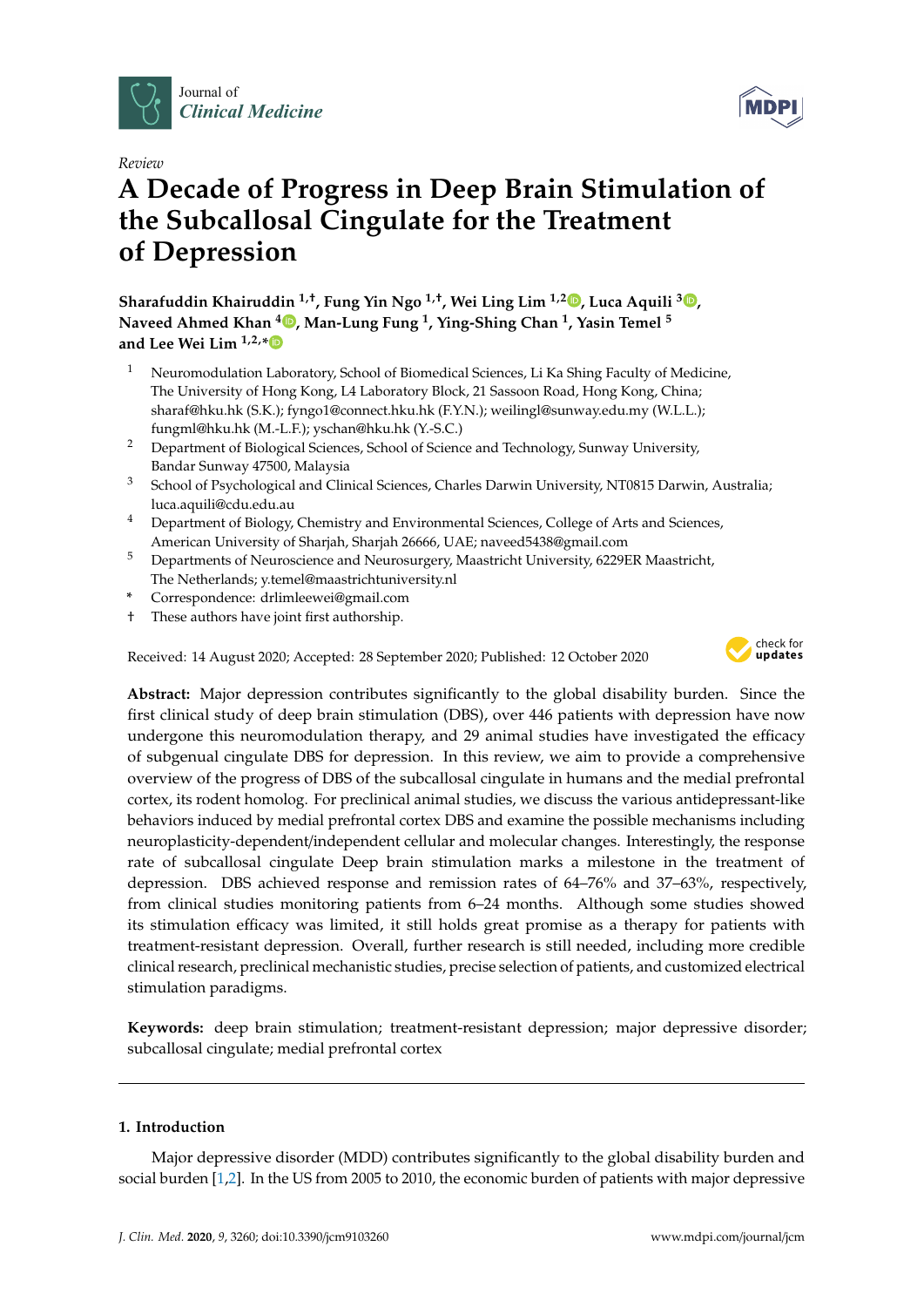disorder increased by 21.5% to \$210.5 billion [\[3\]](#page-40-2). The main symptoms of MDD include severe sadness, anxiety, cognitive deterioration, and suicidal thoughts [\[4\]](#page-40-3). Although its etiology is uncertain, genetic predisposition, developmental deficits, hormonal imbalance, and a stressful lifestyle may increase the risk for MDD [\[5–](#page-40-4)[10\]](#page-40-5).

Prior to the discovery of antidepressant medication, surgical ablation was used to effectively treat MDD in the US and Europe [\[11\]](#page-40-6). Pharmacological antidepressants first appeared in the late 20th century and these first-generation drugs became the first line treatment for depression [\[12\]](#page-40-7). However, newer generations of antidepressants were barely more effective than first-generation tricyclic antidepressants [\[13\]](#page-40-8) and this has led to the emergence of treatment resistance. Treatment-resistant depression (TRD) is the failure to respond to the three different classes of treatment: antidepressants, psychotherapy, or electroconvulsive therapy given at a sufficient dose and time [\[14](#page-40-9)[,15\]](#page-40-10). Approximately 20% to 30% of patients are refractory to pharmacotherapy and nearly 60% respond inadequately [\[16,](#page-41-0)[17\]](#page-41-1), which can result in worse clinical responses, leading to additional social burdens [\[18\]](#page-41-2). As the pathogenesis of MDD involves multiple structures, a broad-acting safe therapy needs to be developed [\[19](#page-41-3)[,20\]](#page-41-4).

With much progress in surgical techniques and advances in cardiac pacemakers, electrical stimulation has matured to become an adjustable stimulatory regimen [\[21\]](#page-41-5). Deep brain stimulation (DBS) is a procedure whereby deep brain structures are stimulated via precisely implanted electrodes. It was first used to alleviate movement disorders in patients with Parkinson's disease [\[22\]](#page-41-6). With advances in our understanding of the limbic circuitry, the focus has shifted to the antidepressant-like effects of DBS [\[23\]](#page-41-7). Some recent clinical studies have shown that DBS holds great promise in treating patients with TRD, and mechanistic studies in animals are currently in progress.

The use of DBS as a treatment for TRD was first proposed in a study by Kruger et al. on the differences in regional cerebral blood flow (rCBF) between remitted patients and bipolar depression (BD) patients [\[24\]](#page-41-8). They observed that rCBF in Brodmann Area 25 (BA25) was higher in remitted and BD patients compared to control patients and this was also seen in healthy patients with self-rated high negative affect [\[25\]](#page-41-9). Furthermore, Kruger et al. noted that mood provocation did not change the rCBF to this region in BD patients compared to MDD patients, indicating that dysfunction in the region was specific to depression [\[24\]](#page-41-8). Mayberg et al., who are pioneers of DBS as a treatment for depression, subsequently targeted BA25 after detecting metabolic abnormalities within the region that were consistent with those found in patients with TRD [\[19\]](#page-41-3). This landmark paper led to further developments in the application of DBS of this region as a treatment for depression.

Indeed, several research groups have used DBS to treat depression by targeting different brain regions in the limbic system. Jimenez et al. applied DBS to the inferior thalamic peduncle, whereas Schlaepfer et al. applied DBS in the nucleus accumbens core [\[26,](#page-41-10)[27\]](#page-41-11) and successfully performed DBS on the medial forebrain bundle [\[28\]](#page-41-12). With rapid developments in DBS as a treatment for TRD, research is now focusing on the subcallosal cingulate (SCC). This review aims to examine and consolidate clinical and preclinical research on the use of DBS as a treatment for depression, targeting the subcallosal cingulate in humans and the ventromedial prefrontal cortex, the anatomical correlate in rodents.

#### **2. Outline of the Review**

The online PubMed database was searched for research articles in English using a Boolean operation with keywords including "deep brain stimulation" AND "depression" AND "subcallosal cingulate" OR "rodent" AND "medial prefrontal cortex". Relevant articles cited in the reference lists of the identified publications were also included. PubMed was utilized due to its extensive collection of indexed peer-reviewed journals. This review highlights the development of DBS as a treatment for TRD and discusses the findings and limitations of preclinical and clinical studies published in the recent decade. The neuroplasticity-dependent and -independent aspects of the molecular and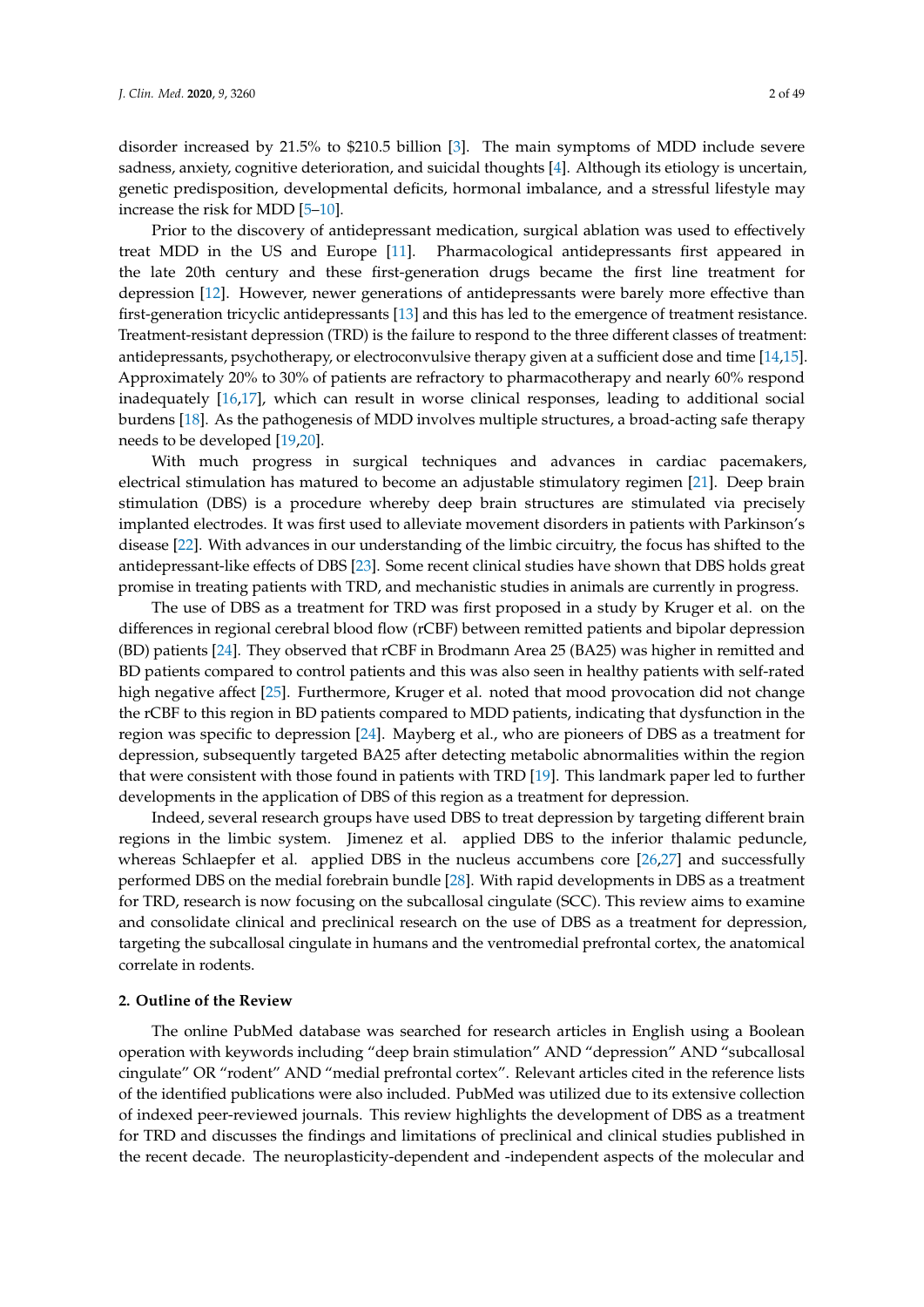cellular changes due to DBS are also discussed. Lastly, some potential approaches that may improve the precision, safety, and efficacy of DBS are proposed.

#### **3. The Development of Deep Brain Stimulation as a Treatment for Depression**

Deep brain stimulation involves the stereotactic implantation of thin electrodes in deep brain structures that are used to deliver electrical stimulation generated by a subcutaneous pulse generator [\[29](#page-41-13)[,30\]](#page-41-14). Stimulation is generally applied at either a low/moderate frequency (5–90 Hz) or high frequency (100–400 Hz). Since the inception of DBS, a number of studies have demonstrated that this modality has the ability to treat pain, obsessive-compulsive disorder, and Parkinson's disease [\[16](#page-41-0)[,21](#page-41-5)[,31\]](#page-41-15). Its efficacy has been verified in Parkinson's disease patients, in which high frequency stimulation (HFS) of specific brain region(s) in the basal ganglia was able to stop tremors [\[21](#page-41-5)[,32\]](#page-41-16). The use of DBS has been given FDA approval for the management of obsessive-compulsive disorder since 2007, but it is only provided under a humanitarian device exemption [\[33,](#page-41-17)[34\]](#page-41-18).

The following sections summarize the clinical studies on deep brain stimulation in the subcallosal cingulate for treating patients with treatment-resistant depression and preclinical studies of deep brain stimulation in the medial prefrontal cortex (mPFC) of rodents.

#### **4. Clinical and Preclinical Studies of SCC DBS for the Treatment of Depression**

Clinical studies of depression utilize rating scales of depression that assess changes in depressive symptoms in patients. Some scales are completed by the researcher such as the Hamilton Depression Rating Scale (HDRS) and the Montgomery-Åsberg Depression Rating Scale (MADRS). These rating scales should allow more consistent assessment between patients, but can lack consensus in their interpretation among researchers, which could lead to misdiagnosis [\[35\]](#page-41-19). Another weakness of rating scales conducted in this manner is that the accuracy of the results is dependent on the communication skills of the patient, which might be hampered by the disease itself. Other scales are completed by patients such as the Beck Anxiety Inventory (BAI), Beck Depression Inventory (BDI), and Quick Inventory of Depressive Symptomatology (QIDS). These rating scales should allow for a more accurate reporting of depressive symptoms, although the number and/or depth of questions may vary across different tests.

#### *4.1. Progress in the Development of SCC-DBS*

Different papers have referred to the SCC and similar regions under different names, e.g., the subcallosal cingulate gyrus (SCG), the subgenual cingulate, as well as Brodmann areas. Different historical names allow for different historical context. The subgenual cortex is used more interchangeably with the term Brodmann Area 25, named after Korbinian Brodmann. The subgenual cortex is located in the cingulate region as a narrow band in the caudal portion of the subcallosal area adjacent to the paraterminal gyrus. By comparison, the SCG is comprised of Brodmann areas 25, 24, and 32 [\[36\]](#page-41-20); SCG circuits; and limbic structures. The SCG is pivotal in mood, learning, reward, and memory [\[37\]](#page-42-0) and has been implicated as an aberrant region in MDD. As the SCC can be effectively targeted by antidepressants, this makes the SCG a potential target of DBS against TRD [\[38](#page-42-1)[,39\]](#page-42-2). Tables [1](#page-14-0) and [2](#page-15-0) list 39 clinical studies on the treatment efficacy of SCC-DBS for TRD.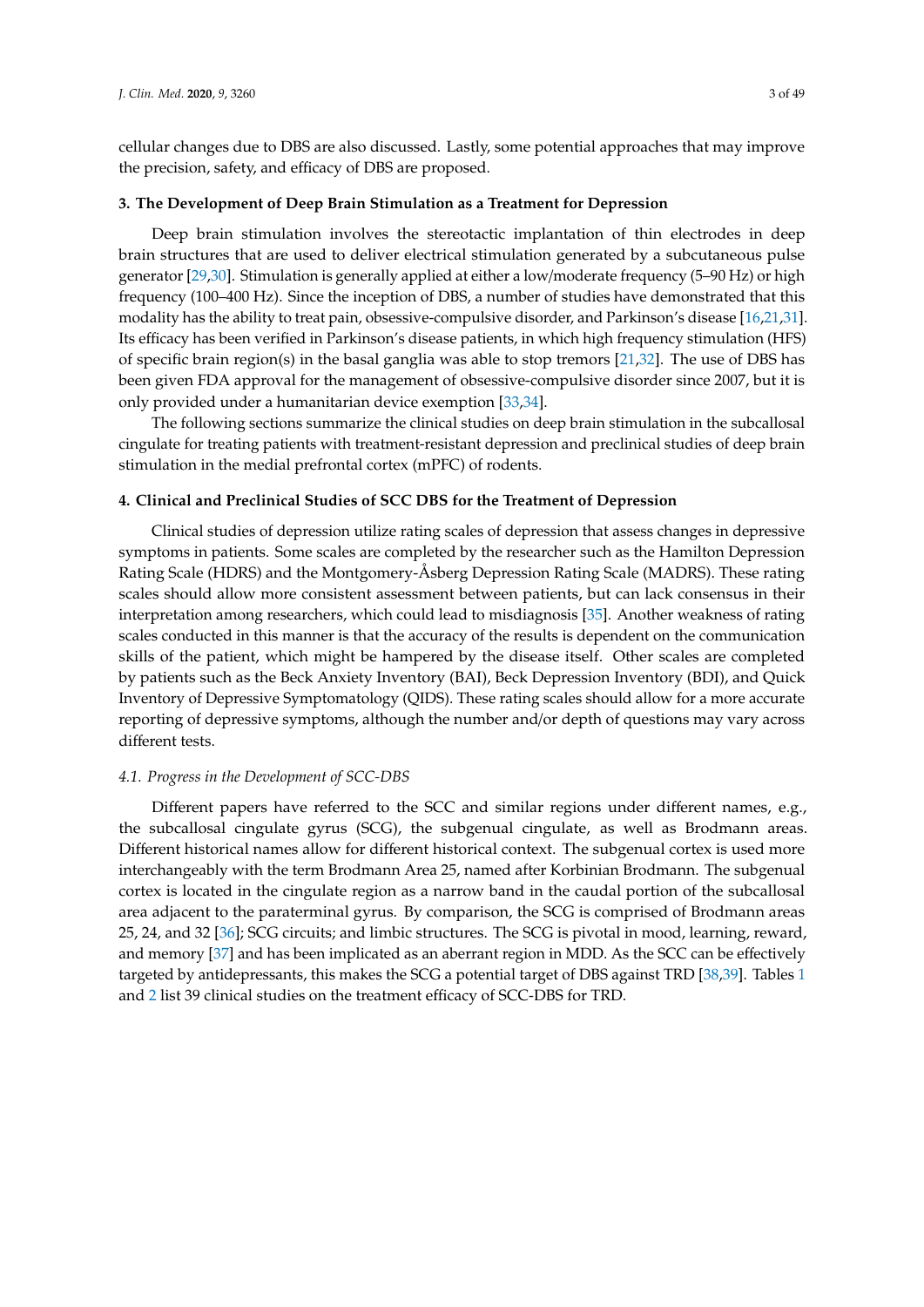| Authors                       | Main Inclusion Criteria                                                                                                                                                                                                                                                                                       | No. of Patients | <b>Stimulation Target &amp; DBS</b><br>Design                                                                                                                                                                                                                                                                                                         | <b>Stimulation Parameters</b>                                                                                                                                     | Clinical<br>Evaluation                                                                    | <b>Major Outcomes</b>                                                                                                                                                                                                                                                                                                                                                                                                                                                                                                                             | <b>Adverse Effects</b>                                                      |
|-------------------------------|---------------------------------------------------------------------------------------------------------------------------------------------------------------------------------------------------------------------------------------------------------------------------------------------------------------|-----------------|-------------------------------------------------------------------------------------------------------------------------------------------------------------------------------------------------------------------------------------------------------------------------------------------------------------------------------------------------------|-------------------------------------------------------------------------------------------------------------------------------------------------------------------|-------------------------------------------------------------------------------------------|---------------------------------------------------------------------------------------------------------------------------------------------------------------------------------------------------------------------------------------------------------------------------------------------------------------------------------------------------------------------------------------------------------------------------------------------------------------------------------------------------------------------------------------------------|-----------------------------------------------------------------------------|
| Sankar et al. 2020 [40]       | TRD MDE:<br>Current MDE $\geq$ 12 months;<br>HRSD-17 score $\geq$ 20;<br>Non-responsive $(NR) \geq 4$<br>antidepressant therapies;<br>$HRSD-17$ score $> 20$ .                                                                                                                                                | 27              | Target SCG                                                                                                                                                                                                                                                                                                                                            | Implantation<br>Bilateral<br>Stimulation Monopolar<br>Frequency<br>130 Hz<br>Amplitude<br>$3 - 6V$<br>Pulse Width<br>$90 \mu s$                                   | Volumetric<br>analysis,<br>Whole brain grey<br>and white matter<br>analysis               | Left and average SCG volume<br>significantly higher in responders<br>compared to non-responders.<br>Right and average amygdala<br>volume significantly higher in<br>responders compared to<br>non-responders.<br>Left, right, and average thalamus<br>volume significantly higher in<br>responders compared to<br>non-responders.<br>Brain grey matter volume<br>significantly lower in responders<br>compared to non-responders.<br>Ratio of grey to white matter<br>volume significantly higher in<br>responders compared to<br>non-responders. | N.A.                                                                        |
| Riva-Posse et al. (2019) [41] | TRD MDE;<br>Current MDE $\geq$ 12 months;<br>HRSD-17 score $\geq$ 20;<br>Non-responsive (NR) $\geq$ 4<br>antidepressant therapies;<br>HRSD-17 score $\geq$ 20;<br>$GAF < 50$ .                                                                                                                                | 9               | Target SCC<br>Study Design Intraoperative<br>Sessions: 6 min session of 3 min<br>stimulation ON and 3 min<br>stimulation OFF.<br>Number of sessions:<br>12 trials (one at each of the eight<br>available contacts. Four per<br>hemisphere, plus four<br>sham trials).<br>Sham-controlled, double-blinded<br>trials (one case w/single<br>blind trial) | Implantation<br>Bilateral<br>Stimulation Monopolar<br>Frequency<br>130 Hz<br>Amplitude<br>6mA<br>Pulse Width<br>$90 \text{ }\mu\text{s}$                          | ECG, EDA, MRI<br>Volume of Tissue<br>Activated,<br>Structural<br>Connectivity<br>Analysis | Autonomic changes with SCC-DBS<br>correspond to salient behavioral<br>responses.<br>Distant effects of SCC-DBS in the<br>midcingulate cortex.<br>Increase in heart rate was only seen<br>with left SCC-DBS.<br>No significant relationship with<br>skin conductance.<br>These findings aid in the optimal<br>selection of contacts and<br>parameters in SCC-DBS surgery.                                                                                                                                                                          | N.A.                                                                        |
| Eitan et al. (2018) [42]      | Both sexes, 21-70 years;<br>Non-psychotic MDD;<br>First MDE onset before 45<br>years old with current MDE<br>$\geq$ 12 months;<br>$NR \geq 4$ antidepressant<br>therapies; $MADRS \geq 22$ ;<br>$GAF < 50$ ; MMSE > 24;<br>No changes in current<br>antidepressant treatments $\geq$<br>4 wks prior to study. | 9               | Target BA25<br>Study Design<br>Double-blind, randomized.<br>Two groups: High-OR<br>low-frequency DBS for 12 months<br>from 1 month after electrode<br>implantation.                                                                                                                                                                                   | Implantation<br><b>Bilateral Stimulation</b><br>Monopolar<br>Frequency<br>$20$ Hz or $130$ Hz<br>Amplitude<br>$4-8$ mA<br>Pulse Width<br>$91 \text{ }\mu\text{s}$ | MADRS, HRSD-17,<br>OIDS-SR,<br>O-LES-O, GAF,<br>HAM-A, CGI, PGI,<br>CANTAB battery.       | Four out of nine patients<br>responded $\delta$ at the end of DBS<br>(≥40% reduction in MADRS from<br>baseline).<br>The effect of DBS at 6-12 months<br>was higher than DBS at 1-6 months.<br>High-frequency DBS showed<br>higher efficacy than<br>low-frequency DBS.<br>Non-responders crossed over after<br>first 6 months of DBS.                                                                                                                                                                                                              | Severe<br>One patient overdosed on<br>medication (dothiepin and<br>valium). |

### **Table 1.** A list of clinical studies on deep brain stimulation of the human subcallosal cingulate.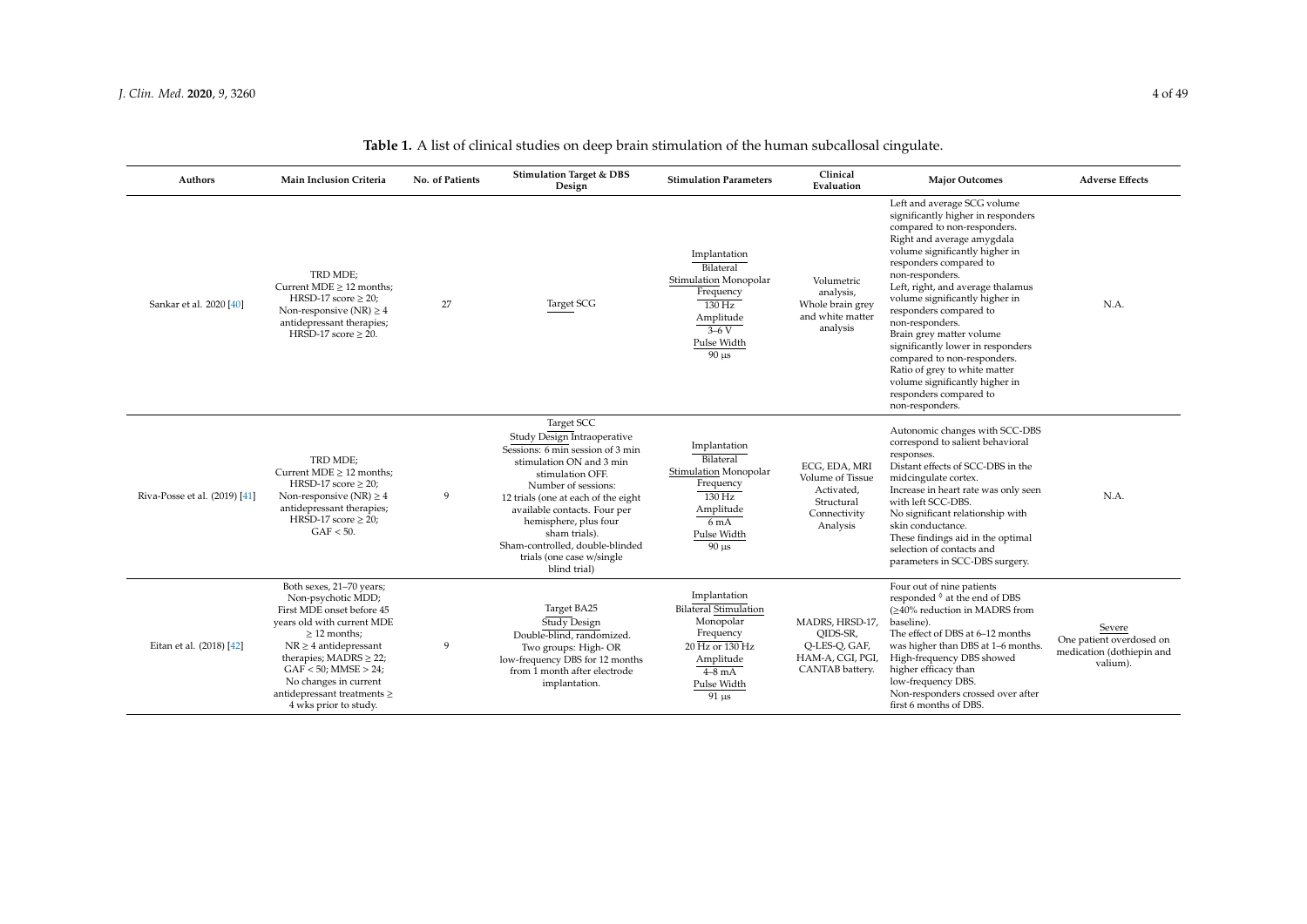**Table 1.** *Cont.*

| <b>Authors</b>            | Main Inclusion Criteria                                                                                                                                                                                                                                                                         | No. of Patients | <b>Stimulation Target &amp; DBS</b><br>Design                                                                                                                                                                                | <b>Stimulation Parameters</b>                                                                                                              | Clinical<br>Evaluation                                                 | <b>Major Outcomes</b>                                                                                                                                                                                                                                                                                                                                                                                                                                                                                                                                                                                                                                              | <b>Adverse Effects</b>                                                                                                             |
|---------------------------|-------------------------------------------------------------------------------------------------------------------------------------------------------------------------------------------------------------------------------------------------------------------------------------------------|-----------------|------------------------------------------------------------------------------------------------------------------------------------------------------------------------------------------------------------------------------|--------------------------------------------------------------------------------------------------------------------------------------------|------------------------------------------------------------------------|--------------------------------------------------------------------------------------------------------------------------------------------------------------------------------------------------------------------------------------------------------------------------------------------------------------------------------------------------------------------------------------------------------------------------------------------------------------------------------------------------------------------------------------------------------------------------------------------------------------------------------------------------------------------|------------------------------------------------------------------------------------------------------------------------------------|
| Merkl et al. (2018) [43]  | Diagnosed MDD and<br>disease lasted for >2 years;<br>HAMD-24 score $\geq$ 20;<br>$ATHF$ Score $>$ 3:<br>TRD: $NR \geq 2$ antidepressant<br>therapies;<br>Failed to respond to<br>antidepressants and ECT;<br>No changes in current<br>antidepressant treatments<br>$\geq$ 6 wks prior to study. | 8               | <b>Target SCG</b><br>Study Design<br>Randomized;<br>Two groups: sham-DBS (delayed<br>onset) OR non-delayed onset<br>group for the first 8 weeks in a<br>blinded manner.<br>Open-label DBS afterwards for up<br>to 28 months. | Implantation<br>Bilateral<br>Stimulation<br>Monopolar<br>Frequency<br>130 Hz<br>Amplitude<br>$5-7V$<br>Pulse Width<br>$90 \mu s$           | HAMD-24,<br>BDI,<br>MADRS.                                             | Three out of eight patients<br>responded ** after 6 months DBS;<br>three out of seven with the same<br>criteria after 12 months.<br>Two out of six responded ** at the<br>end of DBS, follow-up at 28 months.<br>Two out of six patients reached<br>remission □ at the end of DBS,<br>follow-up at 28 months.<br>This study showed a delayed<br>response in patients; no significant<br>antidepressant effects between<br>sham and active stimulation<br>compared to baseline.                                                                                                                                                                                     | Non-severe<br>Headache;<br>Pain:<br>Scalp tingling;<br>Dizziness;<br>Light hypomania;<br>Inconvenient movement;<br>Severe<br>$NIL$ |
| Howell et al. (2018) [44] | Both sexes aged 18-70 years;<br>current MDE $\geq$ 12 months;<br>NR > 4<br>antidepressant therapies;<br>HRSD-17 score $\geq$ 20;<br>GAF score $\leq$ 50.                                                                                                                                        | 6               | Target SCC (Cingulum Bundle<br>and Forceps Minor)                                                                                                                                                                            | Implantation<br>Bilateral<br>Stimulation<br>Monopolar<br>Frequency<br>130 Hz<br>Amplitude<br>4V<br>Pulse Width<br>$90 \text{ }\mu\text{s}$ | HDRS-17. MRI<br>Field-cable<br>modeling<br>(non-VTA-based<br>analysis) | All of the subjects responded.<br>Left and right cingulum bundles as<br>well as forceps minor are the most<br>likely therapeutic targets.<br>Right cingulum bundle activation<br>beyond a threshold may<br>protract recovery.<br>Uncinate fasciculus and frontal<br>pole were activated to a lesser<br>extent, may not be necessary for<br>anti-depressive effect of SCC-DBS.<br>Time to a stable response (TSR) was<br>8-189 days, 1-year HDRS-17<br>was 2-11.<br>Field cable modeling was more<br>accurate than volume of activated<br>tissue at approximating<br>axonal activation.<br>Overstimulation of CB-DBS can be<br>detrimental to the recovery process. | N.A.                                                                                                                               |
| Waters et al. (2018) [45] | Both sexes aged 18-70 years;<br>current MDE $\geq$ 12 months;<br>NR > 4<br>antidepressant therapies;<br>$HRSD-17$ score $> 20$ :<br>GAF score $\leq 50$ .                                                                                                                                       | $\overline{4}$  | Target SCC<br>Study Design<br>Single-blinded,<br>Session<br>3 min                                                                                                                                                            | Implantation<br>Bilateral<br>Stimulation<br>Monopolar<br>Frequency<br>130 Hz<br>Amplitude<br>$3-5V$<br>Pulse Width<br>$90 \mu s$           | HDRS-17,<br>EEG                                                        | Symptom severity scores decreased.<br>three out of four patients in<br>remission (HDRS-17 $\leq$ 7).<br>Test-retest reliability across four<br>repeated measures over 14 months<br>met or exceeded standards for valid<br>test construction in three out of four<br>patients for cortical-evoked<br>responses studied.                                                                                                                                                                                                                                                                                                                                             | N.A.                                                                                                                               |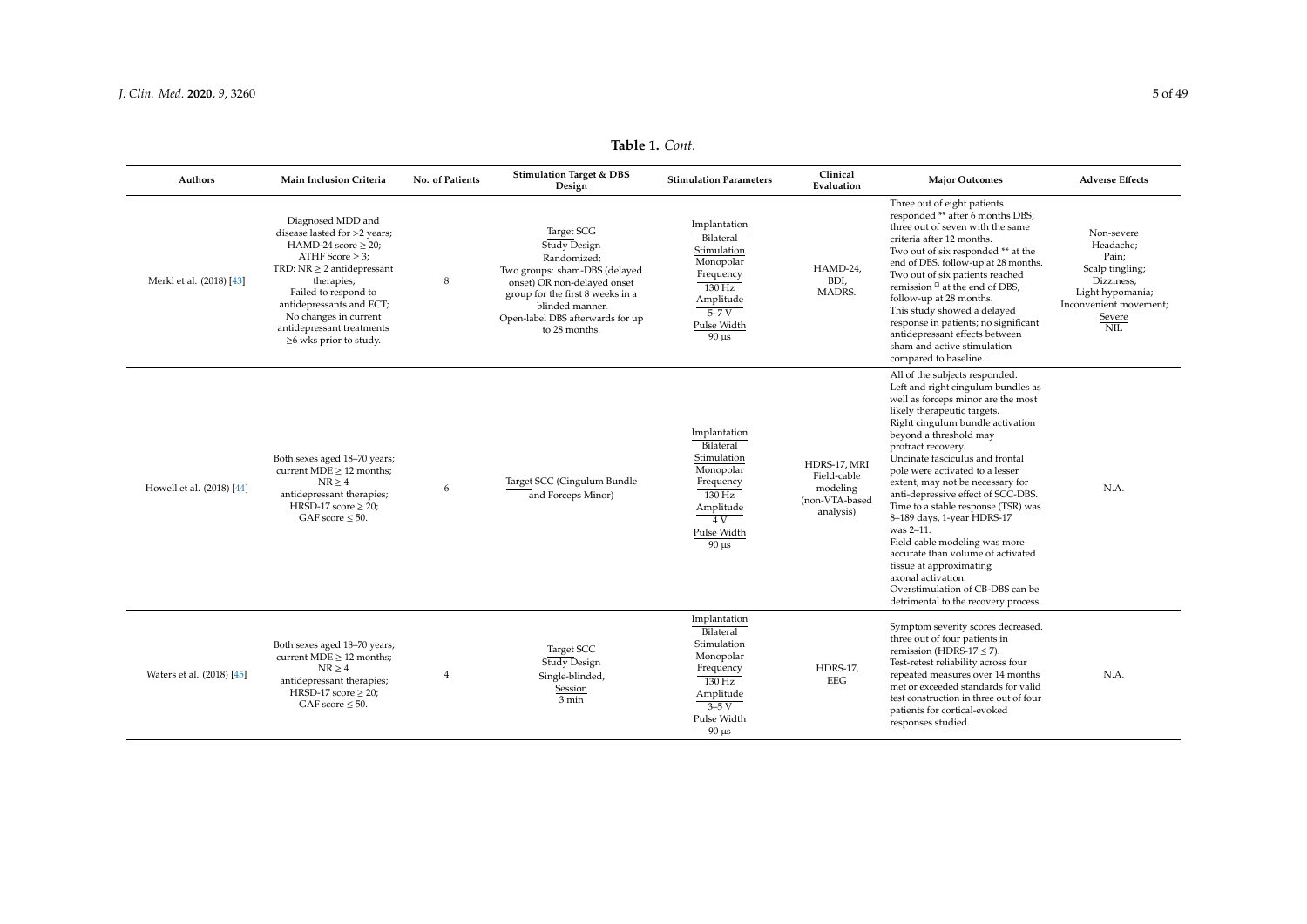| Authors                  | <b>Main Inclusion Criteria</b>                                                                                                                                                                                                                                                                                                                                                                                                                                                                                                                                                                     | No. of Patients | <b>Stimulation Target &amp; DBS</b><br>Design                                                                                                                                                                                                                                                               | <b>Stimulation Parameters</b>                                                                                                                                                                              | Clinical<br>Evaluation                              | <b>Major Outcomes</b>                                                                                                                                                                                                                                                                                                                                                                                                                                                                                                                                                                                                                                   | <b>Adverse Effects</b> |
|--------------------------|----------------------------------------------------------------------------------------------------------------------------------------------------------------------------------------------------------------------------------------------------------------------------------------------------------------------------------------------------------------------------------------------------------------------------------------------------------------------------------------------------------------------------------------------------------------------------------------------------|-----------------|-------------------------------------------------------------------------------------------------------------------------------------------------------------------------------------------------------------------------------------------------------------------------------------------------------------|------------------------------------------------------------------------------------------------------------------------------------------------------------------------------------------------------------|-----------------------------------------------------|---------------------------------------------------------------------------------------------------------------------------------------------------------------------------------------------------------------------------------------------------------------------------------------------------------------------------------------------------------------------------------------------------------------------------------------------------------------------------------------------------------------------------------------------------------------------------------------------------------------------------------------------------------|------------------------|
| Smart et al. (2018) [46] | TRD patients enrolled from<br>two separate clinical trials<br>for Deep Brain Stimulation.<br>Trial 1<br>Both sexes aged 18-70 years;<br>Diagnosis of a Major<br>Depressive Episode or<br>Bipolar Type II-current<br>episode depressed,<br>Current episode duration of<br>at least 1 year,<br>Non-responsive $(NR) \geq 4$<br>antidepressant therapies.<br>Trial 2<br>Both sexes aged 25-70 years;<br>Current depressive episode<br>of at least 2 years duration<br>OR a history of more than<br>four lifetime<br>depressive episodes,<br>Non-responsive (NR) $\geq$ 4<br>antidepressant therapies. | 14              | Target SCC<br>Study Design<br>Double-blinded.<br>Intraoperative behavioral testing:<br>Frequency: 130 Hz<br>Pulse width: 90 µs<br>Current: 6 mA<br>Eight patients continued SCC<br>local field potential.                                                                                                   | Implantation<br>Bilateral<br>Stimulation<br>Monopolar<br>Frequency<br>130 Hz<br>Amplitude<br>6-8 mA for St. Jude Medical<br>devices, 3.5-5 V for Medtronic<br>devices<br>Pulse Width<br>$\overline{90}$ µs | HDRS-17,<br>MRI,<br>LFP.                            | 11 of 14 patients met the criteria for<br>DBS antidepressant response by<br>6 months.<br>Of the three 6 month<br>non-responders, one responded<br>after the 6 month study endpoint<br>but without a contact change<br>(Patient 2), one responded after a<br>contact switch in the left<br>hemisphere (Patient 7), and one<br>remained a non-responder<br>(Patient 6).<br>Mean baseline HDRS-17 of 23.8 and<br>SD of 2.8; HDRS-17 of 9.6 and SD of<br>4.5 at month 6; 19.9 weeks for stable<br>response with SD of 20 weeks.<br>Precision on the left may be more<br>important than precision on the<br>right, which is supported by<br>theta decreases. | N.A.                   |
| Choi et al. (2018) [47]  | Both sexes aged 18-70 years;<br>current MDE $\geq$ 12 months;<br>$NR \geq 4$<br>antidepressant therapies;<br>HRSD-17 score $\geq$ 20;<br>$GAF$ score $\leq 50$ .                                                                                                                                                                                                                                                                                                                                                                                                                                   | 15              | Target SCC<br><b>Study Design</b><br>Patients went through SCC-DBS,<br>followed by MRI scans.                                                                                                                                                                                                               | Implantation<br>Bilateral<br>Stimulation<br>Monopolar<br>Frequency<br>130 Hz<br>Amplitude<br>6mA<br>Pulse Width<br>$90 \text{ }\mu\text{s}$                                                                | HDRS-17,<br>MRI, DWI, Volume<br>of Tissue Activated | Significant differences in the<br>pathway activation changes over<br>time between remitters and<br>non-remitters.<br>Non-remitters had significantly<br>larger net changes in their pathway<br>activation connection in both the<br>near and long term relative to the<br>initial plan.                                                                                                                                                                                                                                                                                                                                                                 | N.A.                   |
| Conen et al. (2018) [48] | TRD (unipolar);<br>$NR \geq 4$<br>antidepressant therapies;<br>MADRS Score > 22.                                                                                                                                                                                                                                                                                                                                                                                                                                                                                                                   | 7               | Targets SCC followed by Ventral<br>Anterior Capsule, nucleus<br>accumbens (separately, unless<br>patient in remission, and later<br>combined, for<br>non-responding patients).<br>Study Design DBS was applied<br>sequentially for 3 months per<br>region, for a total period ranging<br>from 16-45 months. | N.A.                                                                                                                                                                                                       | MADRS,<br>HAM-D17,<br>GAF.                          | Remitters had higher regional<br>cerebral blood flow in the baseline<br>prefrontal cortex and subsequent<br>tests when compared to<br>non-remitters and non-responders.<br>Chronic DBS increased prefrontal<br>cortex regional cerebral blood flow.<br>Remitted patients had higher<br>prefrontal cerebral blood flow<br>at baseline.                                                                                                                                                                                                                                                                                                                   | N.A.                   |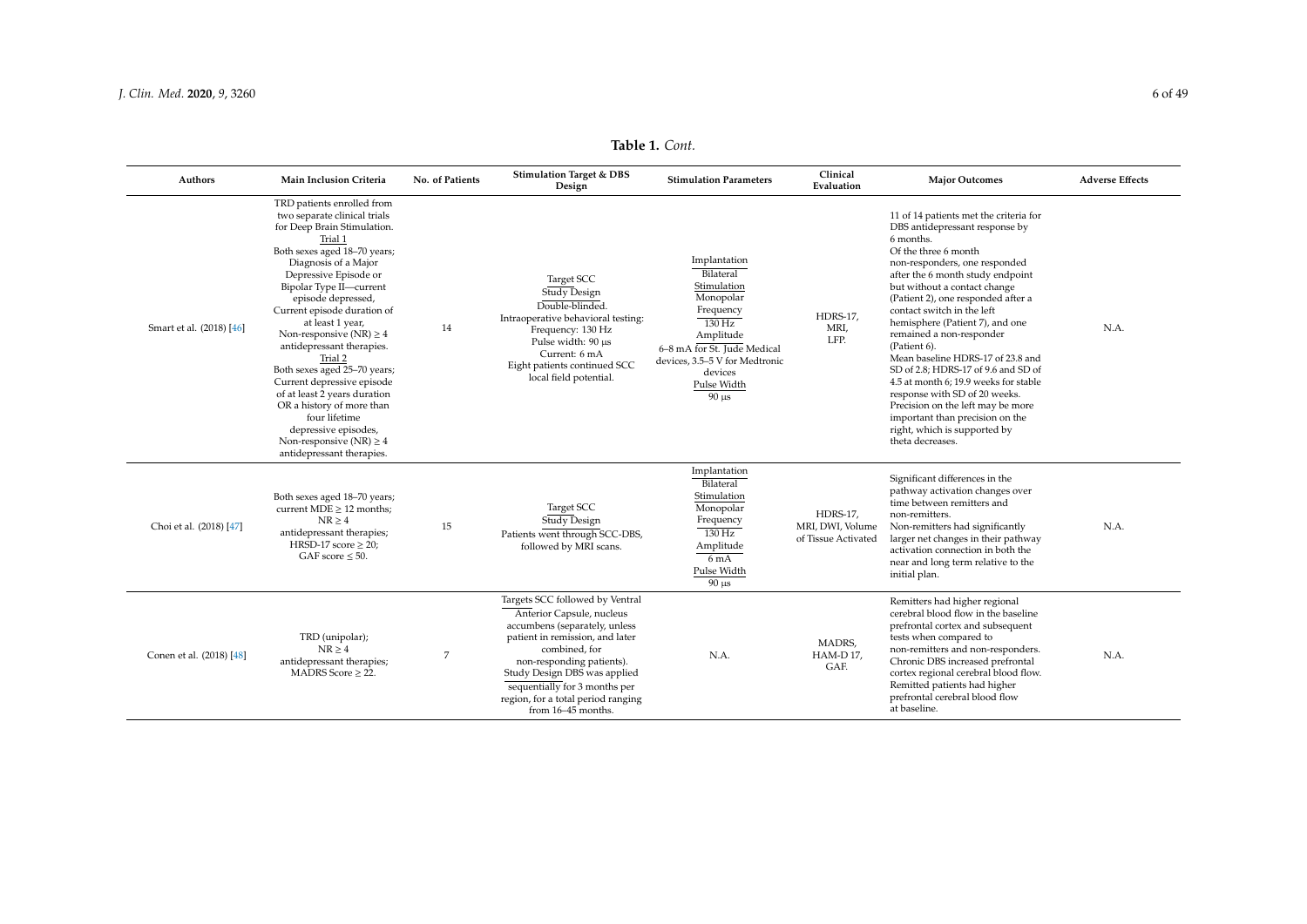| Authors                        | Main Inclusion Criteria                                                                                                                                                                                                                                                                                                     | No. of Patients       | <b>Stimulation Target &amp; DBS</b><br>Design                                                                                                                                                                                                               | <b>Stimulation Parameters</b>                                                                                                               | Clinical<br>Evaluation                                                                                                                                                                      | <b>Major Outcomes</b>                                                                                                                                                                                                                                                                                                                                                                                                                                                   | <b>Adverse Effects</b>                                                                                                                                                                             |
|--------------------------------|-----------------------------------------------------------------------------------------------------------------------------------------------------------------------------------------------------------------------------------------------------------------------------------------------------------------------------|-----------------------|-------------------------------------------------------------------------------------------------------------------------------------------------------------------------------------------------------------------------------------------------------------|---------------------------------------------------------------------------------------------------------------------------------------------|---------------------------------------------------------------------------------------------------------------------------------------------------------------------------------------------|-------------------------------------------------------------------------------------------------------------------------------------------------------------------------------------------------------------------------------------------------------------------------------------------------------------------------------------------------------------------------------------------------------------------------------------------------------------------------|----------------------------------------------------------------------------------------------------------------------------------------------------------------------------------------------------|
| Holtzheimer et al. (2017) [15] | Both sexes aged 21-70 years;<br>Unipolar,<br>non-psychotic MDD<br>First MDE onset before<br>45 years old with current<br>$MDE \geq 12$ months;<br>NR > 4<br>antidepressant therapies,<br>MADRS Score > 22; GAF <<br>50; MMSE $> 24$ ;<br>No changes in current<br>antidepressant treatments $\geq$<br>4 wks prior to study. | 60 (DBS)<br>30 (Sham) | Target SCC<br>Study Design<br>DBS or sham stimulation 2 weeks<br>after implantation for 6 months in<br>randomized and<br>double-blind manner.<br>Two groups: DBS or sham<br>then both groups received<br>open-label stimulation for 6<br>months or 2 years. | Implantation<br>Bilateral<br>Stimulation<br>Monopolar<br>Frequency<br>130 Hz<br>Amplitude<br>$4-8$ mA<br>Pulse Width<br>$91 \,\mu s$        | MADRS, GAF<br>HRSD-17, 30-item<br>Inventory of<br>Depressive<br>Symptomatology,<br>OIDS-SR, WSAS,<br>PGI,<br>CGI, QOL,<br>HAM-A.                                                            | Insignificant difference in response<br>* between sham and DBS at the end<br>of the 6-month double-blind phase.<br>38 patients responded * and 20<br>remitted <sup>D</sup> after 6 month DBS.<br>In 2 years of open-label active DBS,<br>48% achieved antidepressant<br>response and 25% achieved<br>remission-clinically meaningful<br>long-term outcomes.                                                                                                             | Severe<br>Eight of 40 events reported<br>related to device or surgery:<br>six infections (in five<br>patients), one skin erosion<br>over the extension wires,<br>and one postoperative<br>seizure. |
| McInerney et al. (2017) [14]   | Current MDE $\geq$ 12 months;<br>HRSD-17 Score $\geq 20$ ;<br>$NR \geq 4$<br>antidepressant therapies.                                                                                                                                                                                                                      | 20                    | <b>Target SCG</b><br>Study Design<br>DBS for 12 months open-label                                                                                                                                                                                           | Implantation<br>Bilateral<br>Stimulation<br>Monopolar<br>Frequency<br>130 Hz<br>Amplitude<br>$3.5 - 5V$<br>Pulse Width<br>$90 \mu s$        | Wisconsin Card<br>Sorting Task<br>(WCST), Hopkins<br>Verbal Learning<br>Test, Controlled<br>Oral Word<br><b>Association Test</b><br>(COWA),<br>Finger Tap Test,<br>Stroop Test,<br>HRSD-17. | Significant reduction in HRSD-17<br>from baseline to experimental<br>follow-up.<br>Baseline scores differed<br>significantly between responders<br>and non-responders.<br>11 patients responded ** and nine<br>were non-responders.<br>WCST Test results indicated that<br>the total errors were predictive of<br>responsiveness to DBS.<br>No significant deterioration in<br>cognition and psychomotor speed.<br>Improvements in verbal memory<br>and verbal fluency. | N.A.                                                                                                                                                                                               |
| Riva-Posse et al. (2018) [49]  | Both sexes aged 18-70 years;<br>current MDE $\geq$ 12 months;<br>$NR \geq 4$<br>antidepressant therapies;<br>HRSD-17 score $\geq$ 20;<br>GAF score $\leq 50$ .                                                                                                                                                              | 11                    | Target SCC<br>Study Design<br>DBS from 4 weeks after surgery<br>and lasted for 6 months,<br>open-label.<br>Stimulation contacts were<br>changed in non-responders and<br>they were stimulated for<br>6 more months.                                         | Implantation<br>Bilateral<br>Stimulation<br>Monopolar<br>Frequency<br>130 Hz<br>Amplitude<br>$6-8$ mA<br>Pulse Width<br>$91 \,\mu s$        | HRSD-17                                                                                                                                                                                     | Eight out of 11 responded ** and six<br>remitted $\Box$ after 6 month DBS.<br>Nine responded ** and six remitted<br><sup>DD</sup> after 12 month DBS.<br>Two did not respond throughout<br>the study.<br>Tractography-based surgery<br>reduced variability in the effects of<br>stimulation on patient-specific<br>brain circuitry.                                                                                                                                     | N.A.                                                                                                                                                                                               |
| Tsolaki et al. (2017) [50]     | <b>TRD</b>                                                                                                                                                                                                                                                                                                                  | 2                     | Target SCC                                                                                                                                                                                                                                                  | <b>Implantation Bilateral</b><br>Stimulation Monopolar<br>Frequency<br>130 Hz<br>Amplitude<br>$8 \text{ mA}$<br>Pulse Width<br>$91 \,\mu s$ | MRI, DTI, CT, FSL<br>Probabilistic<br>tractography,<br>Volume of Tissue<br>Activated,<br>MADRS.                                                                                             | One patient was a responder (81%<br>change in MADRS score).<br>Responder's contacts were closer to<br>the Tractography-guided optimized<br>target (TOT), unlike the<br>non-responder.                                                                                                                                                                                                                                                                                   | N.A.                                                                                                                                                                                               |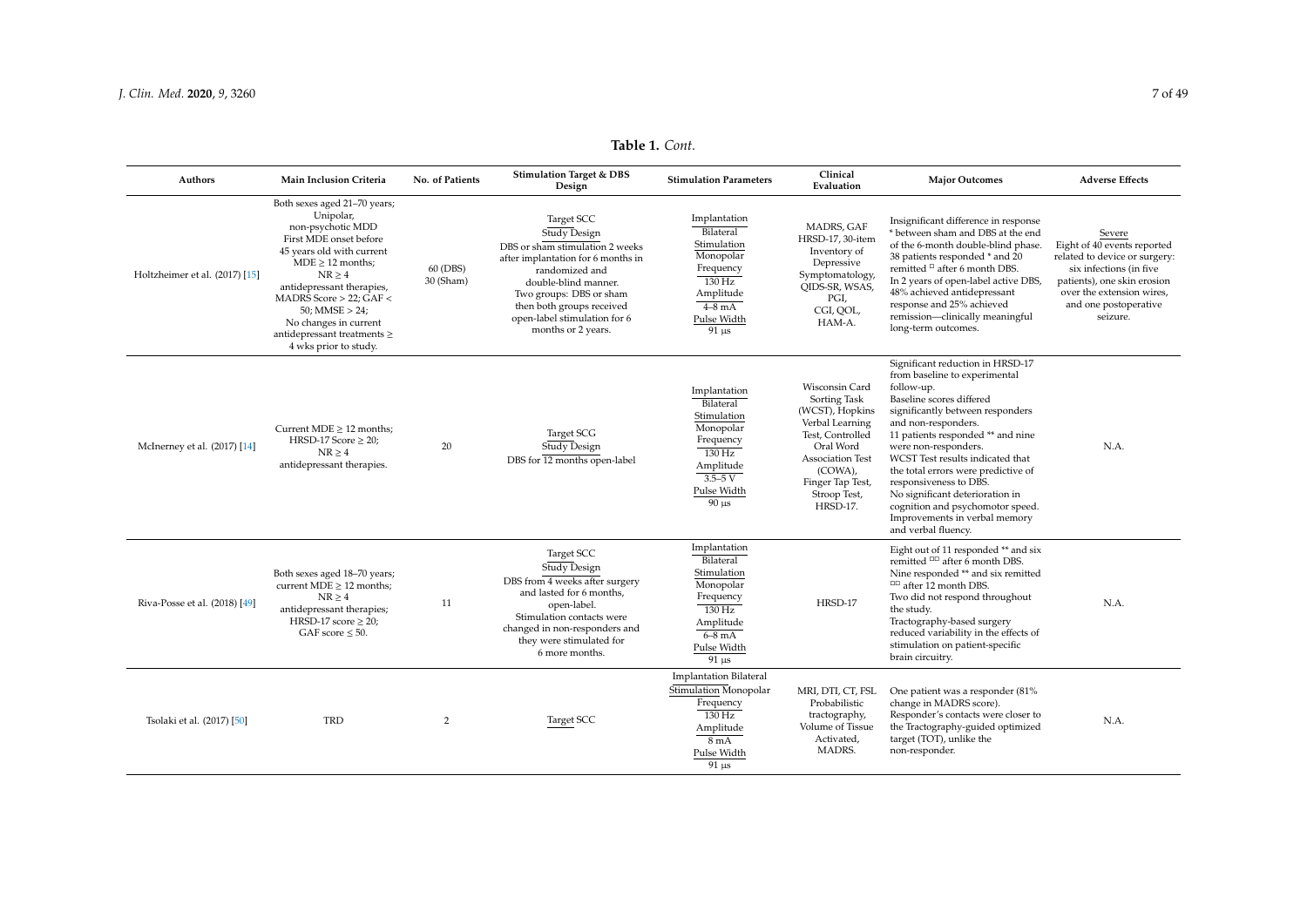| Authors                               | <b>Main Inclusion Criteria</b>                                                                                                                                                  | No. of Patients | <b>Stimulation Target &amp; DBS</b><br>Design                                                                                                                                                                                                                                            | <b>Stimulation Parameters</b>                                                                                                                  | Clinical<br>Evaluation                                           | <b>Major Outcomes</b>                                                                                                                                                                                                                                                                                                                     | <b>Adverse Effects</b> |
|---------------------------------------|---------------------------------------------------------------------------------------------------------------------------------------------------------------------------------|-----------------|------------------------------------------------------------------------------------------------------------------------------------------------------------------------------------------------------------------------------------------------------------------------------------------|------------------------------------------------------------------------------------------------------------------------------------------------|------------------------------------------------------------------|-------------------------------------------------------------------------------------------------------------------------------------------------------------------------------------------------------------------------------------------------------------------------------------------------------------------------------------------|------------------------|
| Accolla et al. (2016) [51]            | MDD;<br>NR to treatments;<br>Currently in a depressive<br>episode as in DSM-IV Axis I<br>disorders;<br>$HAMD-24$ score of $> 20$ .                                              | 5               | Target BA25<br>Study Design<br>Double-blind.<br>Each homologous electrode pair<br>was activated separately on<br>5 consecutive days,<br>then antidepressant effects was<br>assessed 24 h later.<br>Open-label DBS for up to<br>24 months.<br>Pre- and post-DBS MRI images<br>were taken. | Implantation<br>N.A.<br>Stimulation<br>Monopolar<br>Frequency<br>130 Hz<br>Amplitude<br>5V<br>Pulse Width<br>$90 \mu s$                        | HAMD-24,<br>BDI.                                                 | Four out of five patients did not<br>show sustained response ** to DBS<br>(also $\geq$ 50% reduction in DBI).<br>One patient responded ** to DBS of<br>the bilateral posterior gyrus rectus<br>instead of the intended target<br>(BA25).                                                                                                  | N.A.                   |
| Richieri et al. (2016) [52]           | Diagnosed MDD;<br>Severe cognitive defects and<br>relapsed after ECT.                                                                                                           | $\mathbf{1}$    | Target BA25<br>Study Design<br>DBS at Day 5 after<br>electrode implantation.                                                                                                                                                                                                             | Implantation<br>Bilateral<br>Stimulation<br>Bipolar<br>Frequency<br>130 Hz<br>Amplitude<br>4.2V<br>Pulse Width<br>$90 \text{ us}$              | OIDS SR-16                                                       | Remitted (QIDS SR-16 3/48) at<br>1 month after DBS and maintained<br>at the end of DBS.                                                                                                                                                                                                                                                   | Seizure                |
| Hilimire et al. (2015) [53]           | Both sexes aged 18-70 years;<br>Current MDE $\geq$ 12 months,<br>Non-responsive $(NR) \geq 4$<br>antidepressant therapies,<br>HRSD-17 score $\geq 20$ ,<br>$GAF$ score $< 50$ . | $\overline{7}$  | Target SCC<br>Study Design<br>DBS for 6 months, open-label.<br>Behavioral testing and<br>electrophysiological recording (i)<br>before electrode implantation, (ii)<br>after 1 month DBS and (iii) after<br>6 month DBS.                                                                  | Implantation<br>Bilateral<br>Stimulation<br>Monopolar<br>Frequency<br>130 Hz<br>Amplitude<br>$4-8$ mA<br>Pulse Width<br>$91 \,\mu s$           | HDRS-17,<br>Emotional<br>self-referential task<br>EEG recording. | Reduced proportion of negative<br>self-descriptive words compared to<br>baseline after 1 month and<br>6 month DBS.<br>Significant reduction in P1<br>amplitude compared to baseline<br>(for negative word self-description)<br>after 1 month and 6 month DBS,<br>and P3 amplitudes at 6 month<br>DBS only<br>Reduced depression severity. | N.A.                   |
| Martin-Blanco et al.<br>$(2015)$ [54] | Both sexes aged 18-70 years;<br>current MDE $\geq$ 12 months;<br>NR > 4<br>antidepressant therapies;<br>HRSD-17 score $\geq$ 20;<br>GAF score $\leq 50$ .                       | 7               | Target SCG<br>Study Design<br>Chronic DBS for 9 months on<br>average for clinical stabilization.<br>A PET scan was acquired<br>(i) during active stimulation and<br>(ii) after 48 h of<br>inactive stimulation.                                                                          | Implantation<br>Bilateral<br>Stimulation<br>Monopolar<br>Frequency<br>135 Hz<br>Amplitude<br>$3.5 - 5$ V<br>Pulse Width<br>$120 - 210$ $\mu s$ | HAMD-17, PET                                                     | Decreased metabolism in BA24,<br>BA6, caudate putamen after<br>48 h DBS.<br>This study suggests metabolic<br>changes spread after longer periods<br>of no stimulation.<br>No clinical changes were detected<br>according to HAMD-17.                                                                                                      | N.A.                   |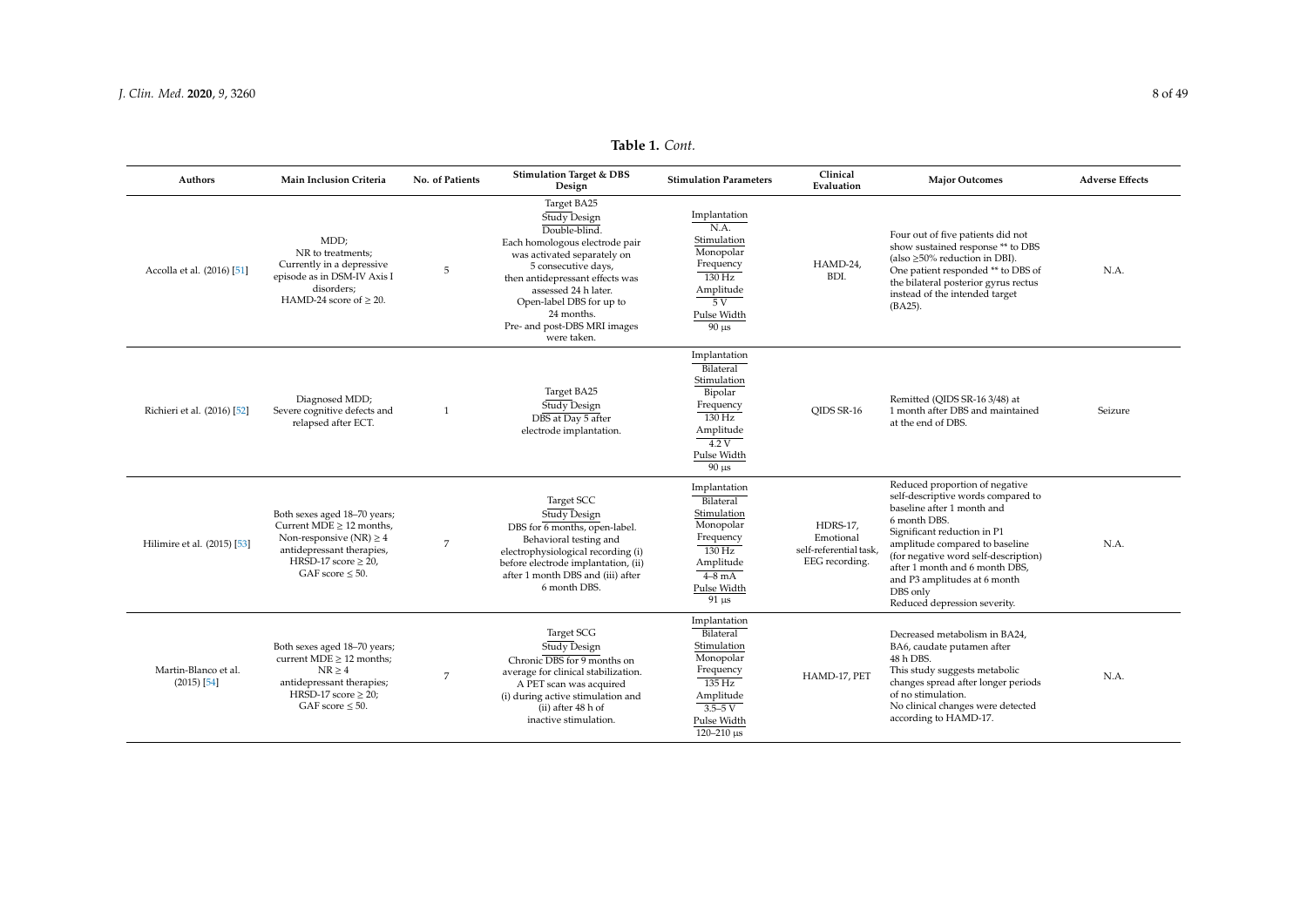| Authors                         | Main Inclusion Criteria                                                                                                                                                                                                                             | No. of Patients | <b>Stimulation Target &amp; DBS</b><br>Design                                                                                                                                                                                                                                                                                                         | <b>Stimulation Parameters</b>                                                                                                                                 | Clinical<br>Evaluation                                                                                                                                                      | <b>Major Outcomes</b>                                                                                                                                                                                                                                                                                                                                                                                                                                                 | <b>Adverse Effects</b> |
|---------------------------------|-----------------------------------------------------------------------------------------------------------------------------------------------------------------------------------------------------------------------------------------------------|-----------------|-------------------------------------------------------------------------------------------------------------------------------------------------------------------------------------------------------------------------------------------------------------------------------------------------------------------------------------------------------|---------------------------------------------------------------------------------------------------------------------------------------------------------------|-----------------------------------------------------------------------------------------------------------------------------------------------------------------------------|-----------------------------------------------------------------------------------------------------------------------------------------------------------------------------------------------------------------------------------------------------------------------------------------------------------------------------------------------------------------------------------------------------------------------------------------------------------------------|------------------------|
| Puigdemont et al. (2015) [55]   | Severe TRD:<br>Both sexes aged 18-70 years;<br>current MDE $\geq$ 12 months;<br>$NR \geq 4$ antidepressant<br>therapies;<br>HRSD-17 score $\geq$ 20;<br>$GAF$ score $< 50$ .                                                                        | $\overline{5}$  | Target SCG<br>Study Design<br>Randomized, Double-blind.<br>After stable clinical remission to<br>DBS, patients were allocated to<br>two groups, one with<br>(i) 3 month DBS-ON, then<br>(ii) 3 month sham stimulation<br>(ON-OFF arm) or OFF-ON arm<br>and the other, vice-versa.                                                                     | Implantation<br>Bilateral<br>Stimulation<br>Monopolar<br>Frequency<br>$130 - 135$ Hz<br>Amplitude<br>$3.5 - 5V$<br>Pulse Width<br>$120 - 240$ us              | Volume of Tissue<br>Activated,<br>HRSD-17                                                                                                                                   | Active stimulation: four of five<br>patients were remitted patients.<br>Sham stimulation: Only two<br>patients remained in remission,<br>another two relapsed, and one<br>showed a progressive worsening<br>without reaching relapse criteria.                                                                                                                                                                                                                        | N.A.                   |
| Serra-Blasco et al. (2015) [56] | Treatment-Resistant Depression<br>(TRD) Group<br>Resistant to<br>pharmacological treatment;<br>min. stage IV of<br>Thase-Rush scale;<br>HDRS score $> 18$ .<br>First Episode MDD<br>(FE MDD) Group<br>HDRS score $\geq$ 14;<br>Newly diagnosed MDD. | 16              | Target SCG<br>Study Design<br>DBS began at 48 h postoperative<br>and ended when each patient had<br>stabilized response for at least<br>three consecutive visits, tests<br>conducted before surgery, and<br>12 months after DBS treatment.                                                                                                            | Implantation<br>Bilateral<br>Stimulation<br>Monopolar<br>Frequency<br>$135 \text{ Hz}$<br>Amplitude<br>$3.5 - 5V$<br>Pulse Width<br>$120 - 210$ us            | <b>Rey Auditory</b><br>Verbal Learning<br>Test, Trail Making<br>Tests-A and -B,<br>Wechsler Adult<br><b>Intelligence Scale</b><br>III, Tower of<br>London Test,<br>HDRS-17. | FE MDD and TRD saw significant<br>improvements over time<br>in memory.<br>No significant difference was<br>observed in both groups on<br>executive functioning, language,<br>and processing speed.<br>DBS was well tolerated and had no<br>adverse effect on<br>neuropsychological and<br>cognitive function.                                                                                                                                                         | N.A.                   |
| Choi et al. (2015) [57]         | Both sexes aged 18-70 years;<br>current MDE $\geq$ 12 months;<br>NR > 4<br>antidepressant therapies;<br>HDRS-17 score $\geq$ 20;<br>$GAF$ score $< 50$ .                                                                                            | 9               | Target SCC<br>Intraoperative Sessions: 6 min<br>session of 3 min stimulation ON,<br>and 3 min stimulation OFF.<br>Number of sessions:<br>12 trials (one at each of the<br>eight available contacts; four per<br>hemisphere, plus four<br>sham trials).<br>Study Design<br>Sham-controlled.<br>Double-blind trials (one case<br>w/single blind trial). | Acute<br>Implantation<br>Bilateral<br>Stimulation<br>Monopolar<br>Frequency<br>$130 \text{ Hz}$<br>Amplitude<br>6mA<br>Pulse Width<br>$90 \mu s$              | MRI with FSL<br>analysis,<br>Volume of<br>Tissue Activated.                                                                                                                 | Behavioral switch was apparent to<br>patients within the first minute of<br>the initiation of stimulation and<br>effects were sustained while<br>stimulation remained on.<br>Three common white matter<br>bundles were affected by<br>stimulation: (i) the uncinate<br>fasciculus, (ii) the forceps minor,<br>and (iii) the left cingulum<br>bundle.Seven of nine patients with<br>left hemispheric contact had a<br>response to treatment at 6 months.               |                        |
| Sun et al. (2015) [58]          | $NR \geq 4$ antidepressant<br>therapies,<br>Mean HRSD-17 score of<br>$25(3)$ .                                                                                                                                                                      | 20              | Target SCC<br>Session: $100 \text{ min}$ , w/15 min break<br>EEG recording sessions/day<br>Session 1: DBS On<br>Session 2: DBS Random (On/Off)<br>Session 3: DBS (Off)                                                                                                                                                                                | Implantation<br>Bilateral<br>Stimulation<br>Monopolar<br>Frequency<br>130 Hz<br>Amplitude<br>$2-\overline{7.25}$ mA OR<br>$2-6V$<br>Pulse Width<br>$90 \mu s$ | EEG,<br><b>HDRS-17.</b>                                                                                                                                                     | Suppression of gamma oscillations<br>by DBS during working memory<br>performance and the treatment<br>efficacy of DBS for TRD may be<br>associated with the improved<br>GABAergic neurotransmission,<br>previously shown to be deficient in<br>MDD. The present study also<br>suggests that modifying treatment<br>parameters to achieve suppression<br>of gamma oscillations and<br>increased theta-gamma coupling<br>may lead to optimized DBS efficacy<br>for TRD. | N.A.                   |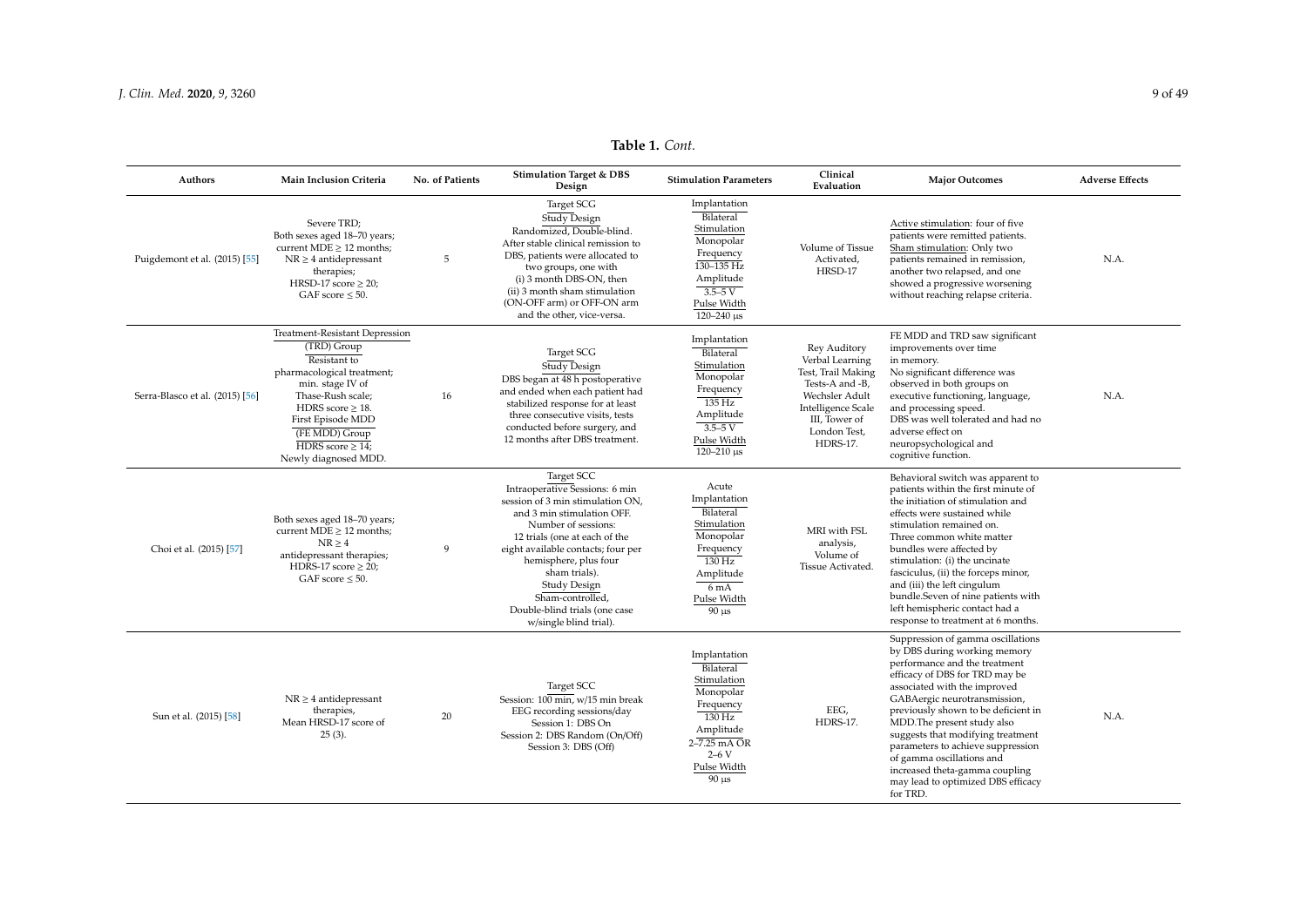**Table 1.** *Cont.*

| <b>Authors</b>                          | Main Inclusion Criteria                                                                                                                                                                    | No. of Patients | <b>Stimulation Target &amp; DBS</b><br>Design                                                                                                                                                                                  | <b>Stimulation Parameters</b>                                                                                                                                      | Clinical<br>Evaluation                                                                                                       | <b>Major Outcomes</b>                                                                                                                                                                                                                                                                                                                                                                                                                                                                                                                                                                                                                                   | <b>Adverse Effects</b>                                                                                            |
|-----------------------------------------|--------------------------------------------------------------------------------------------------------------------------------------------------------------------------------------------|-----------------|--------------------------------------------------------------------------------------------------------------------------------------------------------------------------------------------------------------------------------|--------------------------------------------------------------------------------------------------------------------------------------------------------------------|------------------------------------------------------------------------------------------------------------------------------|---------------------------------------------------------------------------------------------------------------------------------------------------------------------------------------------------------------------------------------------------------------------------------------------------------------------------------------------------------------------------------------------------------------------------------------------------------------------------------------------------------------------------------------------------------------------------------------------------------------------------------------------------------|-------------------------------------------------------------------------------------------------------------------|
| Perez-Caballero et al.<br>$(2014)$ [59] | 18-70 years old with MDE;<br>Resistant to<br>pharmacological treatment<br>and at most, a partial<br>response to ECT;<br>HAMD-17 Score $\geq$ 18.                                           | 8               | <b>Target SCG</b><br>Study Design All patients<br>received chronic DBS within 48 h<br>after implantation.<br>Four patients took NSAIDs for up<br>to 30 days postoperative, four<br>patients did not.                           | Implantation<br>Quadrupolar<br>Stimulation<br>$135 \text{ Hz}$<br>Amplitude<br>$3.5 - 5V$<br>Pulse Width<br>$120 - 210$ $\mu s$                                    | HDRS-17                                                                                                                      | At week 1 after surgery, all patients<br>without NSAID prescription<br>responded ** and two remitted <sup>DDD</sup> ;<br>three patients with NSAID<br>responded **, and two remitted DDD.<br>At week 4 after surgery, three<br>patients without NSAID remitted<br>DOD; no patients with NSAID<br>responded **                                                                                                                                                                                                                                                                                                                                           | N.A.                                                                                                              |
| Merkl et al. (2013) [60]                | MDD;<br>NR to treatments;<br>Currently in a depressive<br>episode as in DSM-IV Axis<br>I disorder:<br>HAMD-24 score of $\geq 20$ ;<br>HDRS-24 score $\geq$ 24.                             | 6               | Target SCG<br>Study Design DBS on 11-19 days<br>after electrode implantation, 24 h<br>acute stimulation followed by<br>sham stimulation for each of the<br>three electrode pairs.<br>Up to 6 months of<br>chronic stimulation. | Implantation<br>Bilateral<br>Stimulation<br>Monopolar<br>Frequency<br>130 Hz<br>Amplitude<br>$2.5 - 10V$<br>Pulse Width<br>$90 \text{ }\mu\text{s}$                | HAMD-24,<br><b>MADRS</b><br>BDI,<br>TMT-A, TMT-B,<br>CVLT, TAP, Boston<br>Naming Test,<br>Stroop Test, Word<br>Fluency Test. | Non-significant reduction in<br>HAMD-24, BDI, and MADRS<br>scores for acute DBS and<br>sham stimulation.<br>0/4 contact pair locations showed<br>significant BDI and<br>MADRS improvements.<br>Contact pair 3/7 for Patient 4 saw a<br>77% reduction in HAMD-24 score<br>and 62% reduction of MADRS score.<br>Reduced HDRS-24, BDI, and<br>MADRS scores at the end of<br>chronic stimulation.<br>Two out of six remissions $\Box$ at the<br>end of chronic stimulation.                                                                                                                                                                                 | Mild<br>Headache;<br>Pain;<br>Scalp tingling;<br>Dizziness;<br>Sore throat:<br>Hardware-related;<br>Severe<br>NIL |
| Ramasubbu et al. (2013) [61]            | Aged between 20–60 years;<br>Diagnosed MDD;<br>HAMD-17 score $\geq 20$ ;<br>$NR \geq 4$<br>antidepressant therapies.<br>(Enrolled patients were<br>among the most<br>treatment resistant). | $\overline{4}$  | Target SCC<br>Study Design<br>Double-blind DBS optimization.<br>Open-label continuous DBS for 6<br>months after optimization period.<br>Varied parameters for each<br>patient during optimization.                             | Implantation<br><b>Bilateral Stimulation</b><br>Monopolar<br>Frequency<br>0/5/20/50/130/185 Hz<br>Amplitude<br>$0-10.5V$<br>Pulse Width<br>0/90/150/<br>270/450 us | HAMD-17,<br>MADRS,<br>HAM-A,<br>CGI.                                                                                         | Postoperative optimization: All<br>four patients showed maximal<br>response at longer pulse widths;<br>three patients experienced a 50%<br>reduction in HAMD-17 score.<br>Longer pulse widths were<br>correlated to short-term<br>improvement. Longer pulse width<br>also induced insomnia, confusion,<br>and drowsiness; improved by<br>turning off stimulation.<br>Chronic stimulation: two patients<br>responded ** at the end of<br>open-label DBS, with longer<br>pulse width.<br>Electrode targets suggested to be<br>individualized, as opposed to<br>standard as in movement disorders,<br>owing to the complexity of cortical<br>gyral anatomy | Mild<br>Anxiety;<br>Drowsiness;<br>Confusion;<br>Insomnia.                                                        |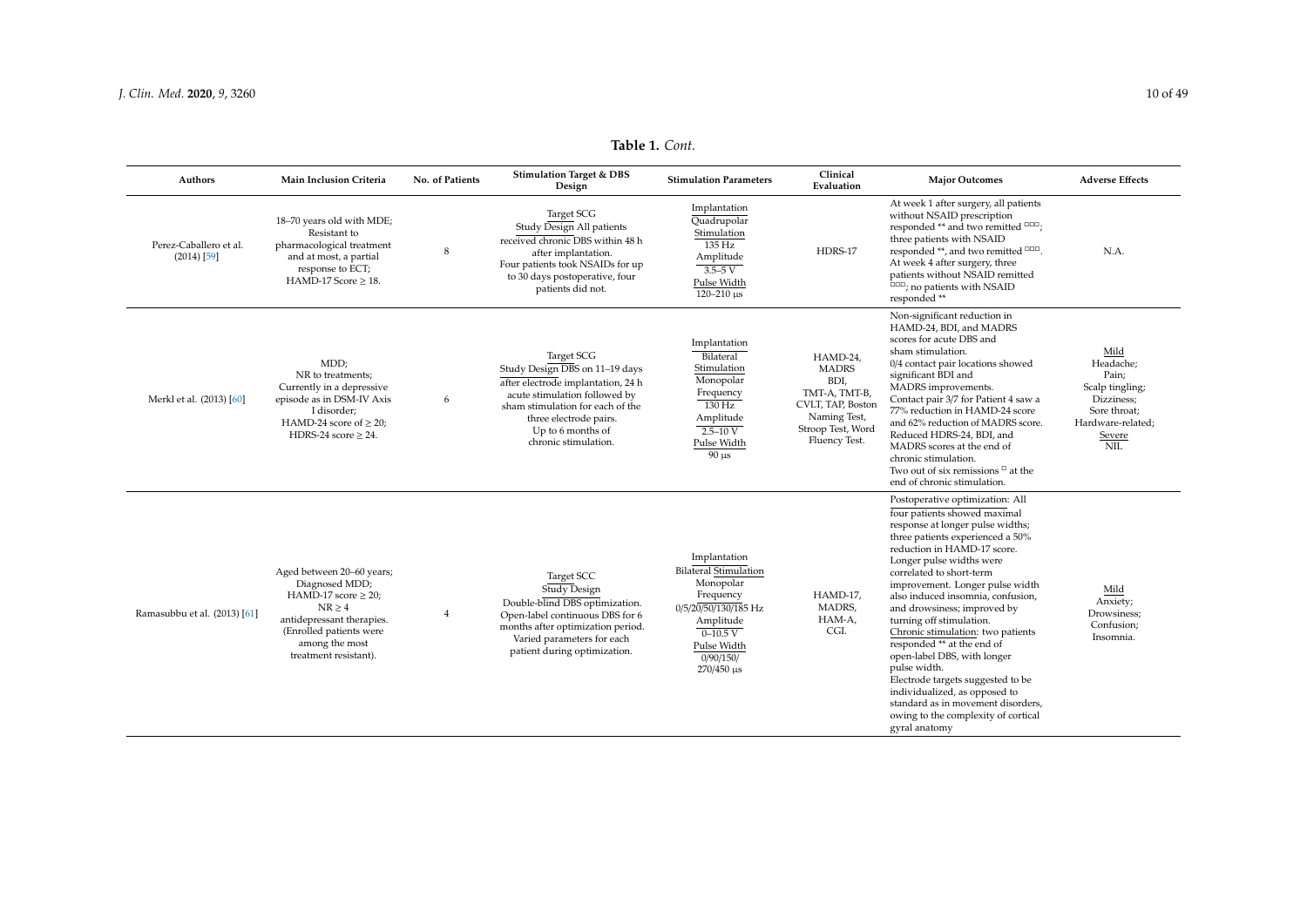| Authors                        | Main Inclusion Criteria                                                                                                                                                               | No. of Patients | <b>Stimulation Target &amp; DBS</b><br>Design                                                                                                                                                                                                                                                                                                | <b>Stimulation Parameters</b>                                                                                                                    | Clinical<br>Evaluation                                         | <b>Major Outcomes</b>                                                                                                                                                                                                                                                                                                                                                                | <b>Adverse Effects</b>                                                                      |
|--------------------------------|---------------------------------------------------------------------------------------------------------------------------------------------------------------------------------------|-----------------|----------------------------------------------------------------------------------------------------------------------------------------------------------------------------------------------------------------------------------------------------------------------------------------------------------------------------------------------|--------------------------------------------------------------------------------------------------------------------------------------------------|----------------------------------------------------------------|--------------------------------------------------------------------------------------------------------------------------------------------------------------------------------------------------------------------------------------------------------------------------------------------------------------------------------------------------------------------------------------|---------------------------------------------------------------------------------------------|
| Torres et al. (2013) [62]      | Type I bipolar depression;<br>Poor response to ECT and<br>pharmacotherapy.                                                                                                            | $\mathbf{1}$    | Target SCC<br><b>Study Design</b><br>DBS from 15 days after<br>implantation and follow-up for<br>9 months.                                                                                                                                                                                                                                   | Implantation<br>N.A.<br>Stimulation<br>Monopolar<br>Frequency<br>130 Hz<br>Amplitude<br>6mA<br>Pulse Width<br>$91 \text{ }\mu\text{s}$           | HDRS-17,<br>BDI,<br>MADRS,<br>GAF,<br>Young Mania<br>Scale.    | Scores improved across tests.<br>Psychotic symptoms disappeared.<br>Manic episodes reduced.                                                                                                                                                                                                                                                                                          | N.A.                                                                                        |
| Broadway et al. (2012) [63]    | Both sexes aged 18-70 years;<br>current $MDE > 12$ months:<br>NR > 4<br>antidepressant therapies;<br>HRSD-17 score $\geq$ 20;<br>$GAF$ score $\leq 50$ .                              | 12              | Target SCC<br>Study Design<br>DBS for up to 24 weeks.                                                                                                                                                                                                                                                                                        | Implantation<br>N.A.<br>Stimulation<br>Monopolar<br>Frequency<br>130 Hz<br>Amplitude<br>$6-8$ mA<br>Pulse Width<br>$90 \mu s$                    | <b>HRSD-17.</b><br>Frontal and<br>posterior Theta<br>cordance. | Reduced HDRS-17 scores between<br>baseline and the end of DBS among<br>all patients.<br>Six patients had significantly<br>reduced HRSD-17 scores ** at the<br>end of DBS.<br>Increased frontal theta cordance<br>between baseline and week 4 in<br>responders correlated with their<br>decreased depressive state at later<br>time points.                                           | N.A.                                                                                        |
| Hamani et al. (2012) [64]      | TRD;<br>NR to respond to<br>pharmacotherapy,<br>psychotherapy, transcranial<br>magnetic stimulation, ECT,<br>vagus nerve stimulation.<br>Relapsed after receiving 6<br>month SCC-DBS. | $\mathbf{1}$    | Target SCC<br>Study Design Administered<br>tranylcypromine before surgery.<br>DBS for 6 months.                                                                                                                                                                                                                                              | Implantation<br>Bilateral<br>Stimulation<br>Monopolar<br>Frequency<br>130 Hz<br>Amplitude<br>2.5V<br>Pulse Width<br>$90 \text{ }\mu\text{s}$     | HAMD-17                                                        | Before relapse: SCC-DBS reduced<br>HAMD-17 score from 22 to 9 after 4<br>month DBS.<br>After relapse: MAOI<br>supplementation restored the<br>therapeutic effect of DBS;<br>HAMD-17 score lowered from 22 to<br>16 (after 2 weeks), to 8 (after 2<br>months) and to 9 (after 4 months).                                                                                              | N.A.                                                                                        |
| Holtzheimer et al. (2012) [65] | Both sexes aged 18-70 years;<br>current $MDE > 12$ months:<br>NR > 4<br>antidepressant therapies;<br>HRSD-17 score $\geq$ 20;<br>GAF score $\leq$ 50.                                 | 17              | Target SCC<br>Study Design<br>Intraoperative testing of electrode<br>location for 12 or 17 patients.<br>Stimulation:<br>(i) 4 weeks of sham stimulation,<br>followed by<br>(ii) 24 weeks of open label DBS<br>for 24 weeks, followed by<br>(iii) single-blind discontinuation<br>for 1 week and open label<br>stimulation for up to 2 years. | Implantation<br>Bilateral<br>Stimulation<br>Monopolar<br>Frequency<br>130 Hz<br>Amplitude<br>$4-8$ mA<br>Pulse Width<br>$91 \text{ }\mu\text{s}$ | HRSD-17,<br>BDI-II,<br>GAF.                                    | Reduced depression and<br>increased function.<br>11 patients responded ** and seven<br>further remitted <sup>DD</sup> after 2 year DBS.<br>Efficacy was similar for patients<br>with MDD and those with BP.<br>A modest sham stimulation effect<br>was found, likely due to a decrease<br>in depression after the surgical<br>intervention, but prior to entering<br>the sham phase. | Anxiety;<br>Worsened depression;<br>Nausea;<br>Headache:<br>Infection;<br>Suicide attempts. |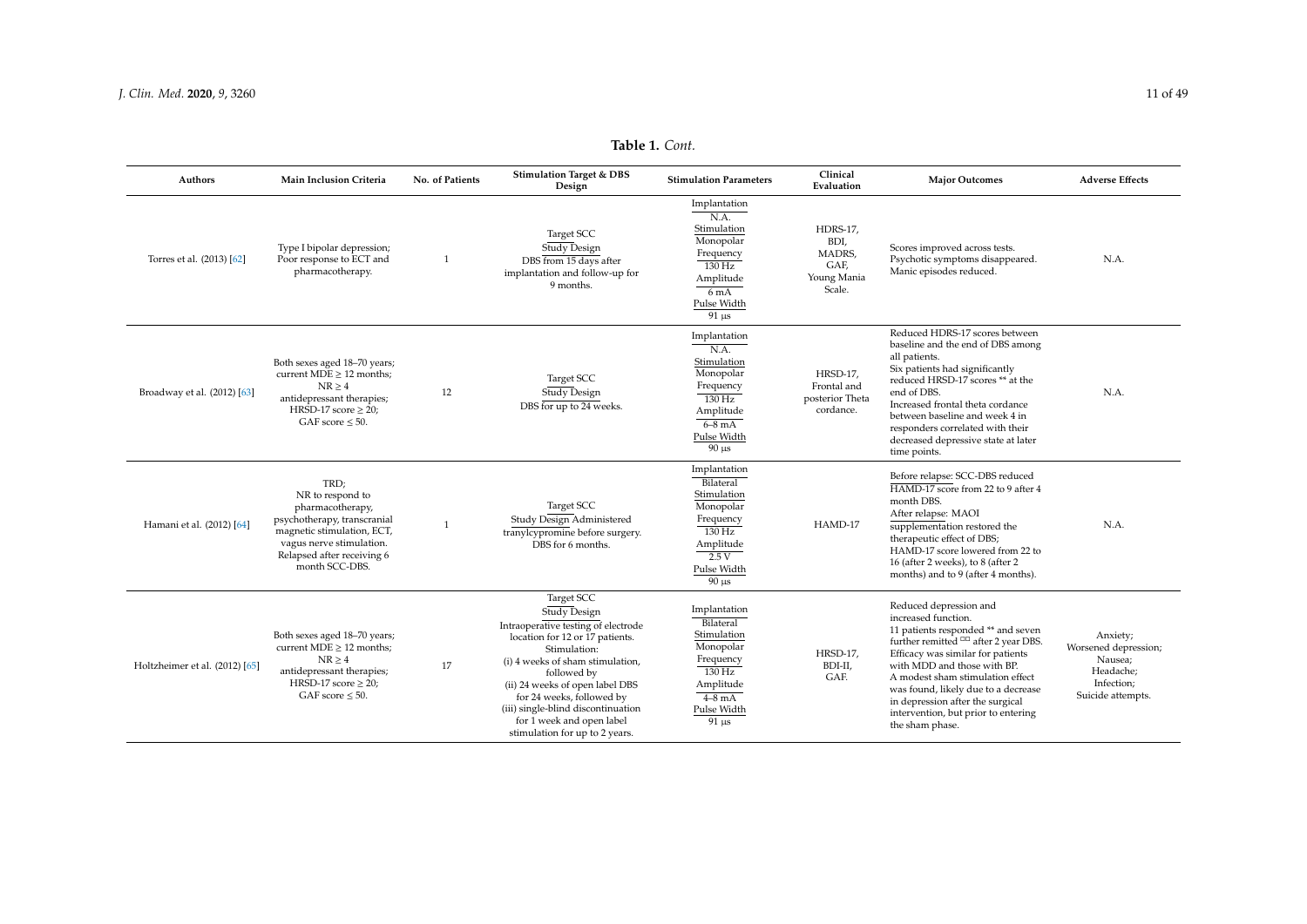| Authors                       | <b>Main Inclusion Criteria</b>                                                                                                                   | No. of Patients | <b>Stimulation Target &amp; DBS</b><br>Design                                                                                                                                                                                                              | <b>Stimulation Parameters</b>                                                                                                                                           | Clinical<br>Evaluation                                                      | <b>Major Outcomes</b>                                                                                                                                                                                                                                                                      | <b>Adverse Effects</b>                                                                          |
|-------------------------------|--------------------------------------------------------------------------------------------------------------------------------------------------|-----------------|------------------------------------------------------------------------------------------------------------------------------------------------------------------------------------------------------------------------------------------------------------|-------------------------------------------------------------------------------------------------------------------------------------------------------------------------|-----------------------------------------------------------------------------|--------------------------------------------------------------------------------------------------------------------------------------------------------------------------------------------------------------------------------------------------------------------------------------------|-------------------------------------------------------------------------------------------------|
| Lozano et al. (2012) [66]     | Both sexes aged 30-60 years;<br>First MDE before 35 years;<br>HRSD-17 score $\geq$ 20;<br>$GAF < 50$ .                                           | 21              | Target SCG<br>Study Design DBS for 12 months,<br>$\overline{open}$ label.                                                                                                                                                                                  | Implantation<br>Bilateral<br>Stimulation<br>N.A.<br>Frequency<br>$110 - 140$ Hz<br>Amplitude<br>$3.5 - 7$ mA<br>Pulse Width<br>$65 - 182$ us                            | HRSD-17,<br>CGI-S.                                                          | Improved global functioning and<br>less severe depression.<br>13 patients responded ***, based on<br>HRSD-17 scores.                                                                                                                                                                       | Gastrointestinal problems;<br>Skin problem;<br>Suicide;<br>Spasms;<br>Weight gain;<br>Insomnia. |
| Puigdemont et al. (2012) [67] | 18-70 years old with MDE;<br>Resistant to<br>pharmacological treatment<br>and at most, a partial<br>response to ECT;<br>HAMD-17 Score $\geq$ 18. | 8               | Target SCG<br>Study Design Intraoperative<br>feedback was provided during<br>surgery for electrode placement.<br>DBS began at 48 h postoperative<br>and ended when each patient had<br>stabilized their response for at<br>least three consecutive visits. | Implantation<br>Bilateral<br>Stimulation<br>Monopolar<br>Frequency<br>$135 \text{ Hz}$<br>Amplitude<br>$3.5 - 5V$<br>Pulse Width<br>$90 \text{ }\mu\text{s}$            | HAMD-17,<br>MADRS.<br>CGI.                                                  | Seven patients responded ** and<br>three remitted $\Box$ after<br>6 month DBS.<br>Five patients responded ** and four<br>remitted <sup>□□</sup> after 12 month DBS.<br>Three out of four remitted patients<br>after 12 month DBS had remitted<br>after 3 month DBS.                        | Suicide ideation;<br>Neck pain;<br>Recurrence; Depression;<br>Cephalalgia.                      |
| Kennedy et al. (2011) [18]    | Current MDE $\geq$ 12 months;<br>HRSD-17 score $\geq$ 20;<br>NR > 4<br>antidepressant therapies.                                                 | 20              | Target SCG<br>DBS patients were monitored for<br>3-6 years.                                                                                                                                                                                                | Implantation<br>Bilateral<br>Stimulation<br>Monopolar<br>Frequency<br>124.7 Hz (average)<br>Amplitude<br>$4.3 V$ (average)<br>Pulse Width<br>$70.6 \text{ }\mu\text{s}$ | HAMD-17<br>36-item<br>Short-Form<br><b>Healthy Survey</b><br>Questionnaire. | 64.3% patients responded ** at the<br>last follow-up visit.<br>35% patients remitted <sup>OO</sup> at the last<br>follow-up visit.<br>Scores at the last visit tended<br>towards maintenance of<br>therapeutic scores at 3 years.                                                          | Depression;<br>Suicidal thoughts;<br>Suicide<br>(All determined to be<br>unrelated to DBS).     |
| Guinjoan et al. (2010) [68]   | Chronic TRD;<br>Family history of<br>affective disorders;<br>Poor response to<br>antidepressants, ECT,<br>and psychotherapy.                     | -1              | Target BA25<br>Study Design<br>Positioning was aided by<br>intraoperative feedback.<br>Bilateral DBS was conducted for<br>12 months.<br>Followed by unilateral-left, then<br>right DBS, for 6 months                                                       | Implantation<br>Bilateral<br>Stimulation<br>Monopolar<br>Frequency<br>$130 \text{ Hz}$<br>Amplitude<br>$3.5 - 5V$<br>Pulse Width<br>$90 \text{ }\mu\text{s}$            | HAMD-17,<br>BDI.                                                            | Patient's condition plateaued after<br>6 month bilateral DBS.<br>Left unilateral DBS led to rapid<br>worsening in mood.<br>Right unilateral DBS reversed the<br>symptoms and the patient made<br>significant improvements over<br>bilateral stimulation. Patient<br>remitted at 18 months. | Orthostatic hypotension.                                                                        |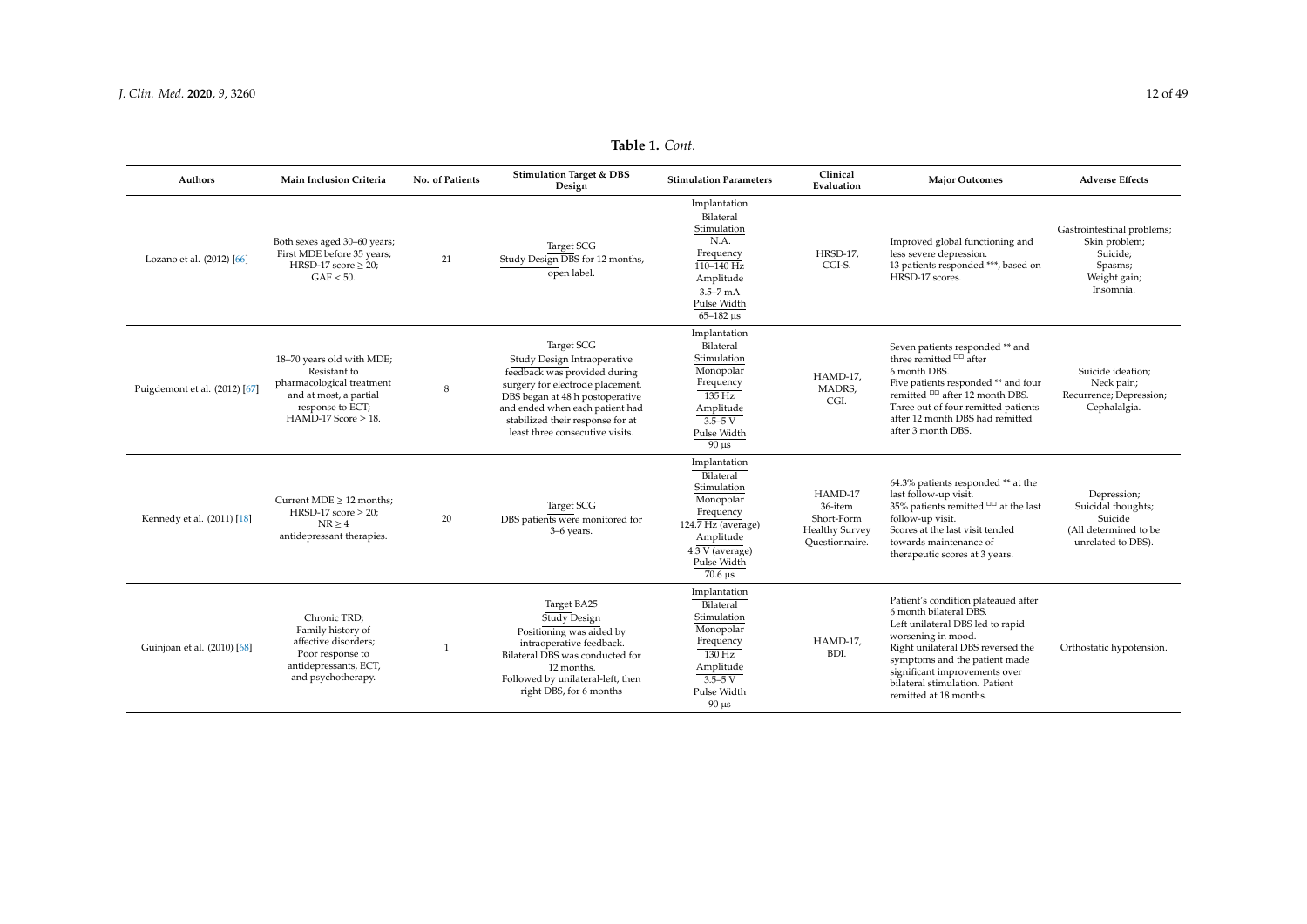| Table 1. Cont. |  |
|----------------|--|
|----------------|--|

| <b>Authors</b>                           | Main Inclusion Criteria                                                                                                                                                                                                                                      | No. of Patients | <b>Stimulation Target &amp; DBS</b><br>Design                                                                                                                                            | <b>Stimulation Parameters</b>                                                                                                           | Clinical<br>Evaluation | <b>Major Outcomes</b>                                                                                                                                                           | <b>Adverse Effects</b> |
|------------------------------------------|--------------------------------------------------------------------------------------------------------------------------------------------------------------------------------------------------------------------------------------------------------------|-----------------|------------------------------------------------------------------------------------------------------------------------------------------------------------------------------------------|-----------------------------------------------------------------------------------------------------------------------------------------|------------------------|---------------------------------------------------------------------------------------------------------------------------------------------------------------------------------|------------------------|
| Holtzheimer and Mayberg<br>$(2010)$ [69] | Showed signs and<br>symptoms of MDD;<br>Had suicidal ideation in<br>current MDE:<br>Did not improve in<br>symptoms with<br>pharmacotherapy,<br>psychotherapy, and ECT<br>HAM-D score was 25                                                                  |                 | Target SCC<br>Study Design Positioning of<br>electrodes was aided by<br>intraoperative feedback<br>24 weeks of open-label DBS and<br>chronic stimulation beyond<br>the assessment        | Implantation<br>Bilateral<br>Stimulation<br>Monopolar<br>Frequency<br>130 Hz<br>Amplitude<br>6 <sub>m</sub> A<br>Pulse Width<br>$91$ us | HAMD-17                | HAMD-17 score lowered to 9 at the<br>end of DBS follow-up.<br>Sustained antidepressant response<br>up to 2 years after surgery                                                  | N.A.                   |
| Hamani et al. (2009) [70]                | Diagnosed MDD;<br>current MDE $\geq$ 12 months;<br>HAMD-17 score >20;<br>$GAF \leq 50$ ;<br>NR > 4<br>antidepressant therapies.                                                                                                                              | 20              | Target SCG<br>Study Design DBS began at 2<br>weeks after surgery and lasted for<br>12 months                                                                                             | Implantation<br>Bilateral<br>Stimulation<br>Monopolar<br>Frequency<br>130 Hz<br>Amplitude<br>$3-5V$<br>Pulse Width<br>$90 \mu s$        | HAMD-17                | 11 responded ** at the end of 6<br>month DBS follow-up.<br>Electrodes in responders were<br>positioned ventrally relative to the<br>landmarks of the medial<br>prefrontal lobe. | N.A.                   |
| Puigdemont et al. (2009) [71]            | Suffered from MDD, with<br>several MDE accompanied<br>by psychotic symptoms;<br>Responded poorly to<br>pharmacotherapy and ECT;<br>Relapse following SCG-DBS<br>with different features:<br>Psychotic as opposed to<br>depressive from<br>previous episodes. |                 | Target SCG<br>Study Design DBS for 4 months,<br>then switched off because of<br>relapse and administered ECT for<br>3 weeks<br>Resumed DBS until 12 months<br>from the beginning of DBS. | Implantation<br>Bilateral<br>Stimulation<br>Monopolar<br>Frequency<br>135 Hz<br>Amplitude<br>3.6V<br>Pulse Width<br>$90 \mu s$          | HAMD-17                | Sustained response without the<br>need of ECT before relapse.<br>Maintained remission in DBS after<br>ECT until the end of follow-up.                                           | N.A.                   |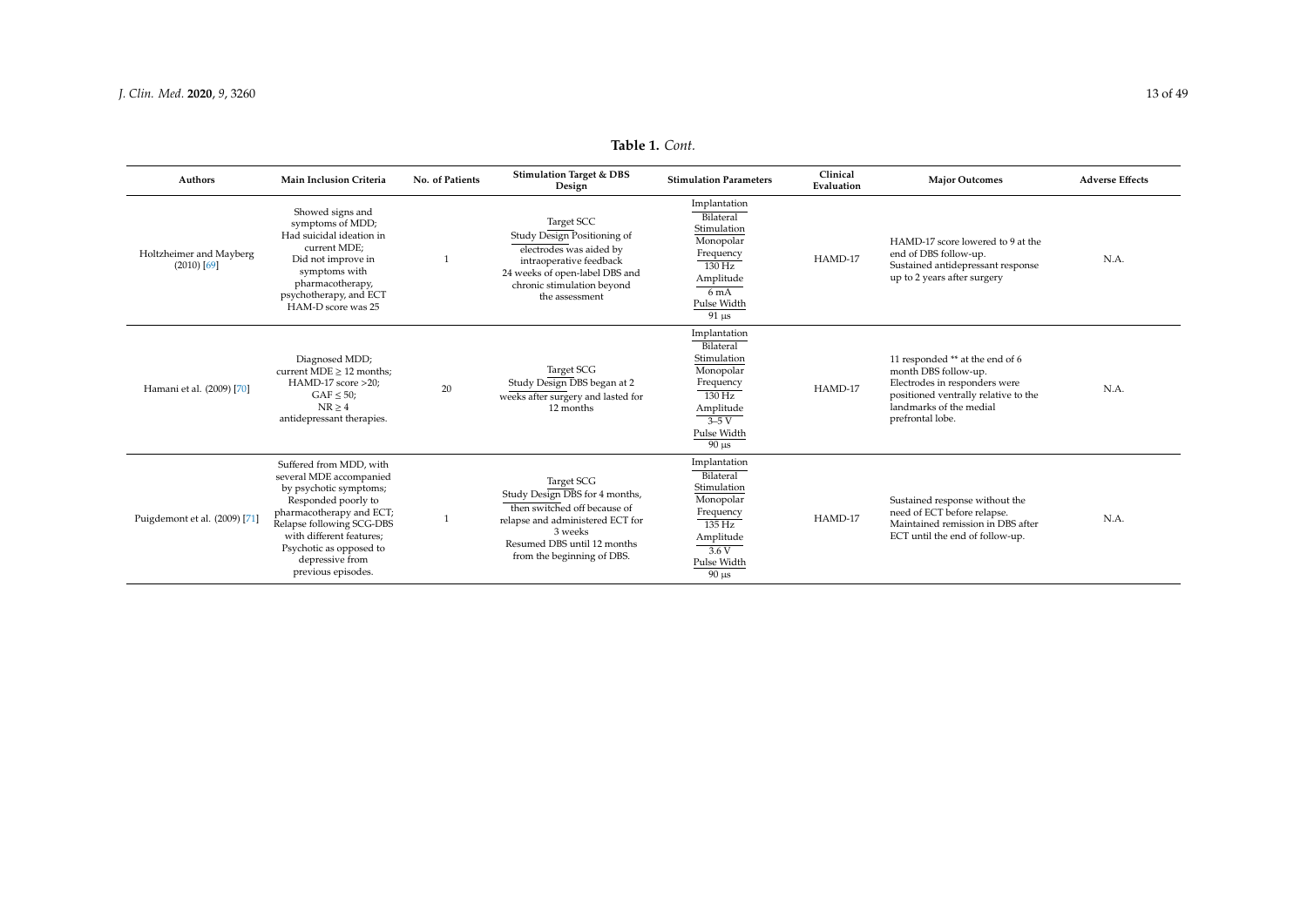| Authors                    | <b>Main Inclusion Criteria</b>                                                                                                               | No. of Patients | <b>Stimulation Target &amp; DBS</b><br>Design                                                                  | <b>Stimulation Parameters</b>                                                                                                                     | Clinical<br>Evaluation                                                                                                                                                     | <b>Major Outcomes</b>                                                                                                                                                                                                                                                                                                                                                                                                                                                                                                                                                                   | <b>Adverse Effects</b>                                                                                                              |
|----------------------------|----------------------------------------------------------------------------------------------------------------------------------------------|-----------------|----------------------------------------------------------------------------------------------------------------|---------------------------------------------------------------------------------------------------------------------------------------------------|----------------------------------------------------------------------------------------------------------------------------------------------------------------------------|-----------------------------------------------------------------------------------------------------------------------------------------------------------------------------------------------------------------------------------------------------------------------------------------------------------------------------------------------------------------------------------------------------------------------------------------------------------------------------------------------------------------------------------------------------------------------------------------|-------------------------------------------------------------------------------------------------------------------------------------|
| Lozano et al. (2008) [72]  | Current MDE $\geq$ 12 months;<br>HRSD-17 score $\geq$ 20;<br>NR > 4<br>antidepressant therapies.                                             | 20              | Target SCG<br>Study Design Blinded-DBS in<br>between and after surgery,<br>monitored for up to 1 year.         | Implantation<br>Bilateral<br>Stimulation<br>Monopolar<br>Frequency<br>130 Hz<br>Amplitude<br>$3.5 - 5V$<br>Pulse Width<br>$90 \mu s$              | HRSD-17, Beck<br>Anxiety Inventory,<br>BDI, CGI-S,<br>PET scans.<br>Neuropsychological<br>tests.                                                                           | Mean HRSD-17 score lower than<br>baseline at all time points.<br>12 patients responded ** to DBS, 7<br>remitted <sup>□□</sup> after 6 month DBS.<br>11 patients responded ** to DBS, 7<br>were nearly remitted or remitted <sup>DD</sup><br>after 12 month DBS.<br>Eight responses maintained from 6<br>month to 12 month DBS.<br>PET Scans: decreases in orbital,<br>medial prefrontal cortex, and<br>insula. Increases in lateral<br>prefrontal cortex, parietal, anterior,<br>and posterior cingulate by 6<br>months; increases in metabolic<br>activity in regions adjacent to SCG. | Seven patients without<br>adverse effects.<br>Wound Infection:<br>Headache;<br>Pain:<br>Seizure;<br>Worsened mood;<br>Irritability. |
| McNeely et al. (2008) [73] | Current $MDE > 12$ months.<br>HRSD-17 score $\geq 20$ ,<br>Non-responsive (NR) $\geq$ 4<br>antidepressant therapies,                         | 6               | Target BA25<br>Continuous DBS for 12 months.                                                                   | Implantation<br>Bilateral<br>Stimulation<br>Monopolar<br>Frequency<br>130 Hz<br>Amplitude<br>$-3-4.5V$<br>Pulse Width<br>$60 \text{ }\mu\text{s}$ | HRSD-17<br>Object alternation<br>Test<br>Iowa gambling<br>task<br>Visual delayed<br>recall memory<br>Verbal delayed<br>memory<br>Verbal list learning<br>Stroop color-word | 6 months: four responded at the<br>end of DBS <sup>**</sup><br>General Neuropsychological<br>Performance:<br>Manual Motor Skills: Improved for<br>dominant and non-dominant hand<br>by 12 months.<br>Verbal learning: Restored<br>impairments in two patients at the<br>end of 12 months.<br>No significant correlations between<br>change in mood and<br>neuropsychological function at 6<br>and 12 months.                                                                                                                                                                            | N.A.                                                                                                                                |
| Neimat et al. (2008) [74]  | Family history of severe<br>MDD.<br>Failed to respond to<br>antidepressants, adjuncts,<br>and ECT.<br>Relapsed after<br>ablative cingulotomy | 1               | Target BA25<br>Study Design Started DBS on the<br>day after electrode implantation<br>and lasted for 30 months | Implantation<br>Bilateral<br>Stimulation<br>Monopolar<br>Frequency<br>130 Hz<br>Amplitude<br>4.5V<br>Pulse Width<br>$60 \text{ }\mu\text{s}$      | HAMD-17                                                                                                                                                                    | HAMD-17 score decreased from 19<br>before surgery to 8 at 6 months<br>after DBS.<br>Sustained remission until the end<br>of DBS study (scored 7)                                                                                                                                                                                                                                                                                                                                                                                                                                        | N.A.                                                                                                                                |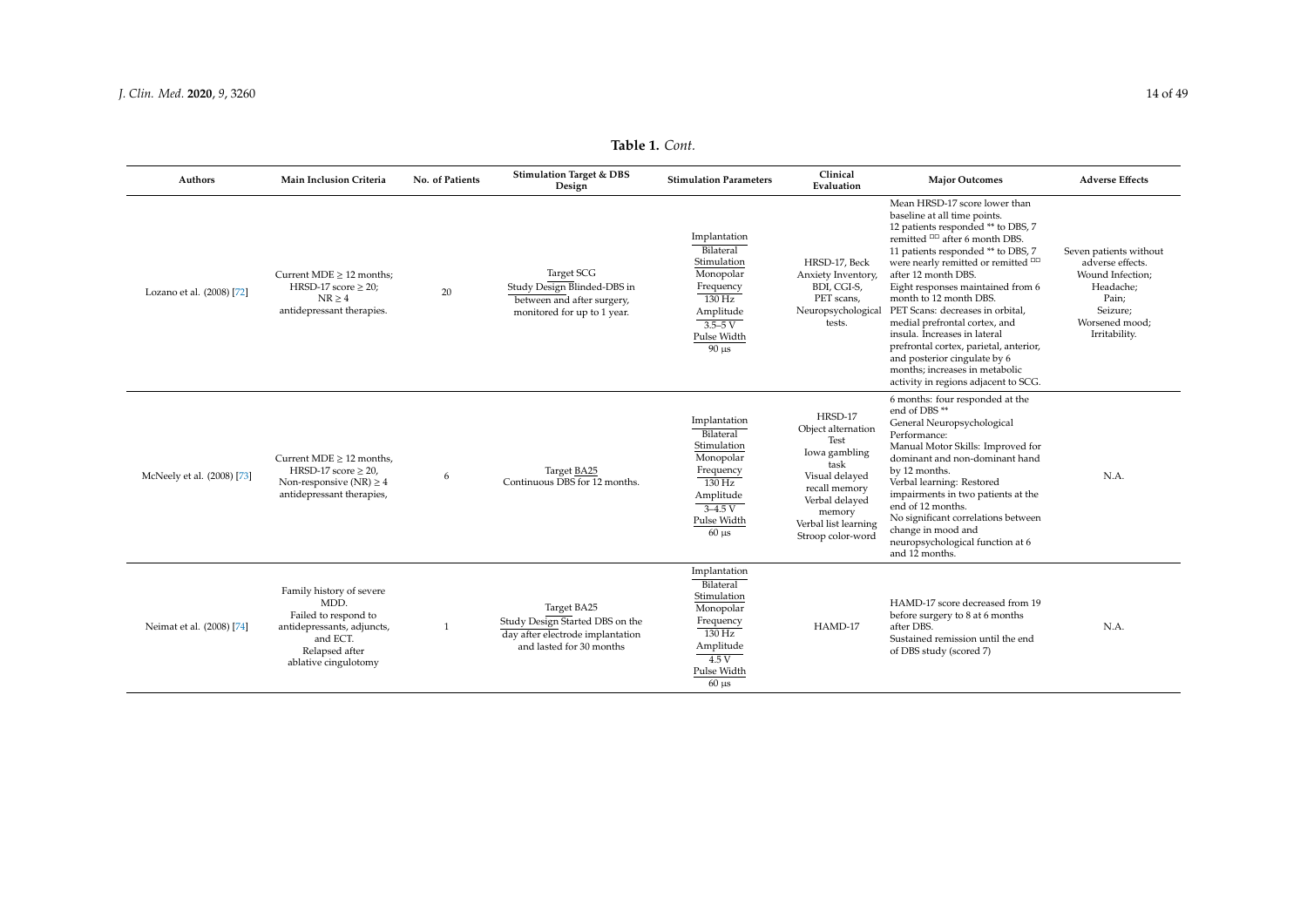**Table 1.** *Cont.*

| Authors                    | Main Inclusion Criteria                                                                                                 | No. of Patients | <b>Stimulation Target &amp; DBS</b><br>Design                                                                                                                                                        | <b>Stimulation Parameters</b>                                                                                                                                                                                                                                 | Clinical<br>Evaluation                                                     | <b>Major Outcomes</b>                                                                                                                                                                                                                                                                  | <b>Adverse Effects</b>                                                               |
|----------------------------|-------------------------------------------------------------------------------------------------------------------------|-----------------|------------------------------------------------------------------------------------------------------------------------------------------------------------------------------------------------------|---------------------------------------------------------------------------------------------------------------------------------------------------------------------------------------------------------------------------------------------------------------|----------------------------------------------------------------------------|----------------------------------------------------------------------------------------------------------------------------------------------------------------------------------------------------------------------------------------------------------------------------------------|--------------------------------------------------------------------------------------|
| Mayberg et al. (2005) [19] | Current MDE $\geq$ 12 months,<br>HRSD-17 score $\geq 20$ ,<br>Non-responsive $(NR) \geq 4$<br>antidepressant therapies. | 6               | Target BA25<br>Study Design<br>1-5 min on-off stimulation in<br>acute DBS for<br>5 days postoperative.<br>Chronic DBS for 6 months after<br>pulse generator was implanted<br>and optimized for 4 wks | Implantation<br><b>Bilateral Stimulation</b><br>Monopolar<br>Acute:<br>Frequency<br>$10 - 130$ Hz<br>Amplitude<br>$0.0 - 9.0V$<br>Pulse Width<br>$30 - 250$ us<br>Chronic:<br>Frequency<br>130 Hz<br>Amplitude<br>$\frac{1}{4}V$<br>Pulse Width<br>$60 \mu s$ | HDRS-17,<br>MADRS,<br>CGI,<br>Positive and<br>Negative Affective<br>Scale. | Acute effects: Sudden feeling<br>of calmness<br>Chronic effects: five patients<br>responded ** after 2 month DBS.<br>Response maintained in four<br>patients at the end of 6 month DBS.<br>Three patients achieved remission<br>$\Box$ or near remission at the end of 6<br>month DBS. | Mild<br>Lightheadedness;<br>Psychomotor slowing;<br>Skin infection;<br>Skin erosion. |

<span id="page-14-0"></span>\* ≥40% reduction in MADRS and average GAF in months 4–6 not worse than baseline; \*\* ≥50% reduction in HRSD-17 (HAMD-17) score from baseline; \*\*\* ≥40% reduction in HRSD-17 score from baseline;  $\degree$  >40% reduction in MADRS compared to mean baseline;  $\degree$  HAMD-24 scores or MADRS scores < 10 after DBS;  $\degree$  HRSD score < 8.  $\degree$  HRSD score < 8; Abbreviations: ATHF = Anti-depressant Treatment History Form, BA25 = Brodmann Area 25, BDI/-II = Beck Depression Inventory/-II, CGI, PGI, CANTAB = Clinician and Patient Global Impression of Severity and Improvement (CGI; PGI) and cognitive function (CANTAB); CVLT = California verbal learning test, DBS = deep brain stimulation, DWI = Diffusion-weighted imaging, ECG = electrocardiogram, ECT = electroconvulsive therapy, EDA = electrodermal activity, EEG = electroencephalography, GAF = Global assessment function, HAM-A = Hamilton Anxiety Rating Scale, HRSD-17/HDRS-17 = Hamilton Rating Scale for Depression/ Hamilton Depression Rating Scale, (f)MRI = (functional) magnetic resonance imaging; MADRS/MARDS = Montgomery-Åsberg Depression Rating Scale, MAOI = monoamine oxidase inhibitors, MDD = major depressive disorder, MDE = major depressive episodes, MMSE = Mini-Mental State Examination, NSAID = non-steroidal anti-inflammatory drug, NR = non-responsive, PET = positron emission tomography, QIDS/-SR = Quick Inventory of Depressive Symptomatology/-self report, Q-LES-Q = Quality of Life and Satisfaction Questionnaire, SCC = subcallosal cingulate, SCG = subcallosal cingulate gyrus, SCR = skin conductance response, QOL = Quality of Life Enjoyment and Satisfaction Questionnaire, TRD = treatment-resistant depression, WSAS = Work and Social Adjustment Scale.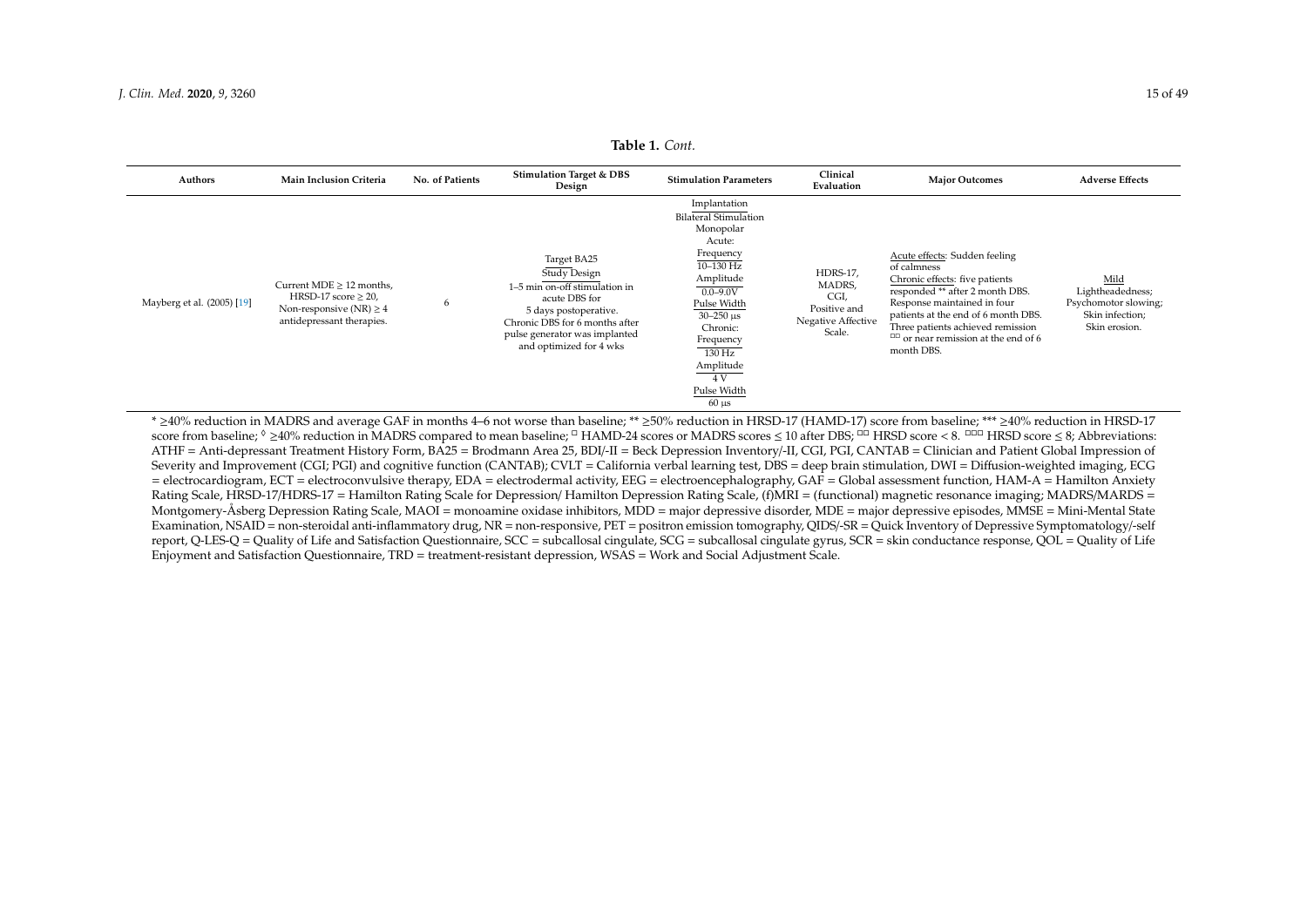<span id="page-15-0"></span>

|                                          |                            | $\leq 6$ months              |                            | 6-12 months                  |                            | 12–24 months                |                            | $\geq$ 24 months         |
|------------------------------------------|----------------------------|------------------------------|----------------------------|------------------------------|----------------------------|-----------------------------|----------------------------|--------------------------|
| <b>Authors</b>                           | Response<br>(%)            | Remission<br>(%)             | Response<br>(%)            | Remission<br>(%)             | Response<br>$\binom{0}{0}$ | Remission<br>$\binom{0}{0}$ | Response<br>(%)            | Remission<br>(%)         |
| Sankar et al. 2020 [40]                  | NA                         | NΑ                           | NА                         | NА                           | NA                         | NΑ                          | NA                         | ΝA                       |
| Riva Posse et al. (2019) [41]            | NA                         | NA                           | NA                         | NΑ                           | NA                         | NA                          | NА                         | NA                       |
| Eitan et al. (2018) [42]                 | NA                         | NΑ                           | ΝA                         | NА                           | 44.4                       | NΑ                          | NА                         | ΝA                       |
| Merkl et al. (2018) [43]                 | 37.5                       | 12.5                         | 43                         | 14.2                         | 33                         | 33                          | 33                         | NA                       |
| Howell et al. (2018) [44]                | $\overline{\phantom{a}}$   | $\overline{\phantom{m}}$     | 33.3                       | 66.7                         | $\overline{\phantom{a}}$   | $\overline{\phantom{a}}$    | ä,                         | $\overline{\phantom{a}}$ |
| Waters et al. (2018) [45]                | NA                         | NA                           | NA                         | NA                           | NA                         | NA                          | NА                         | NA                       |
| Smart et al. (2018) [46]                 | $\overline{\phantom{a}}$   | $\qquad \qquad \blacksquare$ | 78.5                       | $\frac{1}{2}$                | $\overline{\phantom{a}}$   | $\frac{1}{2}$               | $\overline{\phantom{a}}$   | $\overline{\phantom{a}}$ |
| Choi et al. (2018) [47]                  | NА                         | NΑ                           | NA                         | NА                           | NА                         | NA                          | NA                         | NΑ                       |
| Conen et al. (2018) [48]                 | $\overline{\phantom{a}}$   | ۰                            | 28.6                       | 42.9                         | $\overline{\phantom{a}}$   | $\overline{\phantom{a}}$    | $\overline{\phantom{a}}$   | $\overline{\phantom{a}}$ |
| Holtzheimer et al. (2017) [15]           | 22<br>$20$ (sham)          | 10<br>7 (sham)               | 28<br>30 (sham)            | 12<br>7 (sham)               | 54<br>52 (sham)            | 17<br>20 (sham)             | 48<br>44 (sham)            | 25<br>$12$ (sham)        |
| McInerney et al. (2017) [14]             | $\overline{\phantom{a}}$   | -                            | 55                         | $\overline{\phantom{a}}$     | $\overline{\phantom{a}}$   | $\overline{\phantom{m}}$    | ÷,                         | $\overline{\phantom{m}}$ |
| Riva-Posse et al. (2018) [49]            | 72.7                       | 54.5                         | 81.8                       | 54.5                         | $\overline{\phantom{a}}$   | -                           | $\overline{a}$             | $\overline{\phantom{m}}$ |
| Tsolaki et al. 2017 [50]                 | 50                         | ÷,                           | $\overline{\phantom{a}}$   | ä,                           | ä,                         | $\overline{\phantom{a}}$    | ä,                         | ä,                       |
| Accolla et al. (2016) [51]               | $\overline{\phantom{a}}$   | $\overline{\phantom{m}}$     | $\overline{\phantom{m}}$   | $\overline{\phantom{m}}$     | 79                         | 20                          | $\overline{\phantom{a}}$   | $\overline{\phantom{a}}$ |
| Richieri et al. (2016) [52]              | 100<br>(Case<br>Study)     | ٠                            |                            |                              |                            |                             |                            |                          |
| Hilimire et al. (2015) [53]              | NA                         | NА                           | NА                         | NА                           | NА                         | NΑ                          | NА                         | NА                       |
| Martin-Blanco et al. (2015) [54]         | NА                         | NА                           | NA                         | NА                           | NA                         | NΑ                          | NА                         | NА                       |
| Puigdemont et al. (2015) [55]            | $\overline{\phantom{a}}$   | 80                           | $\overline{\phantom{a}}$   | ÷,                           | $\overline{\phantom{a}}$   | $\overline{\phantom{a}}$    | $\overline{\phantom{m}}$   | $\overline{\phantom{m}}$ |
| Serra-Blasco et al. (2015) [56]          | $\overline{\phantom{m}}$   | ٠                            | $\overline{\phantom{m}}$   | $\overline{a}$               | 75 (F.E.)<br>87 (TRD)      | ۰                           | ٠                          | ۰                        |
| Choi et al. 2015 [57]                    | NA                         | NΑ                           | NА                         | NΑ                           | NА                         | NΑ                          | NА                         | NΑ                       |
| Sun et al. 2015 [58]                     | NA                         | NA                           | NA                         | NΑ                           | NA                         | NA                          | NА                         | NA                       |
| Perez-Caballero et al.<br>$(2014)$ [59]  | 50                         | -                            | $\overline{\phantom{a}}$   | -                            |                            | -                           |                            |                          |
| Merkl et al. (2013) [60]                 | $\overline{\phantom{a}}$   | ÷,                           | $\overline{\phantom{a}}$   | 30                           | $\overline{a}$             | ۰                           | $\overline{\phantom{a}}$   | $\overline{\phantom{m}}$ |
| Ramasubbu et al. (2013) [61]             | 50                         | ÷,                           | ÷,                         | $\overline{\phantom{a}}$     | $\overline{\phantom{a}}$   | $\overline{\phantom{a}}$    | $\overline{\phantom{a}}$   | $\overline{\phantom{a}}$ |
| Torres et al. (2013) [62]                | 100<br>(2 Case<br>Studies) |                              | 100<br>(2 Case<br>Studies) |                              | 100<br>(2 Case<br>Studies) |                             | 100<br>(2 Case<br>Studies) |                          |
| Broadway et al. (2012) [63]              | 50                         | $\overline{\phantom{m}}$     | ÷,                         | $\qquad \qquad \blacksquare$ | $\overline{\phantom{a}}$   | $\overline{\phantom{m}}$    | $\overline{\phantom{m}}$   | -                        |
| Hamani et al. (2012) [64]                |                            | 100<br>(Case<br>Study)       | 100<br>(Case<br>Study)     |                              |                            |                             |                            |                          |
| Holtzheimer et al. (2012) [65]           | 18                         | 41                           | 36                         | 36                           | 58                         | 92                          | $\overline{\phantom{a}}$   | $\overline{a}$           |
| Lozano et al. (2012) [66]                | 57                         | $\overline{\phantom{m}}$     | 48                         | ÷,                           | 62                         | $\overline{\phantom{a}}$    | ÷,                         | ÷,                       |
| Puigdemont et al. (2012) [67]            | 37.5                       | 37.5                         | 87.5                       | 37.5                         | 62.5                       | 50                          | $\overline{\phantom{m}}$   | $\overline{\phantom{m}}$ |
| Kennedy et al. (2011) [18]               |                            | ÷,                           | 62.5                       | ÷,                           | 46.2                       | ÷,                          | 75                         | ÷,                       |
| Guinjoan et al. (2010) [68]              | 100<br>(Case<br>Study)     |                              | 100<br>(Case<br>Study)     |                              | 100<br>(Case<br>Study)     |                             |                            | 100<br>(Case<br>Study)   |
| Holtzheimer and Mayberg<br>$(2010)$ [69] | 100<br>(Case<br>Study)     |                              | 100<br>(Case<br>Study)     |                              | 100<br>(Case<br>Study)     |                             | 100<br>(Case<br>Study)     |                          |
| Hamani et al. (2009) [70]                | ÷.                         | ÷                            | 55                         | $\overline{\phantom{a}}$     | $\overline{\phantom{a}}$   | $\frac{1}{2}$               | $\overline{\phantom{a}}$   | $\overline{\phantom{a}}$ |
| Puigdemont et al. (2009) [71]            | 100<br>(Case<br>Study)     |                              | 100<br>(Case<br>Study)     | ÷                            |                            | Ξ                           | ä,                         |                          |
| Lozano et al. (2008) [72]                | 35                         | 10                           | 60                         | 35                           | $\overline{\phantom{a}}$   | $\overline{\phantom{m}}$    | $\overline{\phantom{a}}$   | $\overline{\phantom{m}}$ |
| McNeely et al. (2008) [73]               | 66                         | NA                           | ÷.                         | $\omega$                     | $\omega$                   | $\overline{\phantom{a}}$    | ÷.                         | ÷,                       |
| Neimat et al. (2008) [74]                | 100<br>(Case<br>Study)     | NA                           | ÷                          | ÷                            | ÷,                         | ÷                           | 100<br>(Case<br>Study)     |                          |
| Mayberg et al. (2005) [19]               | 66                         | 50                           | $\overline{\phantom{a}}$   | ÷,                           | $\overline{\phantom{a}}$   | ÷,                          | $\sim$                     |                          |
| Average                                  | 63.8%                      | 43.9%                        | 66.5%                      | 36.5%                        | 69.3%                      | 42.4%                       | 76%                        | 62.5%                    |
| Range                                    | 18-100                     | $10 - 100$                   | 28.6-100                   | $12 - 66.7$                  | 33-100                     | $17 - 92$                   | $33 - 100$                 | 12-100                   |

**Table 2.** Summary of response and remission rates from clinical studies.

The first evidence-based clinical study on SCC-DBS was published by Mayberg et al. in 2005 [\[19\]](#page-41-3). Among six patients with an average of 5.6 years of major depressive episode (MDE), four responded to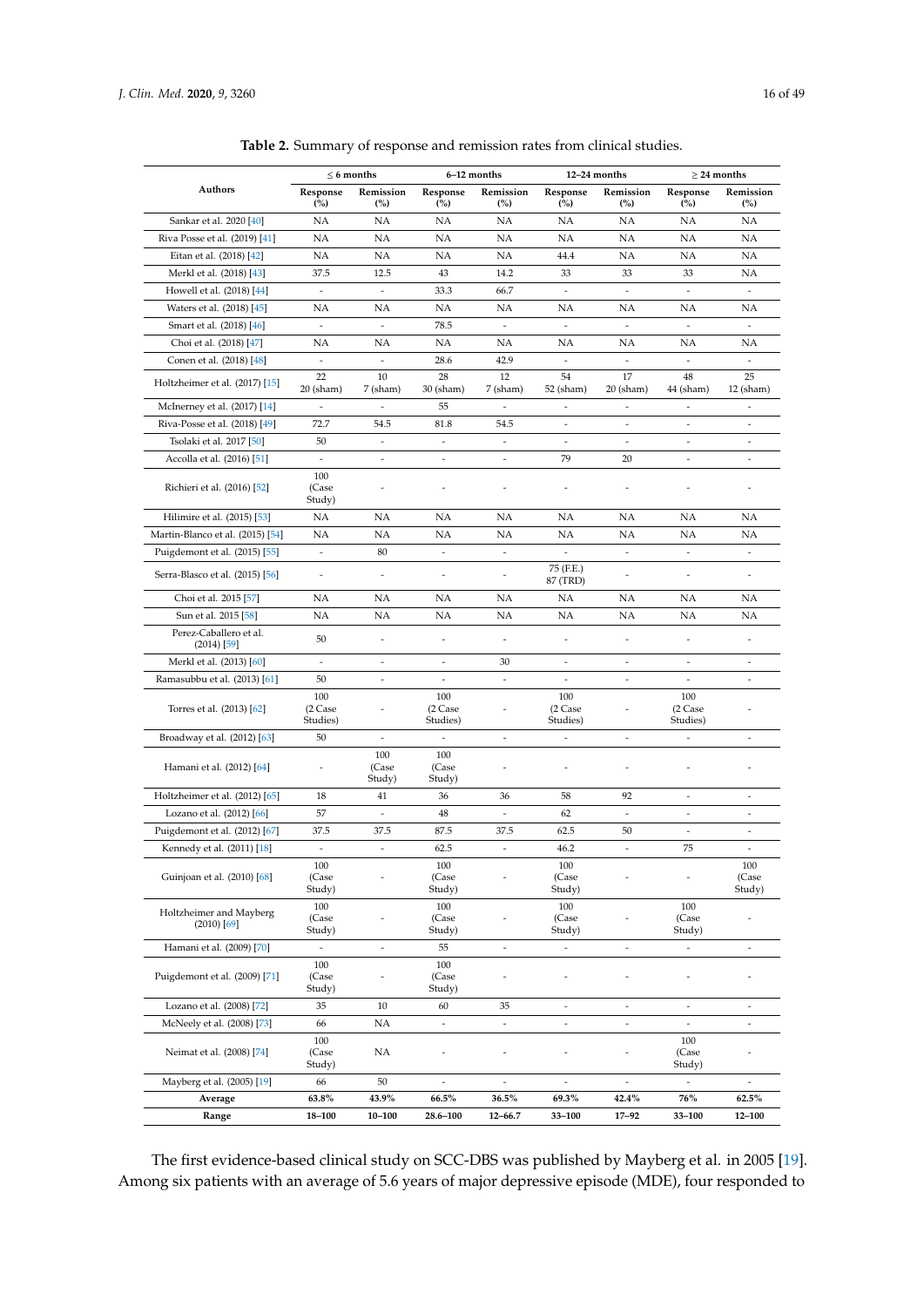the treatment, but three remitted or nearly remitted during the stimulation, even without changing medications. The authors found that the metabolic activity in the SCC normalized from a hyperactive state and was accompanied by reduced local blood flow as detected by Positron Emission Tomography (PET) [\[19\]](#page-41-3). In a study from 2003 to 2006 by Lozano et al. on chronic DBS in 20 patients with an average of 6.9 years of current MDE, 11 patients responded, but seven remitted [\[72\]](#page-44-7), which was similar to the response and remission rates of Mayberg et al. In a 3.5-year follow-up study, the response rate was consistent across time points, but the remission rate increased from 18.8% to 42.9% at the last visit [\[18\]](#page-41-2). Both studies reported changes in structures distal to SCC after DBS, which explains the persistent response throughout the DBS treatments [\[18,](#page-41-2)[72\]](#page-44-7).

In a case report by Neimat et al., a 55-year-old female TRD patient who relapsed after a subgenual cingulotomy, achieved sustained remission for up to 30 months with SCC-DBS treatment [\[74\]](#page-44-9). In a case reported by Guinjoan et al. in 2010, a 60-year-old male TRD patient responded to unilateral SCC-DBS in the right hemisphere, but unilateral stimulation in the left hemisphere worsened his mood. This is in line with the asymmetrical response to antidepressants in the SCC region. However, the authors noted a further study was needed with more patients to validate the effects of unilateral stimulation on mood enhancement [\[68\]](#page-43-30).

Similarly, in a preliminary study in 2012 by Puigdemont et al. on eight patients with an average of 6.3 years of current MDE, they found that five patients responded at the end of the 12-month DBS, but three out of four final remitters remitted after 3 months of DBS [\[67\]](#page-43-29). Their cognitive functions were not exacerbated and their memory functions were actually improved in cognitive assessments in 2015 [\[56\]](#page-43-18). Concurrently, a clinical study conducted in three different medical centers also reported similar efficacies of SCC-DBS, suggesting that DBS has reliable stimulation effects. Among 21 patients with an average of 5 years of current MDE, 13 responded to the treatment and the rest performed better than at baseline by the end of the study, although one patient committing suicide by medication overdose [\[66\]](#page-43-28).

#### *4.2. Remission Rates*

Some previous studies reported higher initial response and/or remission rates compared to more recent studies [\[19,](#page-41-3)[67,](#page-43-29)[72\]](#page-44-7). In the study by Perez-Caballero et al., they suggested that electrode insertion-induced inflammation could affect response and remission rates. Four of the eight recruited patients took non-steroidal anti-inflammatory drugs (NSAIDs), which resulted in a diminished antidepressant response toward DBS, whereas the other four not taking NSAIDs gradually responded and remitted. The authors also analyzed the role of inflammation in the early DBS response in rats [\[59\]](#page-43-21), which is discussed in a later section of this review. A later study in 2015 by Puigdemont et al. reported that remission was maintained in four out of five remitted patients in the 3-month active stimulation group, whereas only two patients remitted in the sham stimulation group. They concluded that continuous active stimulation was important in maintaining the therapeutic effect [\[55\]](#page-43-17). This was supported by an earlier case of a 27-year-old patient on DBS for 2 years whose symptoms worsened due to battery depletion, but improved again upon battery replacement [\[69\]](#page-43-31).

Table [2](#page-15-0) reflects the different response and remission rates, at 6-month intervals, across the duration of the studies in Table [1.](#page-14-0) This reporting allows for a cursory longitudinal tracking in understanding how response and remission may change with time. Among the reviewed studies on DBS, the response rate ranged from 18% to 87.5% and remission rate ranged from 10% to 92% (excluding all case studies) across the different time points (see Table [2\)](#page-15-0), which were comparable to earlier clinical studies [\[19](#page-41-3)[,72\]](#page-44-7). However, large-scale controlled trials are needed to further validate the efficacy of DBS in patients with TRD. Some predictive markers discovered in these studies could facilitate the selection of more responsive patients and increase the safety of DBS. A noteworthy study by Holtzheimer and Mayberg demonstrated some changes in the response and remission rates with DBS [\[69\]](#page-43-31). The authors noted that several months after a response and/or remission in their depressive symptoms, worsening of symptoms was temporarily observed at 16 weeks. They attributed the temporary worsening of symptoms to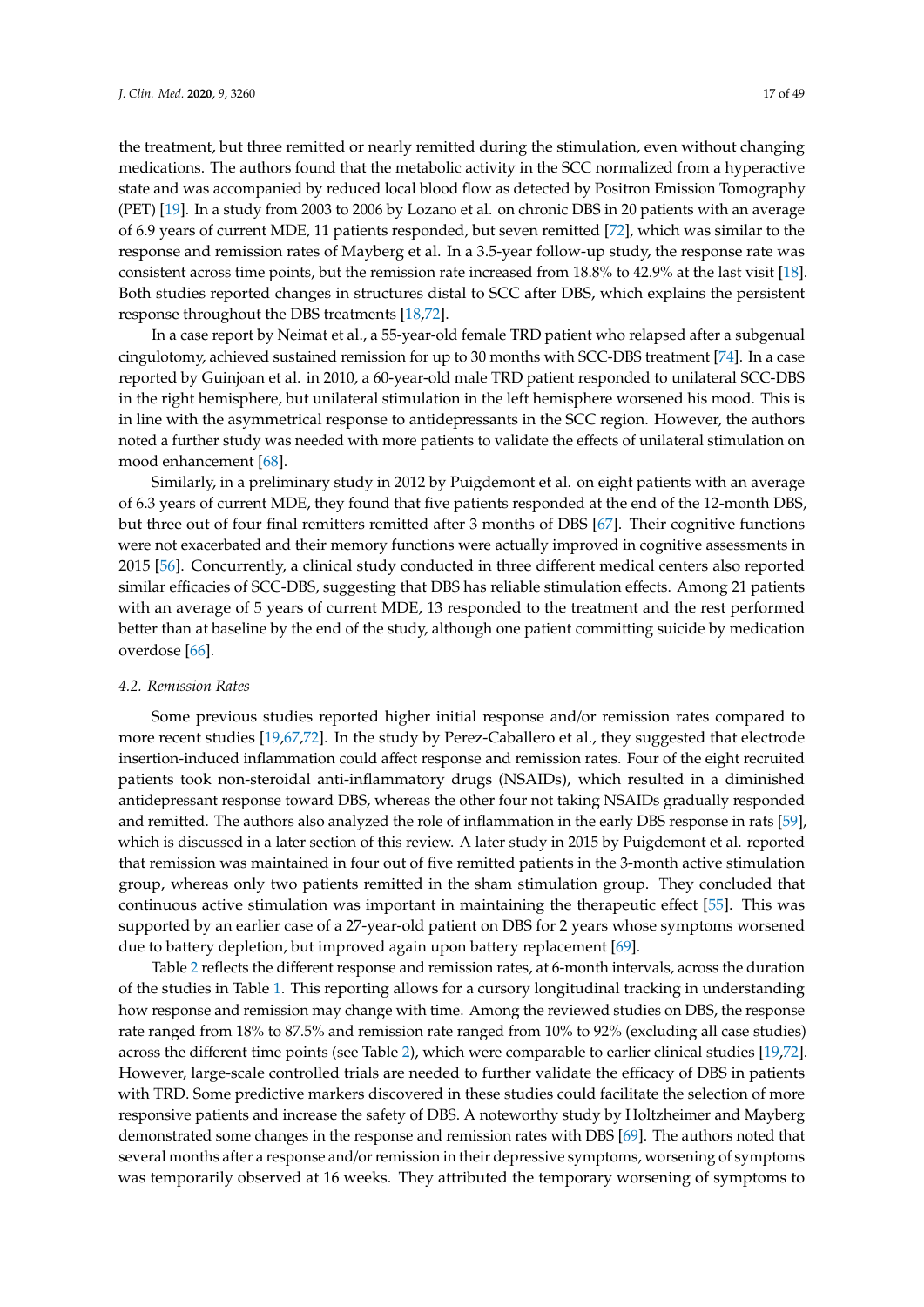the difficulty of some patients reintegrating into society. In an earlier study by Lozano et al. in 2008, they also observed a similar occurrence at 4 months. These findings highlight the complexity of treating neuropsychiatric diseases, as the recovery periods are not always consistent and can be affected by different factors.

#### *4.3. Significant Challenges in the Development of SCC-DBS*

A larger study that aimed to recruit 201 patients was conducted by Holtzheimer et al. in 2017 to further validate the therapeutic effects of DBS [\[15\]](#page-40-10). A futility analysis conducted after 90 patients had been recruited showed no significant differences between the DBS and sham groups, leading to the early termination of the study. During a 6-month double-blind trial, no significant differences were found in the response of the DBS group compared to the sham group. However, among 77 patients that received subsequent open-label DBS for up to 2 years, 38 responded and 20 remitted. Holtzheimer et al. offered several explanations for the observed result. First, the patients selected for the study had an average current episode duration of around 12 years, whereas most studies recruited patients with an average current depressive episode of about 3–5 years. Holtzheimer also posited the possibility of suboptimal contact during the first 12 months, further affecting the results. This landmark paper was initially thought to be the death knell for DBS as a treatment for TRD. However, a summit of key academics within the field determined that DBS protocols required further modification and patient recruitment needed refining to better assess the therapeutic effects of DBS for TRD [\[75\]](#page-44-10). Considering that multiple other studies showed the efficacy and effectiveness of DBS for TRD, the conference considered several possibilities for the discrepancies in the findings, some conclusions were that DBS was initiated too early before optimal targeting was secured, a lack of specificity and standardization in the improvement of symptoms, high placebo effects typically seen in the treatment of psychiatric disorders, and study design. The heterogeneity of the symptoms of the disease was also emphasized, which suggested that different circuitry might be involved in different individuals. The key conclusions from the summit included that patient selection should be better and more refined, study designs should be either fast to fail or fast to succeed, registries should be established for better subject tracking, and longitudinal data should be collected. The paper stressed that the complexities of the disease were real and better experimental designs were needed to truly reflect the effects of DBS as a treatment for TRD for a better response and remission rate and to allow the elucidation of the mechanistic role of DBS.

#### *4.4. Adverse E*ff*ects*

The safety of SCC-DBS was subsequently assessed following the initial results of the efficacy of DBS in treating TRD. In 2008, McNeely et al. conducted a trial on six patients with an average of 5.6 years of current MDE. They found that mood was significantly improved during the 1-year DBS treatment without serious cognitive deterioration [\[73\]](#page-44-8). Moreines et al. found that DBS treatment in both unipolar and bipolar TRD patients with at least 2 years of current MDE improved executive functions and stabilized their memory [\[76\]](#page-44-11). Similarly, SCC-DBS for 6 months followed by depression treatment in patients with MDD, who had increased negative emotional processing and/or reduced positive emotions, resulted in reduced negative emotional bias [\[53\]](#page-42-29). Martín-Blanco et al. reported that a 52-year-old female had a seizure after 5 weeks of DBS. As severe MDD may predispose patients to seizures, the authors recommended that patients should be evaluated for seizures before administering DBS and parameters might need to be adjusted to within safe ranges [\[52\]](#page-42-28). In a study in 2017 by McInerney et al. on 20 unipolar TRD patients with an average of 6.9 years of MDE, they reported that 11 patients responded at the end of the 12-month DBS without further deterioration of cognitive functions. They also found a correlation between verbal fluency and mood improvement, which could be predictive of the DBS response [\[14\]](#page-40-9). The side effects reported in this review range from mild symptoms, such as headaches, dizziness and gastrointestinal irritation [\[43,](#page-42-19)[66\]](#page-43-28), to more severe effects including suicidal ideation and device malfunction [\[15](#page-40-10)[,67\]](#page-43-29). This reporting should not discourage the development of therapies. Indeed, many treatments including serotonin-selective reuptake inhibitors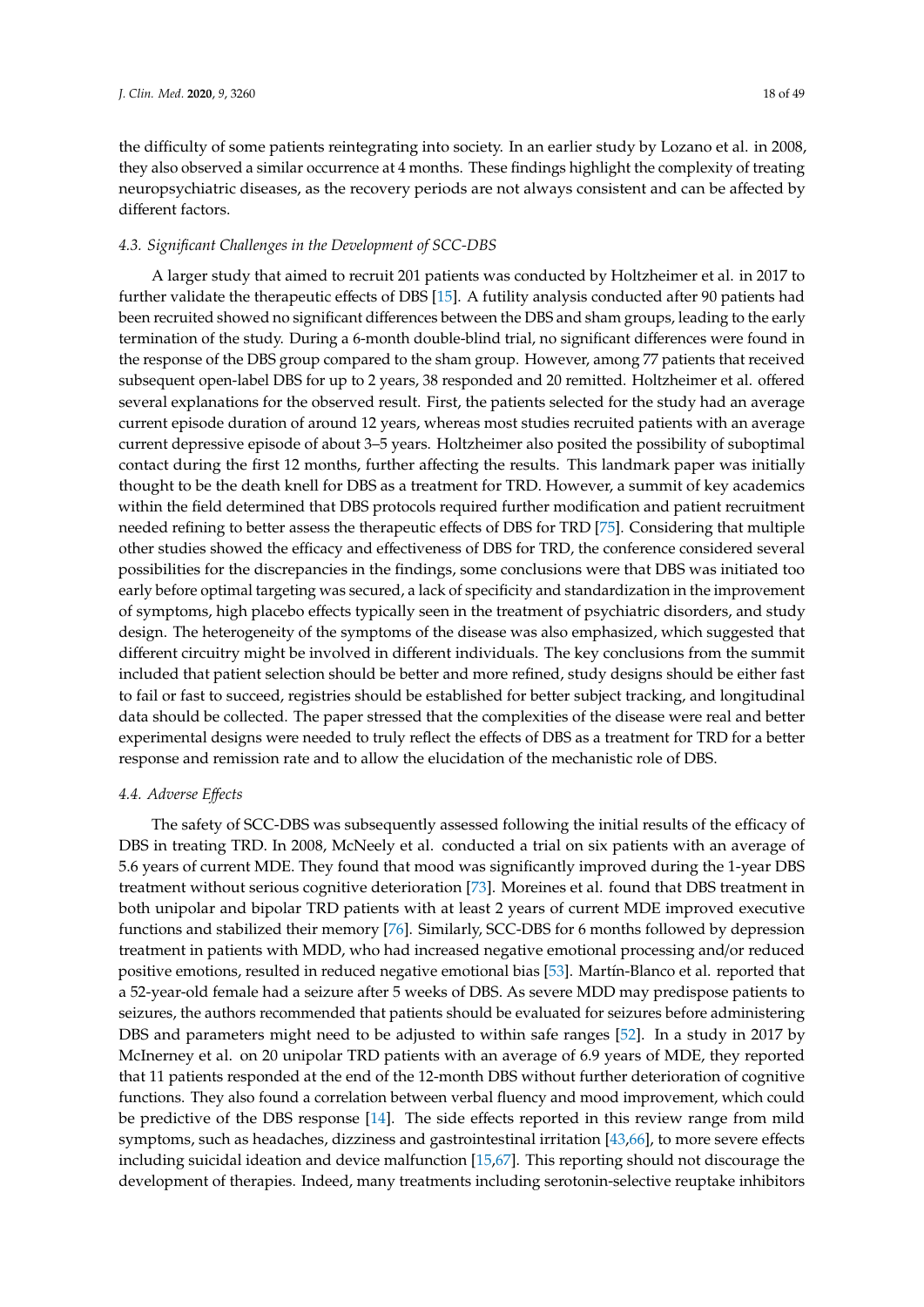have severe side effects, including increased fractures and suicidal ideations [\[77,](#page-44-12)[78\]](#page-44-13). In the study of therapies, it is important to report these side effects and to note that these therapies are administered by a professional, whose role is to detect and modulate the therapies accordingly.

#### *4.5. Stimulation Parameters*

Several studies have attempted to optimize the parameters of DBS for treating mood disorders. As previously mentioned, Eitan et al. reported that high-frequency stimulation (HFS) was more effective at lowering MADRS scores compared with low frequency stimulation [\[42\]](#page-42-18). Indeed, the most commonly used stimulation frequency was in the high frequency range of 130–135 Hz, although some studies have tested frequencies between 5 and 185 Hz [\[19](#page-41-3)[,61\]](#page-43-23) (see Table [1\)](#page-14-0). The pulse width used in DBS also varied greatly across studies. In a study by Ramasubbu et al., they found that a long pulse width of 180–270 µs was effective [\[61\]](#page-43-23). However, this study also reported that DBS with a long pulse width caused patients to experience stimulation-induced insomnia, anxiety, confusion, and drowsiness. Previous studies by Lozano et al. and Holtzheimer et al. demonstrated that shorter pulse widths of 30–60 µs led to clinical improvements in depression symptoms without these side effects [\[66,](#page-43-28)[72\]](#page-44-7). Indeed, Ramasubbu et al. suggested that longer pulse widths with lower amplitudes and shorter pulse widths with higher amplitudes could produce comparable therapeutic benefits. The amplitude of the stimulating current used in DBS to elicit a therapeutic response also tended to vary across studies. The amplitude is the first parameter to be adjusted when patients do not respond to the treatment. Among 38 clinical studies, the overall current range was 2–8 mA and voltage range was 2.5–10.5 V. The variability in the amplitude underscores the personalized nature of DBS, which requires specific adjustments to achieve individual therapeutic effects.

#### *4.6. Electrode Implantation*

Several clinical DBS studies have also tried to improve the accuracy of electrode implantation in order to precisely target regions of interest. The pioneering work by Mayberg et al. used PET scans of pathological glucose metabolism to guide the electrode implantation. Riva-Posse et al. used individualized tractography maps based on a group connectome blueprint of past responders to DBS to identify optimal target regions for electrode implantation [\[49\]](#page-42-25). Riva-Posse et al. used a four-bundle white matter blueprint, which resulted in good clinical outcomes in eight out of 11 patients, which suggests that the use of this method could improve the precision of implantation. Similarly, Tsolaki et al. investigated the use of FMRIB Software Library (FSL) probabilistic tractography in SCC-DBS [\[50\]](#page-42-26). Several studies have used other methods to try to specify the optimal stimulation points. Choi et al. investigated the best contact positions that elicited the best response during intraoperative testing [\[57\]](#page-43-19). They used diffusion-directed magnetic resonance imaging and patient-specific tractography maps to guide the implantation. They also used fiber tract probabilistic tractography to determine the putative fiber tract activation in patients, which was used to guide the electrode implantation for the best response, rather than the salient response. Contacts in the left hemisphere were found to produce the best consistent intraoperative response to DBS in seven out of nine patients at 6 months. Smart et al. validated this result in their study using local field potentials following unilateral HFS-DBS [\[46\]](#page-42-22). They found that left-sided stimulation evoked broadband effects, compared with right sided stimulation, which evoked only beta and gamma bands. Additionally, a decrease in theta bands was consistently accompanied by behavioral improvements. They concluded that the precision of electrodes in the left-hemisphere was more important and instructive than in the right hemisphere. In contrast, Guinjoan et al. and Howell et al. found that right hemisphere targets were critical for behavioral improvements [\[44,](#page-42-20)[68\]](#page-43-30). Guinjoan et al. showed that right unilateral DBS could reverse and remit a patient's worsening mood induced by left unilateral DBS. Howell et al. showed that right cingulate bundle activation beyond a threshold could protract the recovery. Further research is needed to elucidate the differences in these studies.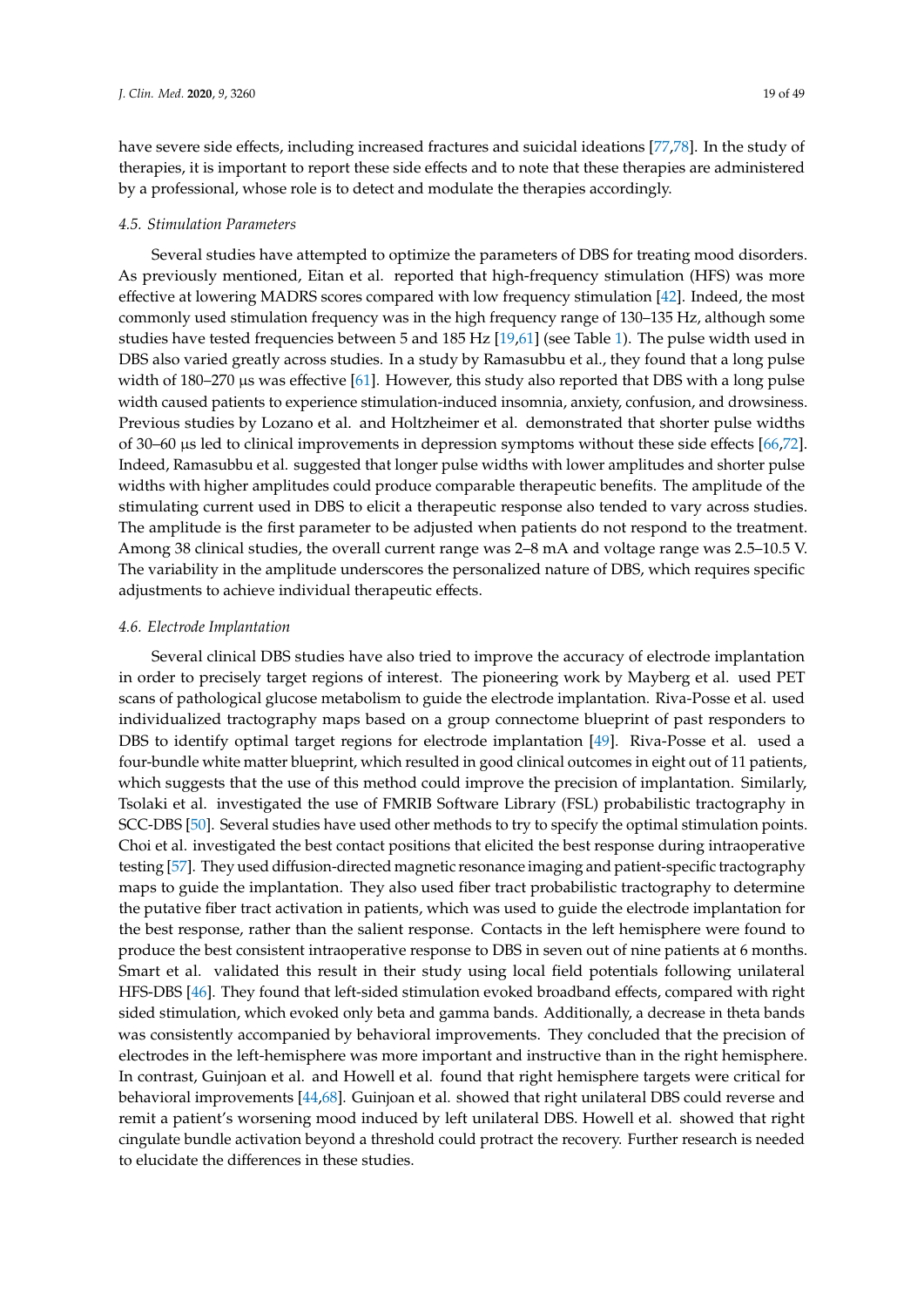#### *4.7. Other Responses to DBS*

With regard to other potential responses to DBS, recent studies have attempted to characterize non-behavioral evoked responses. Conen et al. identified higher rCBF in patients at baseline and during DBS therapy compared to non-remitters and non-responders [\[48\]](#page-42-24). Riva-Posse et al. observed autonomic changes in responders undergoing DBS [\[41\]](#page-42-17). In a study by Smart et al., assessing the efficacy of DBS, they found consistent changes in left theta local field potentials, which could provide another consistent parameter to monitor. Based on this finding, they proceeded to adjust the contacts for one non-responder, who was able to achieve a response by the end of the study. In a study by Sankar et al. on responders and non-responders who had previously undergone SCG-DBS, they found that both groups had significant volume differences in the left and average SCG; in the right and average amygdala; and in the left, right, and average thalamus (Sankar et al. 2020). Additionally, non-responders had significantly greater grey matter volume compared to responders and a greater grey to white matter ratio. This important information provides yet more criteria for assessing if a patient might respond to DBS. Expanding the breadth of data obtained during clinical trials has the potential to advise clinicians on the efficacy of DBS, and to help predict non-responders and adjust the stimulation parameters. This will improve patient welfare and allows for a more accurate examination of the mechanisms of DBS in improving depressive-like symptoms.

Furthermore, it would be prudent to use preclinical results to advise clinical cases. In a previous preclinical study, Hamani et al. reported that DBS supplemented with tranylcypromine increased the antidepressant-like response in animals by 20%–30% compared to either treatment alone. They later reported on a patient who relapsed after 4 years of remission following DBS treatment [\[64\]](#page-43-26). Based on their previous work, they administered tranylcypromine before the DBS treatment, which allowed the patient to enter remission again.

#### **5. Preclinical Studies of Electrical Stimulation in the Medial Prefrontal Cortex in Rodents**

Following the success of a number of preliminary clinical studies, several preclinical studies were conducted to investigate the antidepressant-like effects of DBS [\[79\]](#page-44-14). The mPFC in rats is widely regarded to be homologous to the SCC in humans. The mPFC together with the amygdala, hippocampus, and hypothalamus controls the stress response, autonomic functions, and cognition in rats [\[80–](#page-44-15)[83\]](#page-44-16). Using PET imaging, glucose metabolism was observed to normalize in the mPFC from a hyperactive state following DBS, which was similarly observed in the SCC after 1 h of DBS [\[84\]](#page-44-17). However, the homology between subdivisions of mPFC and SCC is still under debate. The vmPFC can be further subdivided into the infralimbic (IL) and prelimbic (PrL) regions. Although there are overlaps, the IL and PrL innervate different regions to different extents, including the lateral hypothalamus, dorsal raphe nucleus, and amygdala, among efferent regions [\[85](#page-44-18)[–87\]](#page-44-19). The PrL has been shown to innervate to important limbic regions associated with SCC projections [\[87\]](#page-44-19). Meanwhile, the infralimbic cortex (IL) is believed to be structurally homologous based on comparisons involving tractography analysis [\[88–](#page-45-0)[90\]](#page-45-1). Some assert that the whole ventromedial prefrontal cortex (vmPFC) is homologous to the SCC [\[91](#page-45-2)[,92\]](#page-45-3). Others assert that the vmPFC is functionally distinct from the dorsal medial prefrontal cortex [\[70,](#page-44-5)[91\]](#page-45-2). Nevertheless, the vmPFC is generally regarded as homologous to BA25, although a thorough understanding of specific correlations remains to be seen. Table [3](#page-34-0) lists 29 preclinical studies on the effects of vmPFC-DBS on animal behaviors.

#### *5.1. vmPFC Stimulation*

Hamani et al. published the first preclinical study of vmPFC-DBS in rats in 2010. They used the forced swim test (FST), which models "helplessness" in animals including anxiolytic-like and anti-anhedonic-like behavior. They found DBS reduced the immobility score in FST, indicating antidepressant-like effects. The authors attributed the behavioral changes to serotonergic function in the dorsal raphe nucleus (DRN) as lesions in this structure abolished the behavioral effects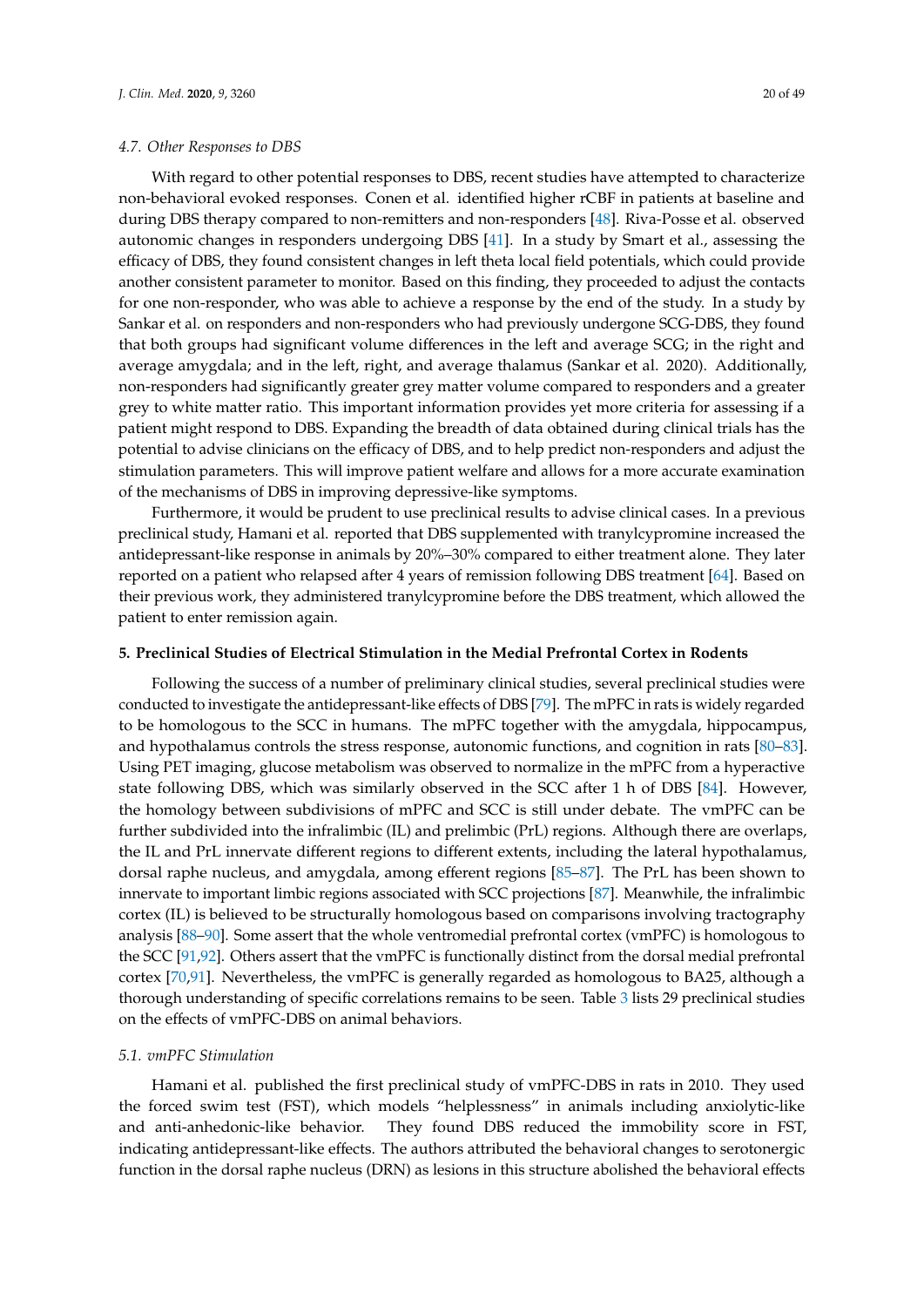in FST [\[91\]](#page-45-2). Another animal study in 2012 found the optimal stimulation frequency and amplitude of vmPFC-DBS was 130 Hz and 200 µA that produced anti-anhedonic-like effects and produced a charge density similar to DBS in humans [\[93\]](#page-45-4). They found a lesion in the DRN abolished the higher sucrose consumption due to DBS, even with a normal hippocampal brain-derived neurotrophic factor (BDNF) profile. They postulated that an interaction between BDNF and neurochemical substances potentiated the antidepressant-like response [\[92\]](#page-45-3). The anti-anhedonic-like effects of DBS were also supported in studies by Rea et al. and Edemann-Callesen et al. They conducted an intracranial, self-stimulation paradigm in Flinders sensitive line and Flinders resistant line rats to assess reward-seeking behaviors, which demonstrated that the anti-anhedonic-like effect of vmPFC-DBS was independent of the dopaminergic reward system [\[94,](#page-45-5)[95\]](#page-45-6). Bruchim-Samuel et al. reported that modulation of the ventral tegmental area could prolong the behavioral changes. They found that intermittent acute patterned stimulation administered to the ventral tegmental area of Flinders sensitive line rats resulted in antidepressant-like and anti-anhedonic-like behaviors [\[96\]](#page-45-7). Strikingly, a study by Bregman et al. in 2018 found that the antidepressant-like effect of DBS was serotonin transporter-independent. This could be of benefit to some patients with a mutated serotonin transporter-promoter gene (5-HTTLPR), which underlies the poor response to conventional selective serotonin re-uptake inhibitors that target serotonin transporters [\[97\]](#page-45-8).

Beside changes in neurochemical and neurotrophin profiles, neuroplasticity changes induced by DBS have also been investigated. For instance, Bambico et al. reported increased hippocampal neurogenesis and BDNF levels after vmPFC-DBS, which led to anti-anhedonic-like behaviors, but was not sufficient for an overall antidepressant-like effect [\[98\]](#page-45-9). Correspondingly, Liu et al. found a correlation between vmPFC-HFS and hippocampal neurogenesis and improvements in short- and long-term memory in middle-aged rats. This suggests that DBS has therapeutic potential in age-dependent memory deficits [\[99\]](#page-45-10).

#### *5.2. Other Brain Targets*

As preclinical studies have progressed, several brain targets of DBS have been established. Hamani et al. in 2014 demonstrated that DBS in the nucleus accumbens induced a similar antidepressant-like effect to DBS in the vmPFC, even though the stimulations modulated different circuits. This may contribute to more customized stimulation targeting based on the patient's symptoms [\[100\]](#page-45-11). Bregman et al. reported that the HFS of the medial forebrain bundle induced antidepressant-like behaviors in the FST [\[101\]](#page-45-12). Interestingly, this antidepressant effect was not mediated by increases in either serotonin or dopamine release in the nucleus accumbens. Lim et al. in 2015 emphasized that only HFS of the vmPFC led to anti-anhedonic-like effects and these pronounced antidepressant-like effects were induced by modulating the activity of serotonergic neurons in the DRN [\[102\]](#page-45-13). However, the authors did not investigate the effects of different stimulation parameters on depressive-like behaviors in various DBS targets. The study by Etiévant et al. supported the modulation of DRN by DBS and added that glial integrity was a prerequisite to the antidepressant-like outcome [\[103\]](#page-45-14). In another study, mice subjected to chronic social defeat stress were administered 7 days of 5-h vmPFC-DBS, which resulted in increased social interactive behavior accompanied by DRN modulation [\[104\]](#page-45-15). Interestingly, a recent study demonstrated that the potentiation of the anxiolytic response to vmPFC stimulation was associated with exposure to an enriched environment. This indicates that an enriched living environment can facilitate the beneficial effects of DBS intervention [\[105\]](#page-45-16). Creed et al. conducted DBS on the entopeduncular and the subthalamic nuclei to compare antidepressant-like effects [\[106\]](#page-46-0). Chronic Subthalamic nucleus DBS was reported to impair performance in the learned helplessness task, with no significant effects in anxiety tests. These results were associated with decreased hippocampal BDNF and TrkB mRNA. Interestingly, entopeduncular nucleus DBS did not increase depressive-like behavior in the learned helplessness task, indicating a superior target over the subthalamic nucleus for the treatment of depressive-like behaviors. Meng et al. reported reductions in depressive-like behaviors in animals stimulated in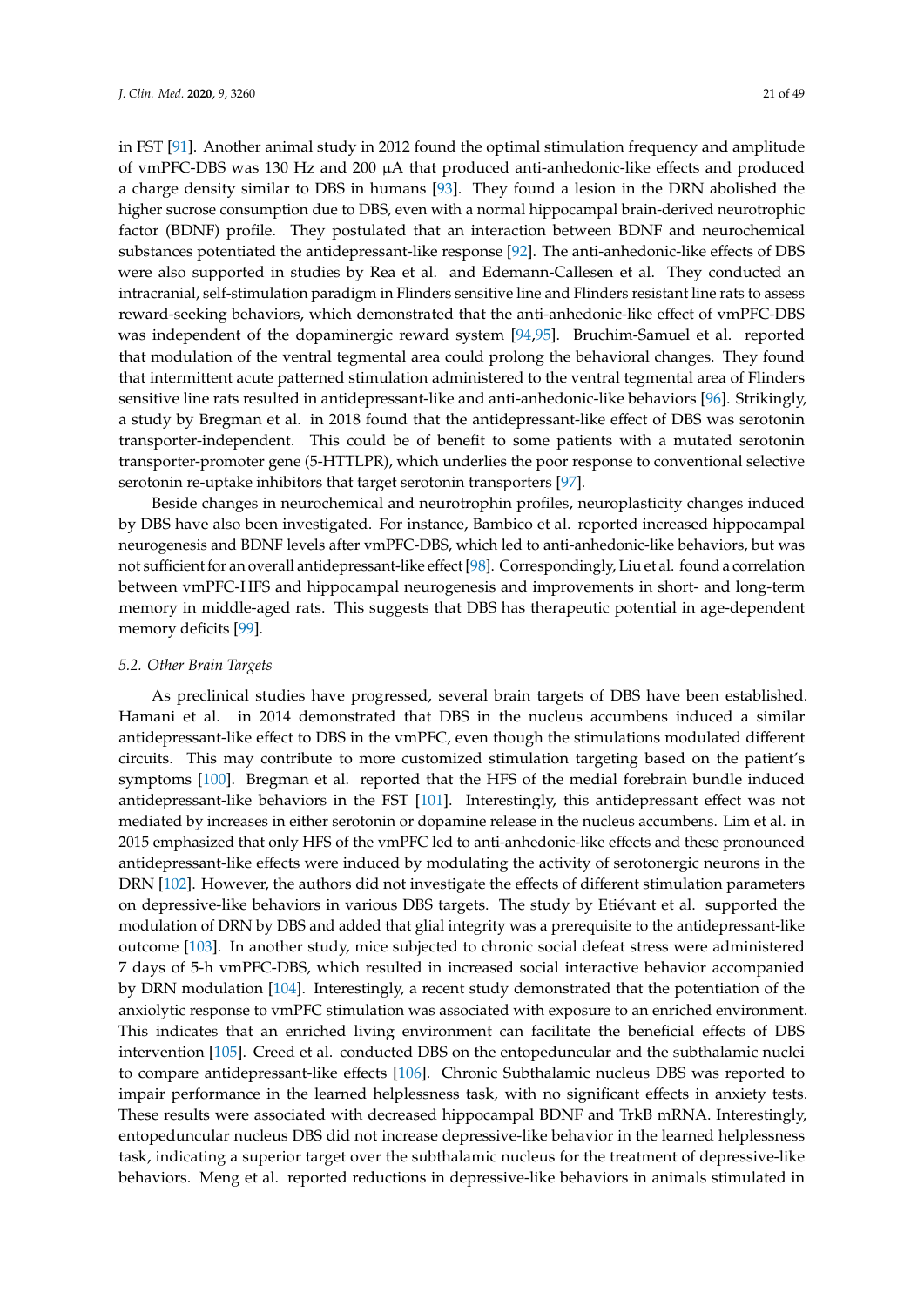the lateral habenula; this observation was associated with elevations in dopamine, norepinephrine, and serotonin in both blood serum and in the hippocampus [\[107\]](#page-46-1).

#### *5.3. vmPFC-Linked Modulation of Other Structures*

Other structures have been found to be modulated by vmPFC-DBS. For example, Lim et al. reported that activation of the medial subthalamic nucleus contributed to antidepressant-like behavior [\[108\]](#page-46-2). In a rat model of post-traumatic stress disorder, IL-DBS reduced firing in the basolateral amygdala, which attenuated fear and produced a slight anxiolytic-like effect [\[109\]](#page-46-3). A recent study showed that DBS resulted in elevated spontaneous firing of noradrenergic locus coeruleus neurons and strengthened the coherence between the prefrontal cortex and locus coeruleus. The latter was protective against stress and was responsible for the antidepressant-like effect seen in FST [\[110\]](#page-46-4). On the other hand, Insel et al. reported that there was reduced communication between IL and ventral hippocampus in rats after 10 days of 8-h IL-DBS and such coherence was higher in depressed subjects [\[111\]](#page-46-5). Jiménez-Sánchez et al. in 2016 reported two studies on acute IL-DBS in naive and olfactory bulbectomized rat models. In naive animals, IL-DBS induced antidepressant-like behaviors and increased prefrontal glutamate efflux, which activated the α-amino-3-hydroxy-5-methyl-4-isoxazolepropionic acid receptor (AMPAR) to modulate DRN output [\[81\]](#page-44-20). In olfactory bulbectomized rats, similar changes were noted in the prefrontal serotonergic and glutamatergic output with the activation of AMPAR and antidepressant-like behaviors [\[33\]](#page-41-17).

#### *5.4. Synergism with Other Treatments*

Antidepressant-like effects in different DBS paradigms are leading to some advancements in the field. One such investigation by Laver et al. in 2014 examined the use of augmentation agents such as buspirone, risperidone, and pindolol to enhance DBS efficacy. However, these agents did not increase the antidepressant response of the rats receiving DBS treatment, when compared to those co-administered monoamine oxidase inhibitors in previous studies [\[64,](#page-43-26)[112\]](#page-46-6). It is possible that a response may become evident in clinical trials. Perez-Caballero et al. in 2014 reported an interesting early response to stimulation, in which sham-treated rats had reduced immobility and increased swimming in FST at weeks 1 and 2, but not at week 6 post treatment. They reasoned that this was caused by insertion-induced inflammation as pretreatment by indomethacin reduced the expression of pro-inflammatory mediators (TNF-α, COX1, COX2) and reversed the antidepressant-like behaviors in sham-treated animals [\[59\]](#page-43-21). Rummel et al. in 2016 reported that chronic continuous HFS did not have more benefits than chronic intermittent stimulation in treatment-resistant rats with congenitally learned helplessness [\[113\]](#page-46-7).

#### *5.5. Other Biological Parameters Modulated*

Similar to the research direction of clinical studies, preclinical studies have also attempted to characterize other biological parameters of DBS, including more precise electrode implantation. Lehto et al. characterized real-time fMRI responses in the brain following DBS, and found strong connectivity between the vmPFC and amygdala, which validated vmPFC as a target region [\[114\]](#page-46-8). Perez-Cabalerro et al. used PET scans to study the immediate effects of electrode implantation. They found that metabolism was decreased locally (vmPFC), but was increased in ventral regions, including dorsal and ventral hippocampus, piriform and insular cortex, nucleus accumbens, ventral tegmental area, ventral pallidum, hypothalamus, and the preoptic area [\[115\]](#page-46-9). This was in agreement with other studies on the effect of DBS on depressive-like behavior, but it is noteworthy to see these effects simply via electrode insertion.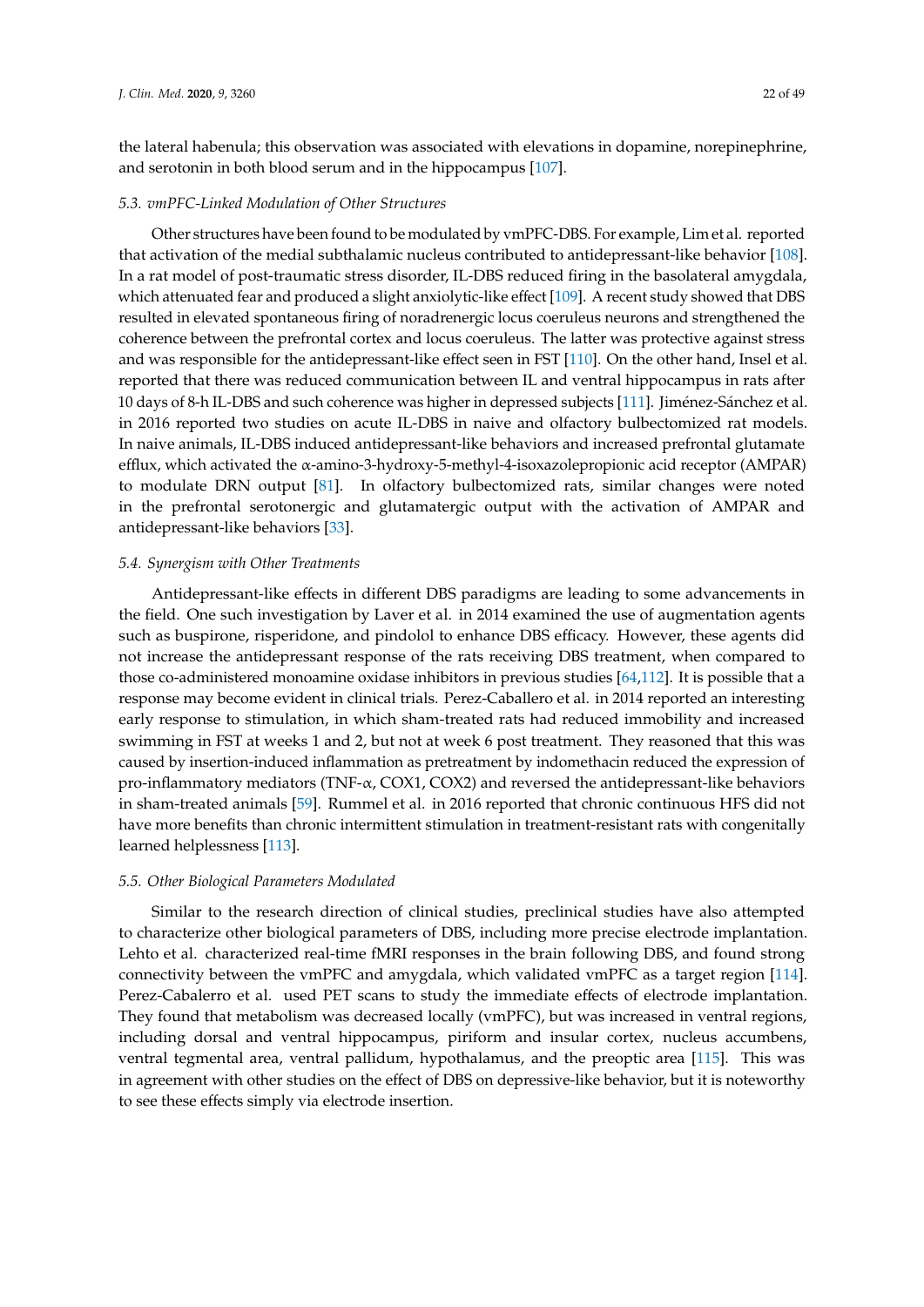| Authors                     | <b>Target</b> | Animal                                                                           | Animal Models & DBS Design                                                                                                                                                                          | <b>Stimulation Parameters</b>                                                                                       | <b>Behavioral Tests</b>          | Outcomes                                                                                                                                                                                                                                                                                                                                 |
|-----------------------------|---------------|----------------------------------------------------------------------------------|-----------------------------------------------------------------------------------------------------------------------------------------------------------------------------------------------------|---------------------------------------------------------------------------------------------------------------------|----------------------------------|------------------------------------------------------------------------------------------------------------------------------------------------------------------------------------------------------------------------------------------------------------------------------------------------------------------------------------------|
|                             |               |                                                                                  |                                                                                                                                                                                                     | Unipolar                                                                                                            | Sucrose preference test          | CUS rats had a<br>lowered sucrose<br>preference compared<br>to control rats.                                                                                                                                                                                                                                                             |
| Jia et al. (2019) [116]     | vmPFC         | Sprague-Dawley rats,<br>male.                                                    | CUS animal model.<br>Open field test and forced swim test<br>before DBS.                                                                                                                            | High Frequency<br>Frequency: 130 Hz<br>Amplitude: 100 µA<br>Pulse Width: 90 µs<br>Low Frequency<br>Frequency: 20 Hz | Open field test                  | No significant<br>difference in<br>locomotion was<br>recorded between<br>CUS and<br>control groups.                                                                                                                                                                                                                                      |
|                             |               |                                                                                  |                                                                                                                                                                                                     | Amplitude: 400 µA<br>Pulse Width: 0.2 µs                                                                            | Forced swim test                 | Both High- and<br>Low-Frequency<br>Stimulation reduced<br>immobility compared<br>to sham rats.                                                                                                                                                                                                                                           |
| Papp et al. (2019) [117]    |               |                                                                                  |                                                                                                                                                                                                     |                                                                                                                     | Sucrose intake test              | During the first 2 wks<br>of CMS, sucrose<br>intake decreased<br>>50% across groups.<br>VFX treatment<br>restored sucrose<br>intake levels.                                                                                                                                                                                              |
|                             | vmPFC         | Wistar-Kyoto rats, male (DBS)<br>Wistar rats, male<br>[Venlafaxine(VFX)-treated] | CMS animal model.<br>Two, 2-h DBS sessions were conducted,<br>one on the preceding evening and the<br>other on the following morning before<br>each sucrose intake test and the NORT<br>T1 session. | Frequency: 130 Hz<br>Amplitude: 250 µA<br>Pulse width: 90 µs                                                        | Novel object recognition<br>test | Wistar Kyoto rats:<br>DBS rescued novel<br>object recognition test<br>across all groups.<br>Wistar rats: VFX<br>rescued novel object<br>recognition test in<br>CMS animals<br>administered with D2<br>antagonist, but not in<br>D2-administered<br>CMS animals. VFX<br>also did not rescue<br>groups administered<br>with D3 antagonist. |
| Bhaskar et al. (2018) [105] | vmPFC         | Wistar rats,<br>male.                                                            | Naïve animal model.<br>DBS for 15 min prior to and throughout<br>behavioral testing.                                                                                                                | Bipolar<br>Frequency: 100 Hz<br>Amplitude: 200 µA<br>Pulse Width: 100 µs                                            | Home-cage emergence test         | Enriched<br>environment<br>potentiated the<br>efficacy of HFS on<br>reduced escape<br>latency time in the<br>Naïve animal model.                                                                                                                                                                                                         |

### **Table 3.** A list of preclinical studies on deep brain stimulation of the medial prefrontal cortex in rodents.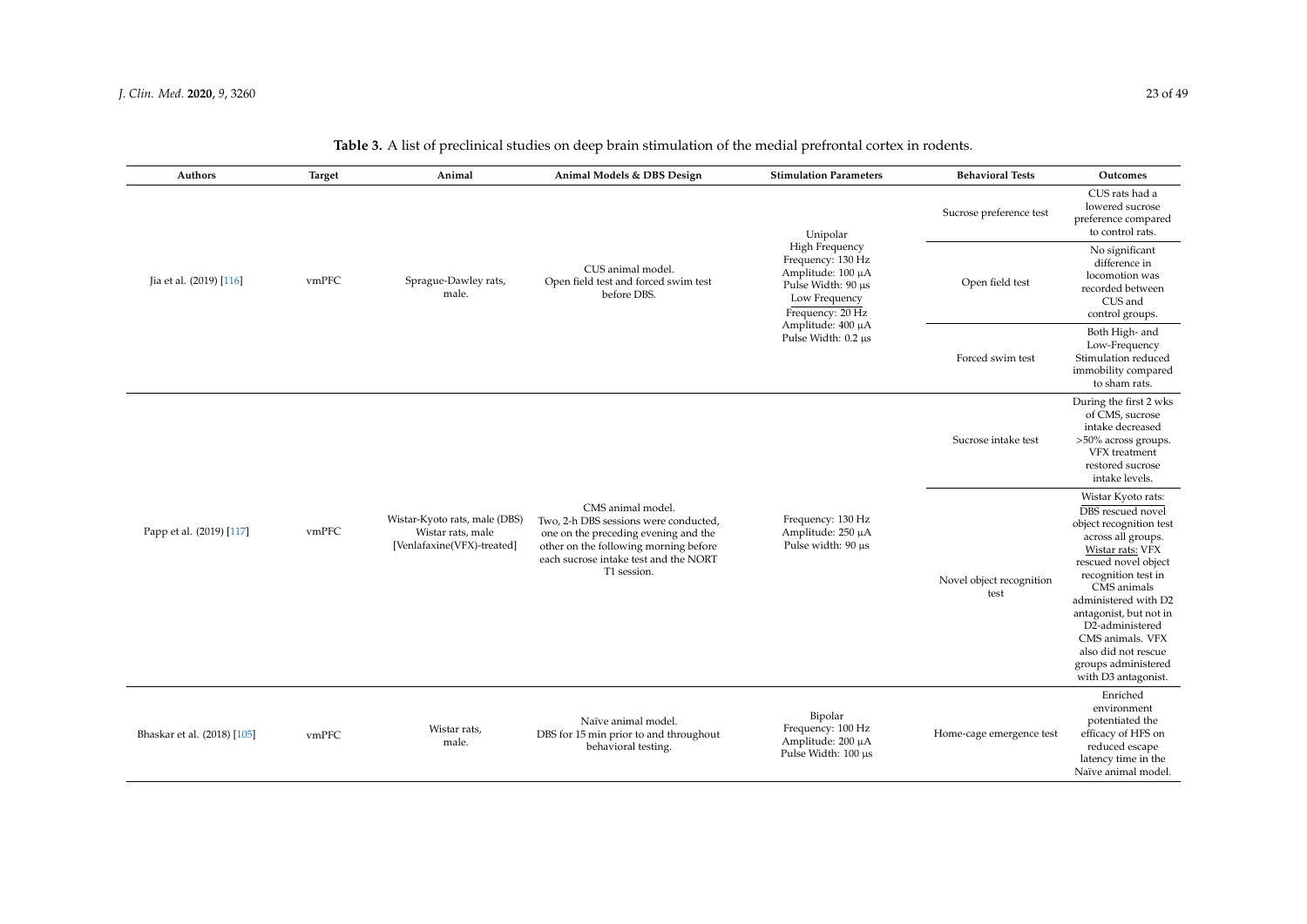| Authors                    | <b>Target</b> | Animal                                               | Animal Models & DBS Design                                                                                                                                                                                    | <b>Stimulation Parameters</b>                                                                                                                                                                   | <b>Behavioral Tests</b>          | Outcomes                                                                                                                                                                                                                                                                                                                                                                                                                                                                                                                                                                                                              |
|----------------------------|---------------|------------------------------------------------------|---------------------------------------------------------------------------------------------------------------------------------------------------------------------------------------------------------------|-------------------------------------------------------------------------------------------------------------------------------------------------------------------------------------------------|----------------------------------|-----------------------------------------------------------------------------------------------------------------------------------------------------------------------------------------------------------------------------------------------------------------------------------------------------------------------------------------------------------------------------------------------------------------------------------------------------------------------------------------------------------------------------------------------------------------------------------------------------------------------|
|                            |               |                                                      |                                                                                                                                                                                                               |                                                                                                                                                                                                 | Elevated plus maze               | HFS with an enriched<br>environment reduced<br>the anxiety index and<br>increased head dips.                                                                                                                                                                                                                                                                                                                                                                                                                                                                                                                          |
|                            |               |                                                      |                                                                                                                                                                                                               |                                                                                                                                                                                                 | Novel object<br>recognition test | No significant<br>difference.                                                                                                                                                                                                                                                                                                                                                                                                                                                                                                                                                                                         |
| Bregman et al. (2018) [97] | vmPFC         | SERT homozygous knockout<br>and wildtype mice, male. | Serotonin transporter (SERT) knockout<br>model.<br>DBS for 4 h before forced swim test and                                                                                                                    | <b>Bilateral Monopolar</b><br>Frequency: 130 Hz<br>Amplitude: 100 µA                                                                                                                            | Forced swim test                 | Both wild-type and<br>knockout-DBS mice<br>had reduced<br>immobility time<br>compared to sham.<br>Knockout-DBS mice<br>had lower locomotion<br>counts than sham and<br>wild-type mice.<br>fMRI conducted to<br>characterize changes<br>in the brain following<br>DBS.<br>IL-DBS at varying<br>stimulation<br>parameters<br>significantly triggered<br>the amygdala.<br>Orientation selective<br>stimulation was able<br>to recruit neuronal<br>pathways of distinct<br>orientations relative<br>to the position of the<br>electrode.<br>DBS increased<br>sucrose intake across<br>all treatment groups,<br>except for |
|                            |               |                                                      | open field test.                                                                                                                                                                                              | Pulse Width: 90 µs                                                                                                                                                                              | Open field test                  |                                                                                                                                                                                                                                                                                                                                                                                                                                                                                                                                                                                                                       |
| Lehto et al. (2018) [114]  | IL            | Sprague-Dawley rats,<br>male.                        | Naïve animal model.<br>All stimulation paradigms consisted of<br>three blocks of 60 s of rest and 18 s of<br>stimulation, ending with an additional<br>rest period, giving a total paradigm of 4<br>min 54 s. | Monopolar<br>Frequency: 20/35/70/100/130/160/200 Hz<br>tested in randomized order.<br>Amplitude: 1.4-1.7 mA distributed<br>equally among the three electrode<br>channels<br>Pulse Width: 180-µs | N.A.                             |                                                                                                                                                                                                                                                                                                                                                                                                                                                                                                                                                                                                                       |
| Papp et al. (2018) [118]   | vmPFC         | Wistar rats,<br>male.                                | CMS animal model.<br>Two, 2-h DBS sessions were conducted,<br>one on the previous evening and one the<br>next morning 15 min before each                                                                      | Bipolar<br>Frequency: 130 Hz,<br>Amplitude: 250 µA,                                                                                                                                             | Sucrose intake test              | imipramine-treated<br>animals.                                                                                                                                                                                                                                                                                                                                                                                                                                                                                                                                                                                        |
|                            |               |                                                      | behavioral test.                                                                                                                                                                                              | Pulse Width: 90 µs                                                                                                                                                                              | Elevated plus maze               | DBS increased the<br>anxiolytic open arm<br>entries in all<br>treatment groups.                                                                                                                                                                                                                                                                                                                                                                                                                                                                                                                                       |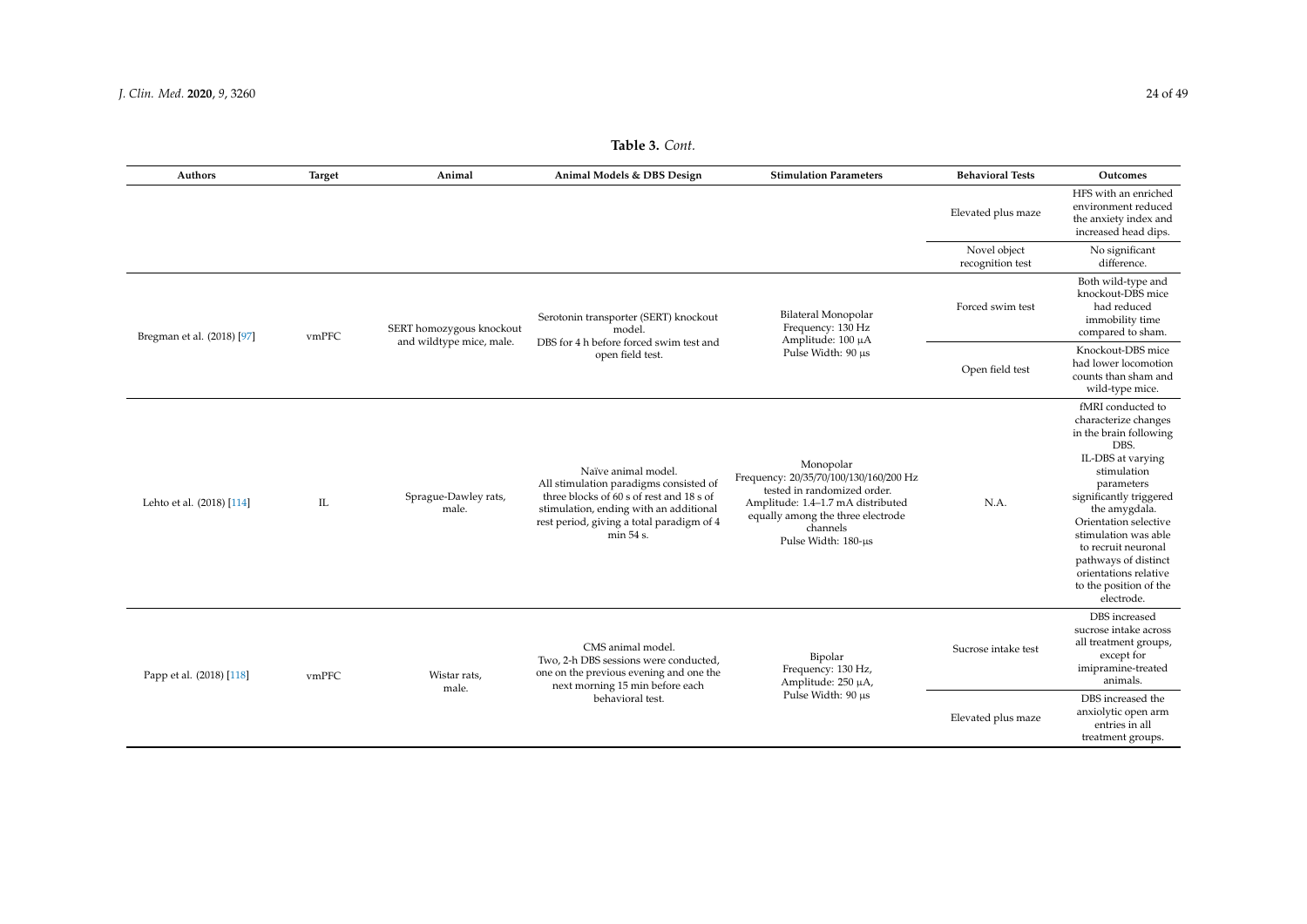| Authors                                  | <b>Target</b> | Animal                | Animal Models & DBS Design                                                                   | <b>Stimulation Parameters</b> | <b>Behavioral Tests</b>          | Outcomes                                                                                                                                                                                                                                                                                                                                                                                                                            |
|------------------------------------------|---------------|-----------------------|----------------------------------------------------------------------------------------------|-------------------------------|----------------------------------|-------------------------------------------------------------------------------------------------------------------------------------------------------------------------------------------------------------------------------------------------------------------------------------------------------------------------------------------------------------------------------------------------------------------------------------|
|                                          |               |                       |                                                                                              |                               | Novel object recognition<br>test | DBS rescued the<br>abolished novel object<br>recognition in CMS<br>sham-treated animals,<br>across all treatment<br>groups.                                                                                                                                                                                                                                                                                                         |
|                                          |               |                       |                                                                                              |                               | Paw-pressure test                | Ibuprofen, tramadol,<br>and morphine<br>significantly<br>increased the paw<br>withdrawal threshold<br>in naïve animals<br>relative to respective<br>vehicle alone,<br>demonstrating a clear<br>analgesic effect.                                                                                                                                                                                                                    |
|                                          |               |                       |                                                                                              |                               | Open field test                  | No analgesics altered<br>the motor activity of<br>rats.                                                                                                                                                                                                                                                                                                                                                                             |
| Perez-Caballero et al.<br>$(2018)$ [115] | IL            | Wistar rats,<br>male. | Six independent sets of animals using<br>naïve (unoperated controls) and DBS-off<br>animals. | N.A.                          | Modified forced swim test        | Electrode<br>implantation induced<br>a significant reduction<br>in the immobility<br>scores of<br>vehicle-treated<br>animals.<br>Ibuprofen abolished<br>the<br>antidepressant-like<br>effect of electrode<br>implantation in the<br>modified forced swim<br>test, increasing the<br>DBS-off animal's<br>immobility.<br>Neither morphine nor<br>tramadol<br>counteracted the<br>antidepressant-like<br>effect of DBS-off<br>animals. |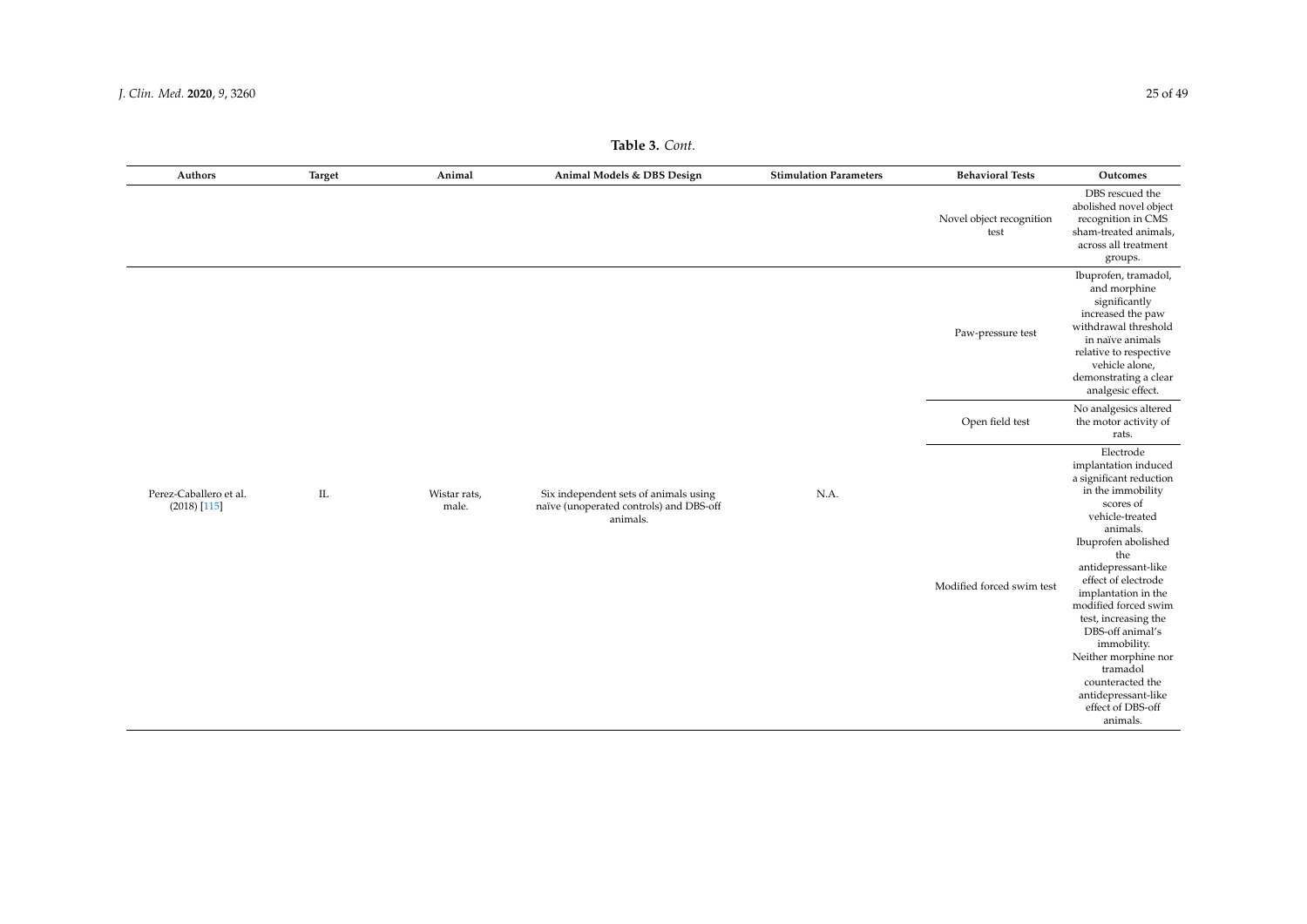| <b>Behavioral Tests</b> | Outcomes |
|-------------------------|----------|

| Authors                                 | <b>Target</b> | Animal                        | Animal Models & DBS Design                                                                                                                                                                                                                                    | <b>Stimulation Parameters</b>                                                      | <b>Behavioral Tests</b>            | Outcomes                                                                                                                                                                                                                                                                                                                                                                                                                                                                                                                                                    |
|-----------------------------------------|---------------|-------------------------------|---------------------------------------------------------------------------------------------------------------------------------------------------------------------------------------------------------------------------------------------------------------|------------------------------------------------------------------------------------|------------------------------------|-------------------------------------------------------------------------------------------------------------------------------------------------------------------------------------------------------------------------------------------------------------------------------------------------------------------------------------------------------------------------------------------------------------------------------------------------------------------------------------------------------------------------------------------------------------|
|                                         |               |                               |                                                                                                                                                                                                                                                               |                                                                                    | Novelty suppressed<br>feeding test | Electrode<br>implantation reduced<br>latency to feed<br>compared to naïve<br>animals.<br>Ibuprofen increased<br>latency to feed<br>relative to<br>VEH-treated animals.<br>Neither morphine nor<br>tramadol reduced the<br>latency to feed in<br>electrode-implanted<br>animals.                                                                                                                                                                                                                                                                             |
| Torres-Sanchez et al.<br>$(2018)$ [110] | vmPFC         | Wistar rats,<br>male.         | Naive animal model.<br>DBS for (i) 4 h at 24 h after surgery, then<br>(ii) 2 h at 48 h after surgery                                                                                                                                                          | Bipolar Monophasic<br>Frequency: 130 Hz<br>Amplitude: 100 µA<br>Pulse Width: 90 µs | Forced swim test                   | Reduced immobility<br>time and increased<br>climbing compared to<br>control.                                                                                                                                                                                                                                                                                                                                                                                                                                                                                |
| Volle et al. (2018) [119]               | vmPFC         | Sprague-Dawley rats,<br>male. | Stimulation was delivered 1 week after<br>surgery for either<br>(i) a single day (acute stimulation;<br>8 h/day) or<br>(ii) 12 days (chronic stimulation daily for<br>8 h/day) using a portable stimulator<br>(ANS model 3510) to different groups<br>of rats | Frequency: 130 Hz<br>Amplitude: 200 µA<br>Pulse Width: 90 µs                       | N.A.                               | Both treatments<br>increase serotonin<br>(5-HT) release,<br>although fluoxetine<br>resulted in a higher<br>sustained<br>concentration, even<br>upon chronic<br>treatment. Chronic<br>DBS resulted in<br>lowered 5HT release<br>by Day 12. DBS<br>reduced raphe SERT<br>expression. DBS<br>induced changes in<br>5-HT1B receptor<br>expression, whereas<br>fluoxetine induced<br>changes in 5-HT1A<br>receptors expression<br>in the prefrontal<br>cortex. Research<br>highlighted different<br>effects of both<br>treatments on the<br>serotonergic system. |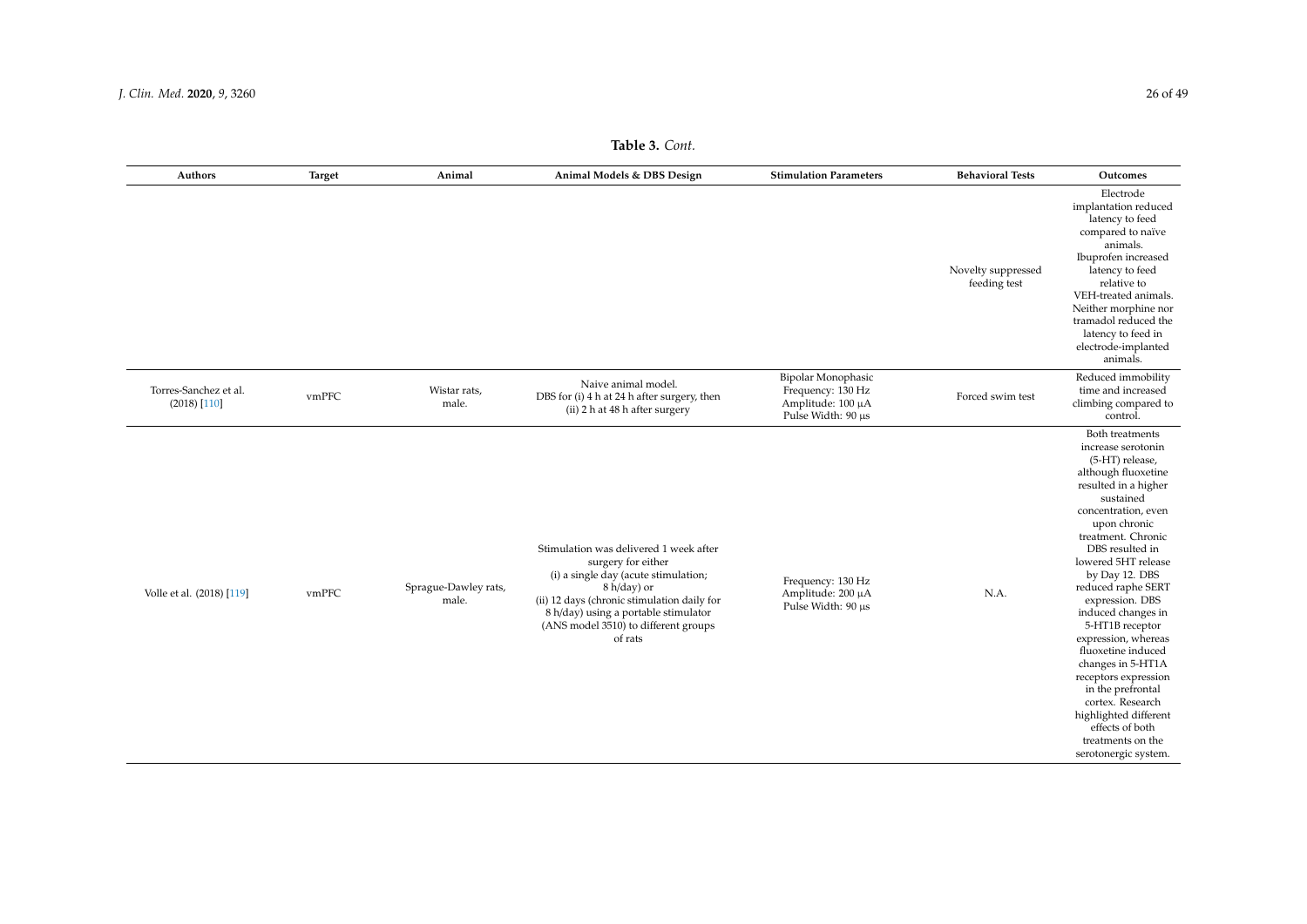| Authors                                 | <b>Target</b>       | Animal                                                                            | Animal Models & DBS Design                                                                                                                                  | <b>Stimulation Parameters</b>                                                                                                          | <b>Behavioral Tests</b>                 | Outcomes                                                                                                                                                                                                                                |
|-----------------------------------------|---------------------|-----------------------------------------------------------------------------------|-------------------------------------------------------------------------------------------------------------------------------------------------------------|----------------------------------------------------------------------------------------------------------------------------------------|-----------------------------------------|-----------------------------------------------------------------------------------------------------------------------------------------------------------------------------------------------------------------------------------------|
|                                         |                     |                                                                                   | Posttraumatic stress disorder animal                                                                                                                        |                                                                                                                                        | <b>Extinction recall test</b>           | Higher freezing<br>scores in DBS-weak<br>extinction than<br>DBS-strong<br>extinction.                                                                                                                                                   |
| Reznikov et al. (2017) [109]            | IL                  | Sprague-Dawley rats,                                                              | model.<br>3-day fear conditioning<br>DBS from 1 week after extinction recall                                                                                | Frequency: 130 Hz<br>Amplitude: 100 µA<br>Pulse Width: 90 µs                                                                           | Open field test                         | No significant<br>difference between<br>groups.                                                                                                                                                                                         |
|                                         |                     | male.                                                                             | to the end of experiment, 8 h/day, or 2 h<br>before and 4 h after behavioral tests.                                                                         |                                                                                                                                        | Novelty suppressed<br>feeding test      | Reduced latency to<br>feeding in DBS-weak<br>extinction, but not<br>strong extinction.                                                                                                                                                  |
|                                         |                     |                                                                                   |                                                                                                                                                             |                                                                                                                                        | Elevated plus maze                      | No significant<br>difference observed<br>between groups.                                                                                                                                                                                |
| Bruchim-Samuel et al.<br>$(2016)$ [96]  |                     |                                                                                   |                                                                                                                                                             |                                                                                                                                        | Sweetened condensed milk<br>intake test | No significant<br>difference between<br>vmPFC groups.<br>Significant difference<br>between VTA groups<br>for Flinders Sensitive<br>Line rats.                                                                                           |
|                                         | vmPFC<br><b>VTA</b> | Flinders Sensitive Line rats,<br>male.<br>Sprague-Dawley rats, male.<br>(Control) | Flinders Sensitive Line model.<br>DBS for 15 min/day, for 10 days.                                                                                          | Bilateral, Monopolar<br>vmPFC Stimulation<br>Frequency: 20 Hz<br>Amplitude: 400 µA<br>Pulse Width: 200 µs<br>VTA Stimulation (control) | Novelty Exploration Test                | No significant<br>difference between<br>vmPFC groups.<br>Significant difference<br>between VTA groups<br>for Flinders sensitive<br>line rats.                                                                                           |
|                                         |                     |                                                                                   |                                                                                                                                                             | Frequency: 10 Hz<br>Amplitude: 300 µA<br>Pulse Width: 200 µs                                                                           | Forced swim test                        | Decreased immobility<br>for<br>vmPFC-stimulated<br>rats after DBS for 10<br>days, half relapsed at<br>day 28.<br>VTA-stimulated<br>Sprague-Dawley rats<br>had persistently<br>reduced immobility<br>until the end of the<br>experiment. |
| Jiménez-Sánchez et al.<br>$(2016)$ [33] | IL                  | Wistar rats,<br>male.                                                             | Olfactory bulbectomized model animal<br>model.<br>DBS 1 h daily stimulation, beginning 2<br>days after electrode implantation before<br>behavioral testing. | <b>Bipolar Biphasic</b><br>Frequency: 130 Hz<br>Amplitude: 200 µA<br>Pulse Width: 90 µs                                                | Social interaction test                 | Increased duration of<br>active contact.                                                                                                                                                                                                |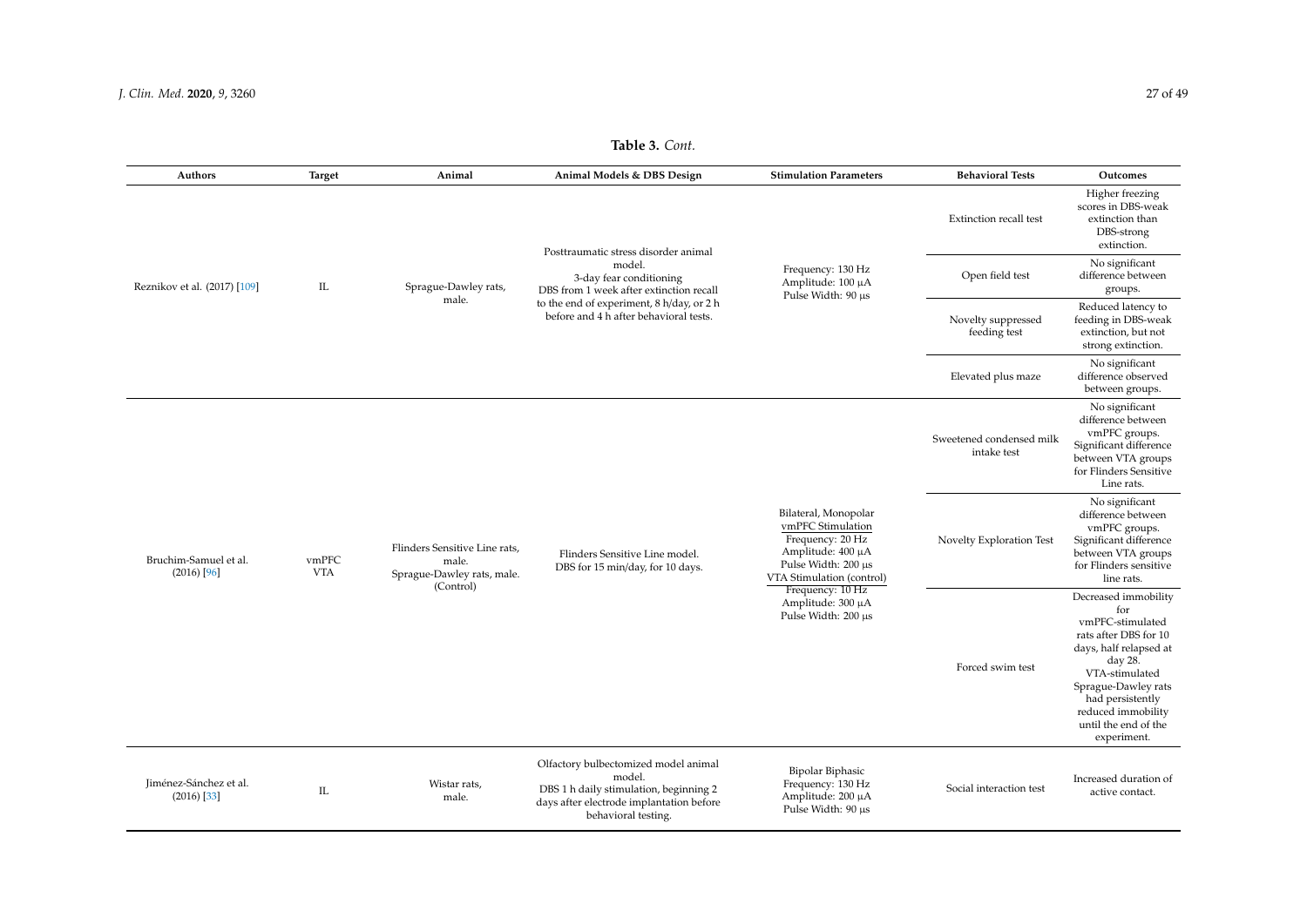| <b>Authors</b>                          | <b>Target</b> | Animal                                                                                        | Animal Models & DBS Design                                                                                                                                                                                                                                                                                                                                                                                                     | <b>Stimulation Parameters</b>                                                                                                                                                        | <b>Behavioral Tests</b>            | Outcomes                                                                                                                                                                                                                                                                                                     |
|-----------------------------------------|---------------|-----------------------------------------------------------------------------------------------|--------------------------------------------------------------------------------------------------------------------------------------------------------------------------------------------------------------------------------------------------------------------------------------------------------------------------------------------------------------------------------------------------------------------------------|--------------------------------------------------------------------------------------------------------------------------------------------------------------------------------------|------------------------------------|--------------------------------------------------------------------------------------------------------------------------------------------------------------------------------------------------------------------------------------------------------------------------------------------------------------|
|                                         |               |                                                                                               |                                                                                                                                                                                                                                                                                                                                                                                                                                |                                                                                                                                                                                      | Sucrose preference test            | Increased percentage<br>of sucrose<br>consumption in total<br>liquid consumption.                                                                                                                                                                                                                            |
|                                         |               |                                                                                               |                                                                                                                                                                                                                                                                                                                                                                                                                                |                                                                                                                                                                                      | Forced swim test                   | Reduced immobility<br>and increased<br>climbing but not<br>swimming.                                                                                                                                                                                                                                         |
|                                         |               |                                                                                               |                                                                                                                                                                                                                                                                                                                                                                                                                                |                                                                                                                                                                                      | Hyperemotionality test             | Reduced total<br>behavioral scores<br>when compared to<br>olfactory<br>bulbectomized sham<br>rats.                                                                                                                                                                                                           |
| Jiménez-Sánchez et al.<br>$(2016)$ [81] | IL<br>PrL     | Wistar rats,<br>male.                                                                         | Naïve animal model.<br>DBS for 1 h daily before behavioral                                                                                                                                                                                                                                                                                                                                                                     | <b>Bipolar Biphasic</b><br>Frequency: 130 Hz                                                                                                                                         | Forced swim test                   | Reduced immobility<br>and increased<br>climbing in IL-DBS<br>No significant<br>behavioral changes in<br>PrL-DBS.                                                                                                                                                                                             |
|                                         |               |                                                                                               | testing.                                                                                                                                                                                                                                                                                                                                                                                                                       | Amplitude: 200 µA<br>Pulse Width: 90 µs                                                                                                                                              | Open field test                    | Insignificant<br>locomotor changes in<br>IL-DBS.                                                                                                                                                                                                                                                             |
|                                         |               |                                                                                               |                                                                                                                                                                                                                                                                                                                                                                                                                                |                                                                                                                                                                                      | Novelty suppressed<br>feeding test | Decreased latency to<br>feed in IL-DBS.                                                                                                                                                                                                                                                                      |
| Rummel et al. (2016) [113]              | vmPFC         | Flinders Sensitive Line rats,<br>male.<br>Congenitally learned<br>helplessness rats,<br>Male. | Experiment 1<br>Chronic intermittent DBS 1 week after<br>surgery in Flinders sensitive line rats, 30<br>min each morning and extra 30-min<br>stimulation on afternoons before the day<br>of behavioral test.<br>Experiment 2<br>Chronic continuous DBS 1 week after<br>surgery for 16 days.<br>Experiment 3<br>Chronic intermittent DBS in congenitally<br>learned helpless rats, procedures<br>followed that in experiment 1. | Chronic intermittent DBS<br>Frequency: 130 Hz<br>Amplitude: 300 µA<br>Pulse Width: 100 µs<br>Chronic continuous DBS<br>Frequency: 130 Hz<br>Amplitude: 150 µA<br>Pulse Width: 100 µs | Sucrose consumption test           | Chronic intermittent<br>DBS increased<br>sucrose intake in<br>Flinders sensitive line<br>rats but not in<br>congenitally learned<br>helplessness rats.<br>Chronic continuous<br>DBS did not affect<br>sucrose intake in<br>Flinders sensitive line<br>rats and<br>congenitally learned<br>helplessness rats. |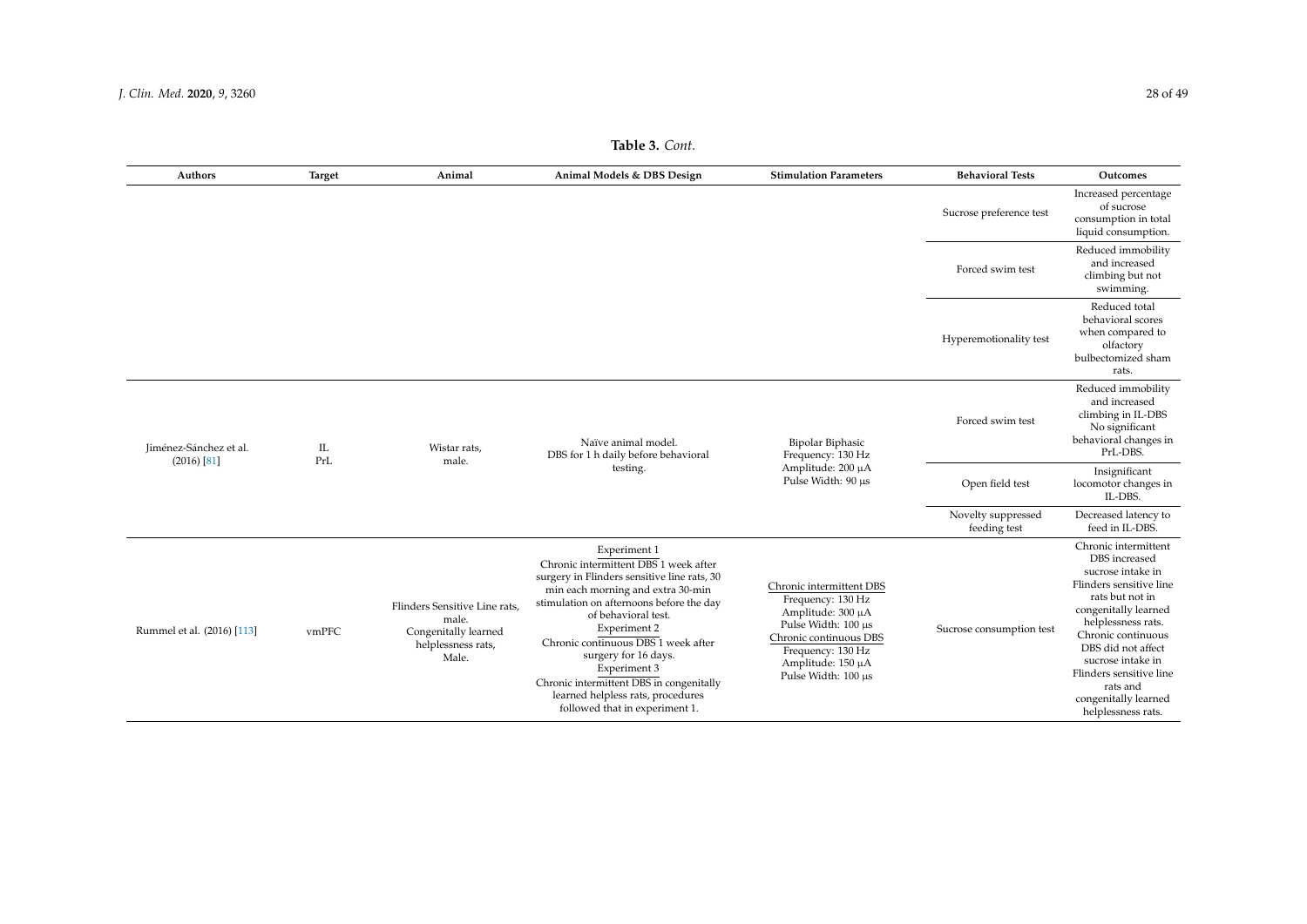| Authors                    | <b>Target</b> | Animal                | Animal Models & DBS Design                                                                                                                                                            | <b>Stimulation Parameters</b>                                | <b>Behavioral Tests</b>            | Outcomes                                                                                                                                                                                    |
|----------------------------|---------------|-----------------------|---------------------------------------------------------------------------------------------------------------------------------------------------------------------------------------|--------------------------------------------------------------|------------------------------------|---------------------------------------------------------------------------------------------------------------------------------------------------------------------------------------------|
|                            |               |                       |                                                                                                                                                                                       |                                                              | Forced swim test                   | Chronic intermittent<br>DBS and chronic<br>continuous DBS<br>increased latency to<br>immobility in<br>Flinders sensitive line<br>rats but not<br>congenitally learned<br>helplessness rats. |
|                            |               |                       |                                                                                                                                                                                       |                                                              | Learned helplessness<br>paradigm   | Chronic intermittent<br>DBS and chronic<br>continuous DBS<br>decreased<br>helplessness in<br>Flinders sensitive line<br>rats but not cLH rats.                                              |
|                            |               |                       |                                                                                                                                                                                       |                                                              | Sucrose intake test                | No significant<br>difference observed.                                                                                                                                                      |
|                            |               |                       |                                                                                                                                                                                       |                                                              | Novelty exploration test           | No significant<br>difference observed.                                                                                                                                                      |
| Bambico et al. (2015) [98] | vmPFC         | Fisher rats,<br>Male. | CUS animal model<br>CUS for ~4 weeks until anhedonia<br>inferred by SPI scores, then<br>performed implantation<br>DBS for 3 weeks after implantation, 8 h<br>per day, 7 days per week | Frequency: 130 Hz<br>Amplitude: 100 µA<br>Pulse Width: 90 µs | Novelty-suppressed<br>feeding test | Reduced latency to<br>feeding in CUS-DBS<br>animals compared to<br>CUS-sham animals.                                                                                                        |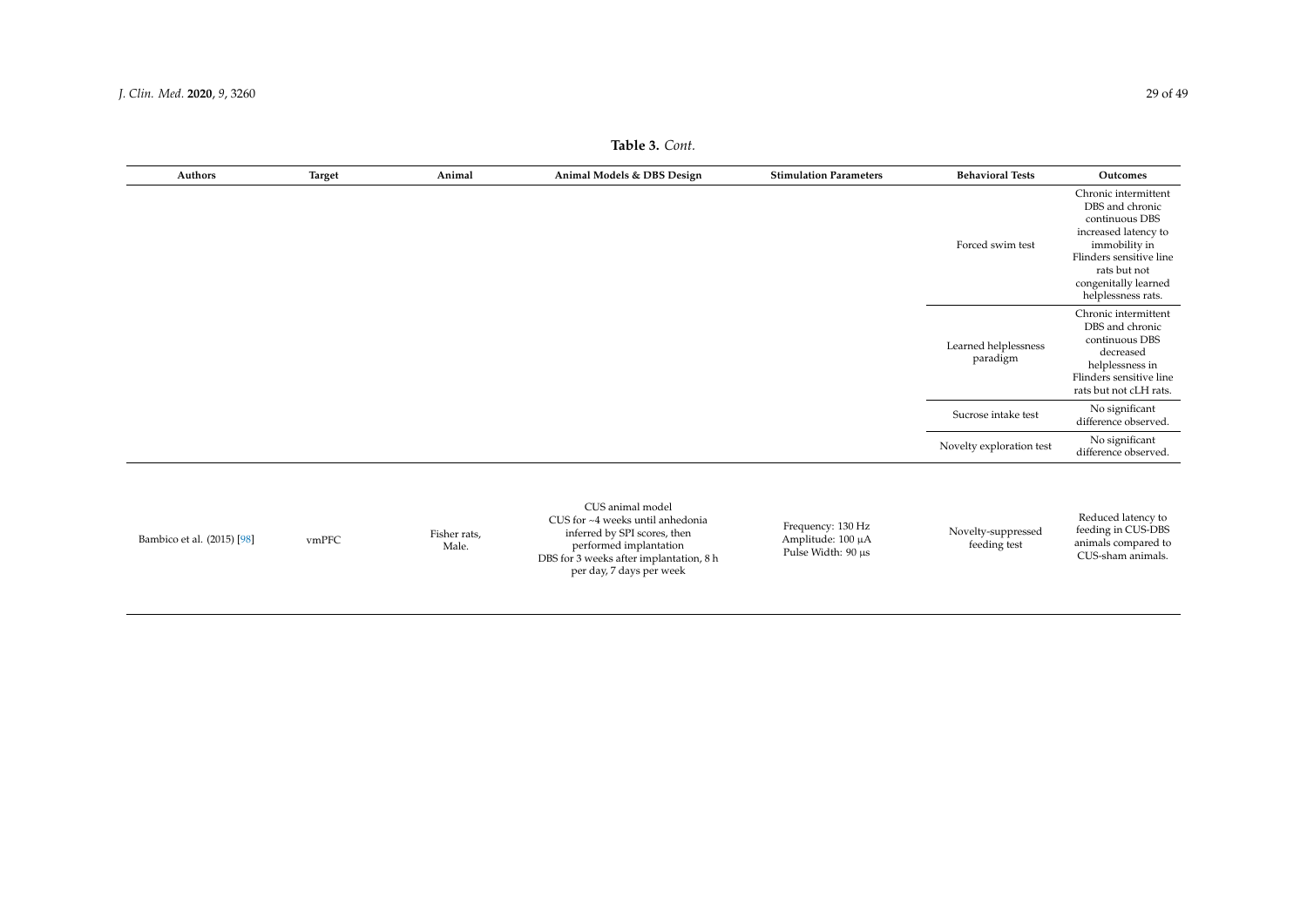Edemann-Callesen et al. (2015) [\[94\]](#page-45-21)

|                                  |                                       |                                                                      | <b>Table 5.</b> Com.                                                                              |                                                                                                     |                                   |                                                                                                                                                      |
|----------------------------------|---------------------------------------|----------------------------------------------------------------------|---------------------------------------------------------------------------------------------------|-----------------------------------------------------------------------------------------------------|-----------------------------------|------------------------------------------------------------------------------------------------------------------------------------------------------|
| Authors                          | <b>Target</b>                         | Animal                                                               | Animal Models & DBS Design                                                                        | <b>Stimulation Parameters</b>                                                                       | <b>Behavioral Tests</b>           | Outcomes                                                                                                                                             |
|                                  |                                       |                                                                      |                                                                                                   |                                                                                                     | Open field test                   | No significant<br>difference observed.                                                                                                               |
|                                  |                                       |                                                                      |                                                                                                   |                                                                                                     | Elevated plus maze test           | More time in open<br>arms in CUS-DBS<br>animals compared to<br>CUS-sham animals.                                                                     |
|                                  |                                       |                                                                      |                                                                                                   |                                                                                                     | Forced swim test                  | Reduced immobility<br>time in CUS-DBS<br>animals compared to<br>CUS-sham animals.                                                                    |
| ın-Callesen et al.<br>2015) [94] | vmPFC;<br>Medial forebrain<br>bundle. | Flinders sensitive line rats,<br>male.<br>Sprague-Dawley rats, male. | Naïve animal model<br>DBS was applied in an Intra-cranial self-<br>stimulation protocol.          | Bilateral, Monopolar<br>Frequency: 20-200 Hz<br>Amplitude: 170-560 µA<br>Pulse Width: 100 µs        | Intra-cranial<br>self-stimulation | For Flinders Sensitive<br>Line rats,<br>vmPFC-DBS did not<br>affect the<br>reward-seeking<br>behavior compared to<br>medial forebrain<br>bundle DBS. |
| et al. (2015) [103]              | IL                                    | Sprague-Dawley rats, male.                                           | Naïve animal model.<br>DBS for 4 h after forced swim pre-test<br>and 2 h before forced swim test. | Bipolar Unilateral<br>Frequency: 130 Hz<br>Amplitude: 150 µA<br>$P_{11}$ $S_{12}$ Width: 60 $\mu$ s | Forced swim test                  | Reduced immobility<br>duration in IL-DBS<br>compared to control.                                                                                     |

| Etiévant et al. (2015) [103] | IL. | Sprague-Dawley rats, male. | DBS for 4 h after forced swim pre-test<br>and 2 h before forced swim test. | Frequency: 130 Hz<br>Amplitude: 150 µA<br>Pulse Width: 60 µs                        | Forced swim test                  | <i>reduced munopmer</i><br>duration in IL-DBS<br>compared to control.                                                                                                                                                                                                                                                                                   |
|------------------------------|-----|----------------------------|----------------------------------------------------------------------------|-------------------------------------------------------------------------------------|-----------------------------------|---------------------------------------------------------------------------------------------------------------------------------------------------------------------------------------------------------------------------------------------------------------------------------------------------------------------------------------------------------|
| Insel et al. (2015) [111]    | IL  | Sprague-Dawley rats, male. | Naïve animal model.<br>DBS for 8 h per day, for 10 days.                   | Monopolar Bilateral<br>Frequency: 130 Hz<br>Amplitude: 100 µA<br>Pulse Width: 90 µs | Spontaneous behavior<br>recording | Coherence between<br>ventral hippocampus<br>and IL was reduced<br>after 10-day DBS<br>compared to sham in<br>2-4 Hz brain activity<br>range, but was not<br>reduced after only 1<br>day of treatment.<br>Coherence was not<br>affected by fluoxetine,<br>indicating that<br>IL-DBS observations<br>were independent of<br>the serotonergic<br>pathways. |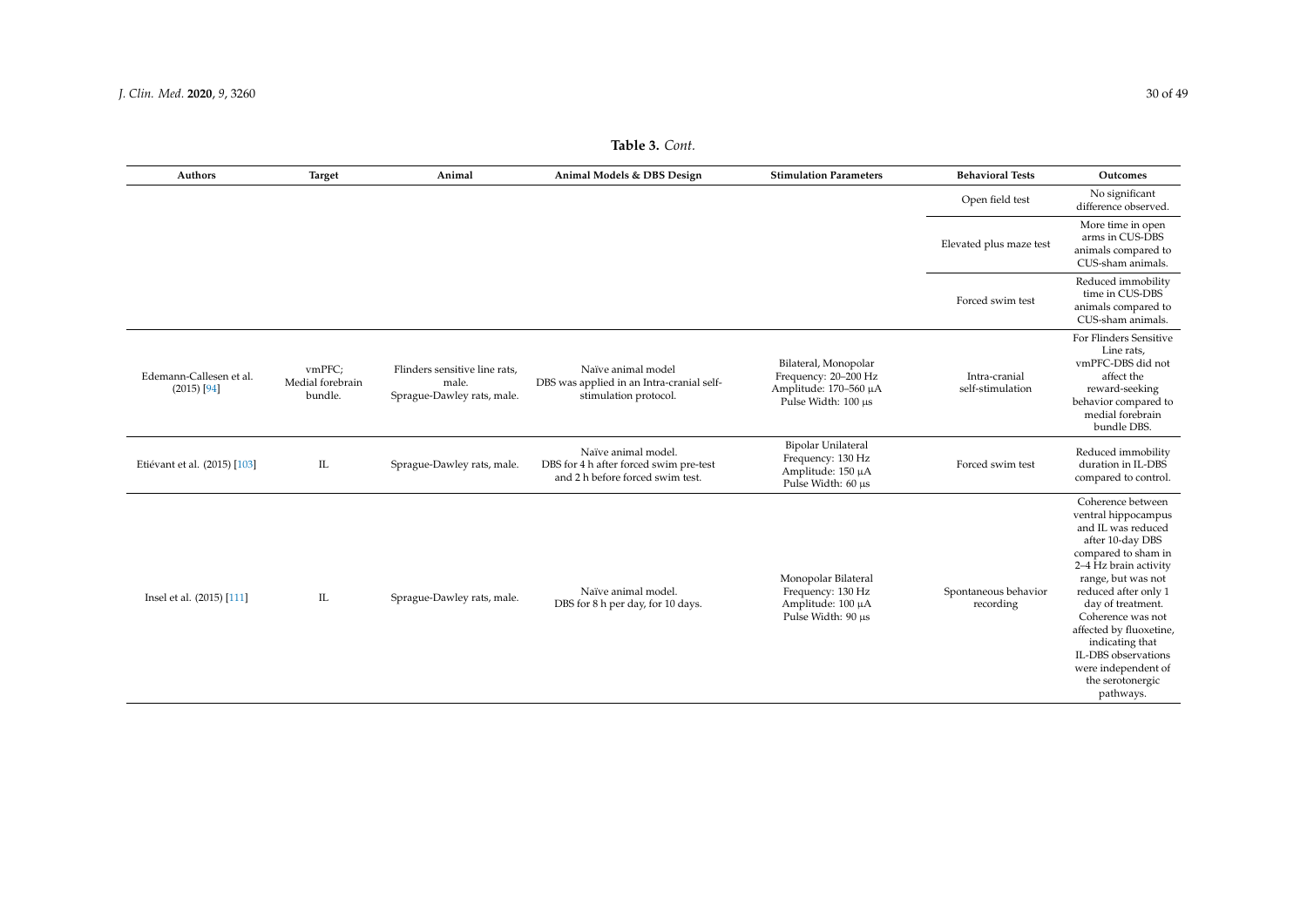object, as well as the durations.

#### **Authors Target Animal Animal Models & DBS Design Stimulation Parameters Behavioral Tests Outcomes** Lim et al. (2015) [\[102\]](#page-45-23) vmPFC Sprague-Dawley rats, male. Experiment 1 Naïve animal model. Experiment 2 CUS animal model. CUS for 3 weeks, each stressor lasted for 10–14 h DBS for 15 min before home-cage emergence test, before and during open field test. Bipolar Biphasic Experiment 1 Frequency:10/100 Hz Amplitude: 100 µA Pulse Width: 100 µs Experiment 2 Frequency:  $100$  Hz Amplitude: 100µA Pulse Width: 100µs Home-cage emergence test HFS reduced escape latency time in Naïve and CUS animal model. Open-field test Insignificant effect in Naïve animals for both HFS and LFS. Increased time spent in the central zone for HFS-CUS. Food-intake test HFS increased food intake in naïve animals. No significance difference observed in CUS animals. Sucrose-intake test Insignificant in Naïve animals for both HFS and LFS. Increased sucrose intake in HFS-CUS. Forced swim test Insignificant in Naïve for both HFS and LFS. Reduced immobility duration in HFS-CUS. Lim et al. (2015) [\[108\]](#page-46-20) PrL Sprague-Dawley rats, male. Naïve animal model. DBS for 15 min before and during sucrose intake test (same for forced swim test) and before sacrifice for 1 h. Bipolar Biphasic Frequency: 100 Hz Amplitude: 100 µA Pulse Width: 100 µs Sucrose intake test **Increased sucrose** consumption. Forced swim test Reduced immobility. Liu et al. (2015) [\[99\]](#page-45-24) vmPFC Sprague-Dawley rats, male. 4 months old and 12 months old. Acute DBS Naïve animal model. DBS for 30 min before the behavioral tests. Chronic DBS Naïve animal model. DBS for 1 h daily including days of behavioral tests. Bipolar Biphasic Acute DBS Frequency: 10/100 Hz Amplitude: 50/100/200/400 µA Pulse Width: 100 µs Chronic DBS Frequency: 100 Hz Amplitude: 100 µA Pulse Width: 100 µs Novel object recognition test Acute HFS at 200 µA produced higher novel object exploration than familiar object in short-term memory test. Chronic HFS increased novel object exploration in shortand long-term memory than familiar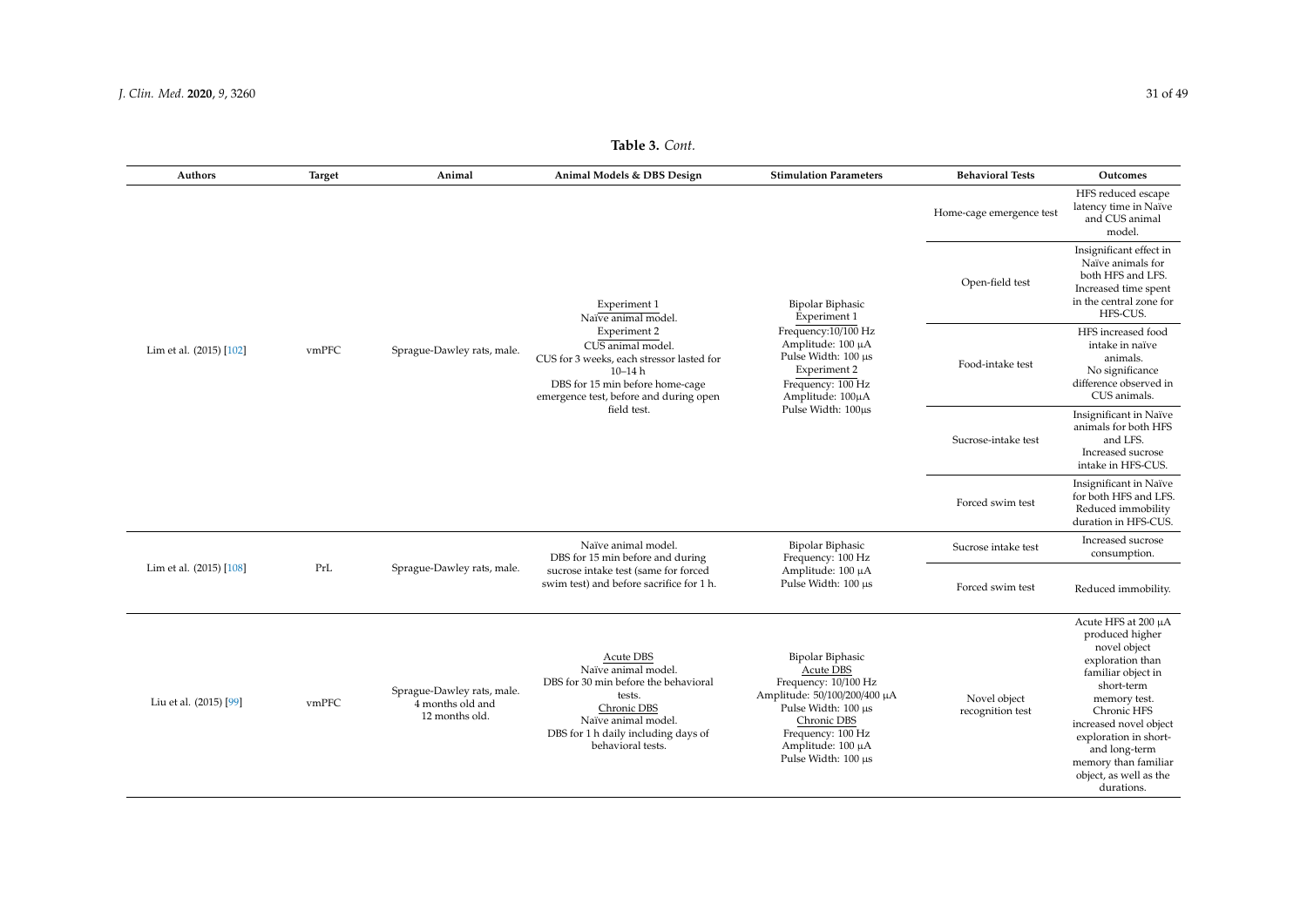| <b>Authors</b>                          | <b>Target</b> | Animal                     | Animal Models & DBS Design                                                                                                                                                                                                                                                     | <b>Stimulation Parameters</b>                                                       | <b>Behavioral Tests</b>             | Outcomes                                                                                                                                                                                                                         |
|-----------------------------------------|---------------|----------------------------|--------------------------------------------------------------------------------------------------------------------------------------------------------------------------------------------------------------------------------------------------------------------------------|-------------------------------------------------------------------------------------|-------------------------------------|----------------------------------------------------------------------------------------------------------------------------------------------------------------------------------------------------------------------------------|
|                                         |               |                            |                                                                                                                                                                                                                                                                                |                                                                                     | Morris water maze                   | Shorter latency to<br>reach platform on day<br>1 and 2 in chronic HFS<br>compared to sham.<br>More time spent in<br>the target quadrant<br>and less in the<br>opposite quadrant in<br>chronic HFS<br>compared to sham.           |
| Hamani et al. (2014) [100]              | vmPFC         | Sprague-Dawley rats, male. | Naïve animal model.<br>Monopolar<br>DBS for 4 h after FST on day 1, 2 h before<br>Frequency: 130 Hz<br>swimming on day 2<br>Amplitude: 100 µA<br>DBS 1 week after forced swim test, 4 h<br>Pulse Width: 90 µs<br>on day 1, 2 h on day 2, then assessed in<br>open field test   |                                                                                     | Forced swim test                    | Reduced immobility<br>and increased<br>climbing frequency<br>between groups.                                                                                                                                                     |
|                                         |               |                            |                                                                                                                                                                                                                                                                                |                                                                                     | Open field test                     | No significant<br>difference in<br>locomotion observed.                                                                                                                                                                          |
| Laver et al. (2014) [112]               | vmPFC         | Sprague-Dawley rats, male. | Naïve animal model.<br>Serotonin reuptake inhibitors/vehicle<br>were injected i.p. 1 h and 5 h after forced<br>swim test on day 1 and 1 h before forced<br>swim test on day 2.<br>DBS for 4 h on day 1 of forced swim<br>pre-test and 2 h before forced swim test<br>on day 2. | Monopolar Bilateral<br>Frequency: 130 Hz<br>Amplitude: 100 µA<br>Pulse Width: 90 µs | Forced swim test<br>Open field test | DBS-saline.<br>DBS-buspirone,<br>DBS-Risperidone,<br>DBS-pindolol-treated<br>animals had higher<br>swimming and lower<br>observed immobility<br>frequencies.                                                                     |
|                                         |               |                            |                                                                                                                                                                                                                                                                                |                                                                                     |                                     | No significant<br>difference observed                                                                                                                                                                                            |
| Perez-Caballero et al. (2013)<br>$[45]$ | IL            | Wistar rats.<br>male.      | CUS animal model.<br>Electrode implantation after week 4 of<br>CUS, then CUS resumed.<br>DBS for 4 h after forced swim pre-test<br>and 2 h before forced swim test.<br>Some animals received pre-treatment<br>with indomethacin or ibuprofen.                                  | Bipolar Monophasic<br>Frequency: 130 Hz<br>Amplitude: 100 µA<br>Pulse Width: 90 µs  | Forced swim test                    | Reduced immobility<br>and increased<br>swimming in<br>DBS-off-IL and<br>DBS-on-IL compared<br>to sham- and<br>naïve-animals.<br>Increased immobility<br>and reduced<br>swimming in<br>DBS-off-IL animals<br>treated with NSAIDs. |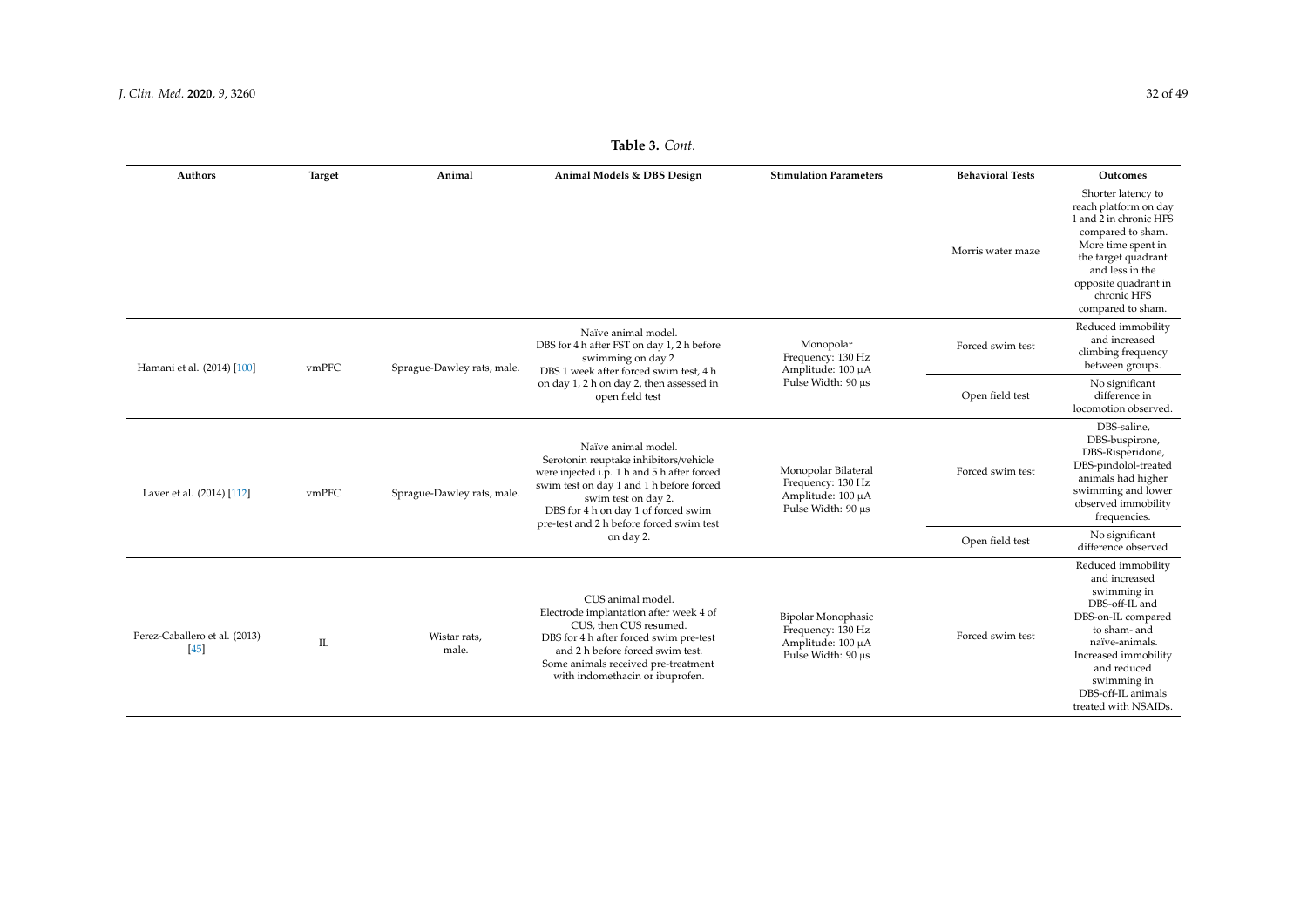| <b>Authors</b>                      | <b>Target</b>  | Animal                                              | Animal Models & DBS Design                                                                                  | <b>Stimulation Parameters</b>                                                                                                                                                                                                                                                                                                                                                  | <b>Behavioral Tests</b>                                         | Outcomes                                                                                                                                                                                                                                                         |
|-------------------------------------|----------------|-----------------------------------------------------|-------------------------------------------------------------------------------------------------------------|--------------------------------------------------------------------------------------------------------------------------------------------------------------------------------------------------------------------------------------------------------------------------------------------------------------------------------------------------------------------------------|-----------------------------------------------------------------|------------------------------------------------------------------------------------------------------------------------------------------------------------------------------------------------------------------------------------------------------------------|
|                                     |                |                                                     |                                                                                                             |                                                                                                                                                                                                                                                                                                                                                                                | Open field test                                                 | No significant<br>difference.                                                                                                                                                                                                                                    |
| Rea et al. (2014) [95]              | vmPFC          | Flinders sensitive line rats,<br>male.              | DBS for 30 min each morning for 2<br>weeks.                                                                 | Monopolar<br>Forced swim test<br>Frequency: 130 Hz<br>Amplitude: 300 µA<br>Pulse Width: 100 µs<br>Sucrose consumption test<br>Bipolar Unilateral<br>Frequency: 160 Hz<br>Social interaction test<br>Amplitude: 150 µA<br>Pulse Width: 60 µs<br>Monopolar<br>Frequency: 130 Hz<br>Sucrose preference test<br>Amplitude: 200 µA<br>Pulse Width: 90 µs<br>Frequency: 20 Hz/130 Hz |                                                                 | DBS reduced<br>immobility in both<br>groups of rats.                                                                                                                                                                                                             |
|                                     |                | Flinders resistant line rats,<br>male.<br>(Control) | Extra DBS for 30 min in the afternoon<br>before the day of behavioral tests and<br>during behavioral tests. |                                                                                                                                                                                                                                                                                                                                                                                | DBS increased<br>sucrose consumption<br>in both groups of rats. |                                                                                                                                                                                                                                                                  |
| Veerakumar et al.<br>$(2014)$ [104] | vmPFC          | C57BL/6 mice, male.                                 | Chronic social defeat stress<br>animal model.<br>DBS for 5 h/day, for 7 days.                               |                                                                                                                                                                                                                                                                                                                                                                                |                                                                 | Before DBS,<br>defeat-susceptible<br>mice showed lower<br>interaction times.<br>Defeated animals<br>with DBS spent<br>longer in the<br>interaction zone than<br>sham and similar to<br>non-stressed animals.<br>DBS increased the<br>total distance<br>traveled. |
| Hamani et al. (2012) [92]           | vmPFC          | Wistar rats,<br>male.                               | CUS animal model.<br>DBS for 8 h/day, for 2 weeks                                                           |                                                                                                                                                                                                                                                                                                                                                                                |                                                                 | Higher preference<br>observed in<br><b>CUS-treated DBS</b><br>animals when<br>compared to<br>CUS-sham animals.<br>Higher sucrose<br>consumption in<br>CUS-treated DBS than<br>CUS-sham alone.                                                                    |
| Hamani et al. (2010) [93]           | vmPFC, IL, PrL | Sprague-Dawley rats,<br>male                        | Naïve animal model<br>DBS for 4 h after FST on day 1, 2 h before<br>swimming on day 2                       | Amplitude: 100/200/300/400 μA<br>Pulse Width: 90 µs                                                                                                                                                                                                                                                                                                                            | Forced swim test                                                | Parameters of 130 Hz,<br>90 μs, $200$ μA reduced<br>immobility the most<br>in vmPFC-DBS, also<br>at 100 µA and 300 µA.<br>PrL stimulation at 130<br>Hz, 90 μs, 200 μA<br>reduced immobility,<br>but IL stimulation<br>was insignificant.                         |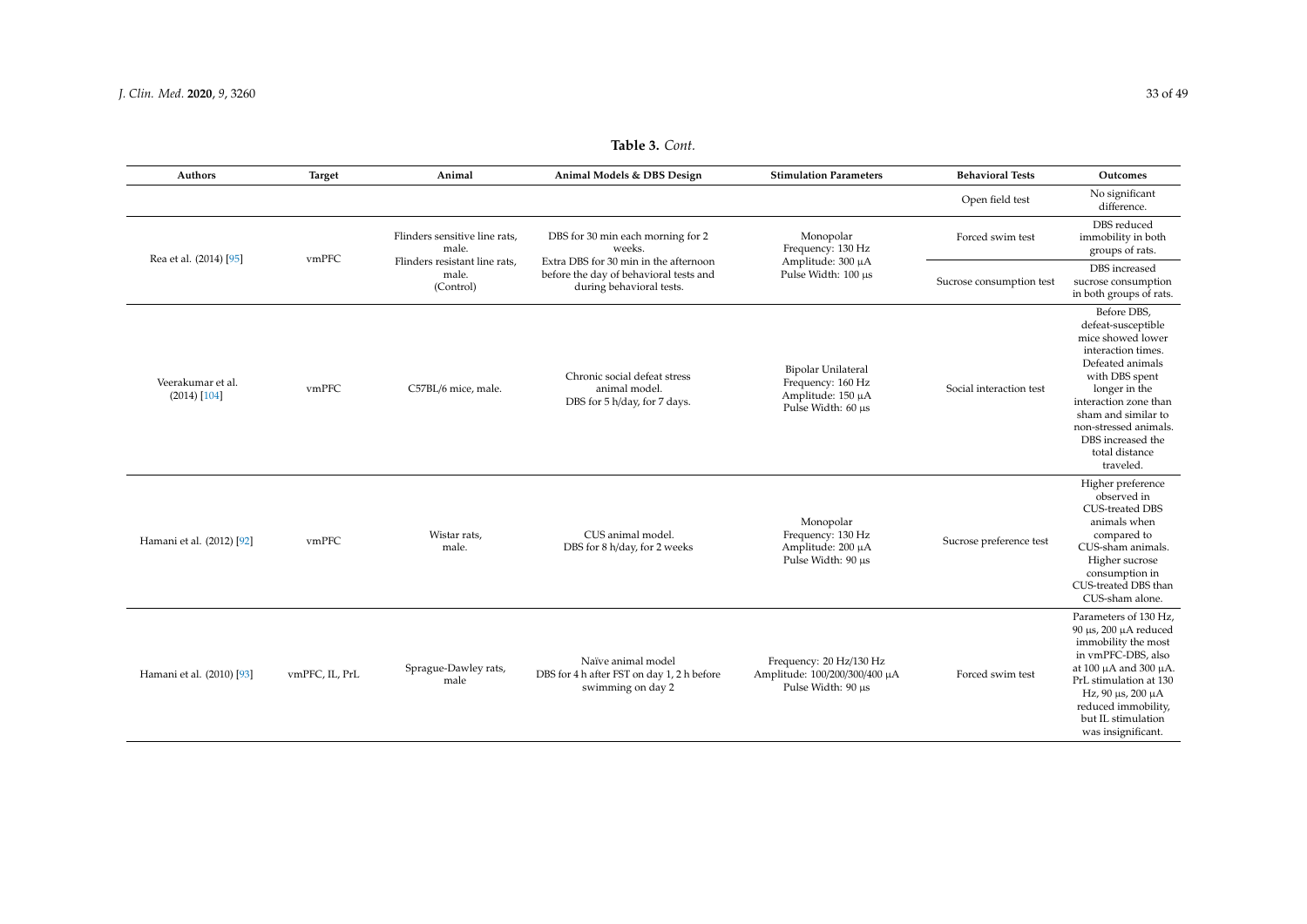| Authors                   | Target | Animal                       | Animal Models & DBS Design                                                                                                                                                                                                                                                                                                      | <b>Stimulation Parameters</b>                                             | <b>Behavioral Tests</b>            | Outcomes                                                                                                                                                                                                                                                                                                                                                                                                                                                                                                                                                        |
|---------------------------|--------|------------------------------|---------------------------------------------------------------------------------------------------------------------------------------------------------------------------------------------------------------------------------------------------------------------------------------------------------------------------------|---------------------------------------------------------------------------|------------------------------------|-----------------------------------------------------------------------------------------------------------------------------------------------------------------------------------------------------------------------------------------------------------------------------------------------------------------------------------------------------------------------------------------------------------------------------------------------------------------------------------------------------------------------------------------------------------------|
| Hamani et al. (2010) [91] | vmPFC  | Sprague-Dawley rats,<br>male | Naïve animal model, with serotonergic<br>depletion, or norepinephrine lesion.<br>DBS for Forced Swim Test<br>Day 1: 4 h after forced swim test<br>Day 2: 2 h before forced swim test<br>DBS for open field test,<br>novelty suppressed feeding test,<br>and learned helplessness.<br>Pre-test Day 1: 4 h<br>Pre-test Day 2: 2 h | Monopolar<br>Frequency: 130 Hz<br>Amplitude: 100 µA<br>Pulse Width: 90 µs | Forced swim test                   | DBS reduced<br>immobility and<br>increased swimming<br>counts in naïve<br>animals.<br>DBS in animals with<br>ibotenic acid injection<br>had lower immobility<br>and higher swimming<br>counts than control.<br>Rats with DBS<br>without serotonergic<br>depletion exhibited<br>lower immobility<br>than DBS animals<br>with serotonergic<br>depletion.<br>Rats with DBS<br>without<br>norepinephrine lesion<br>had lower immobility<br>than control, similar<br>reduction in<br>immobility was<br>shown in animals<br>with DBS and<br>norepinephrine<br>lesion. |
|                           |        |                              |                                                                                                                                                                                                                                                                                                                                 |                                                                           | Open field test                    | No significant<br>difference.                                                                                                                                                                                                                                                                                                                                                                                                                                                                                                                                   |
|                           |        |                              |                                                                                                                                                                                                                                                                                                                                 |                                                                           | Novelty suppressed<br>feeding test | DBS reduced latency<br>to feed compared to<br>control.                                                                                                                                                                                                                                                                                                                                                                                                                                                                                                          |
|                           |        |                              |                                                                                                                                                                                                                                                                                                                                 |                                                                           | Learned helplessness<br>paradigm   | Insignificant<br>difference in escape<br>latency between DBS<br>and control.                                                                                                                                                                                                                                                                                                                                                                                                                                                                                    |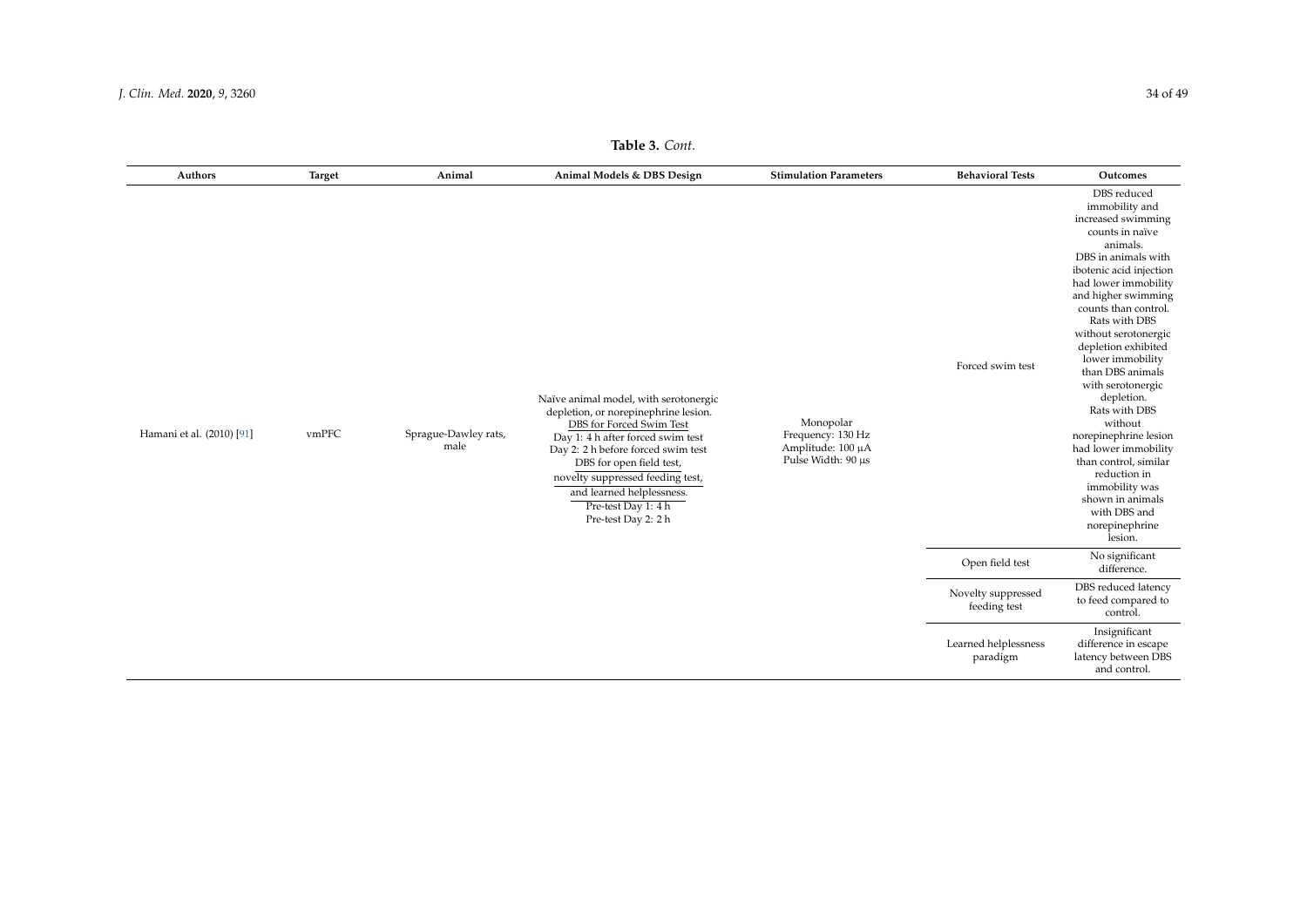| Authors | Target | Animal | Animal Models & DBS Design                                                                                                                                                                                      | <b>Stimulation Parameters</b>                                             | <b>Behavioral Tests</b>  | Outcomes                                                                                                  |
|---------|--------|--------|-----------------------------------------------------------------------------------------------------------------------------------------------------------------------------------------------------------------|---------------------------------------------------------------------------|--------------------------|-----------------------------------------------------------------------------------------------------------|
|         |        |        | Animals predisposed to helplessness.<br>DBS for 2 h before baseline assessment,<br>2 h before footshock at 2 days after<br>baseline test, and DBS for 2 h before<br>sucrose consumption test on the<br>next day | Monopolar<br>Frequency: 130 Hz<br>Amplitude: 100 µA<br>Pulse Width: 90 µs | Sucrose consumption test | DBS reduced the<br>sucrose drinking time<br>in animals after<br>footshock, but this<br>was insignificant. |

<span id="page-34-0"></span>Abbreviations: Cg, cingulate cortex; CUS, chronic unpredictable stress; EPM, elevated plus maze; FST, forced swim test; HFS, high-frequency stimulation; IL, infralimbic cortex; LFS, low-frequency stimulation; MWM, Morris water maze test; NORT, novel object recognition test; NSFT, novelty-suppressed feeding test; OBX, olfactory bulbectomy; OFT, open field test; PrL, prelimbic cortex; SD, Sprague-Dawley; SPI, sucrose preference index; vmPFC, ventromedial prefrontal cortex.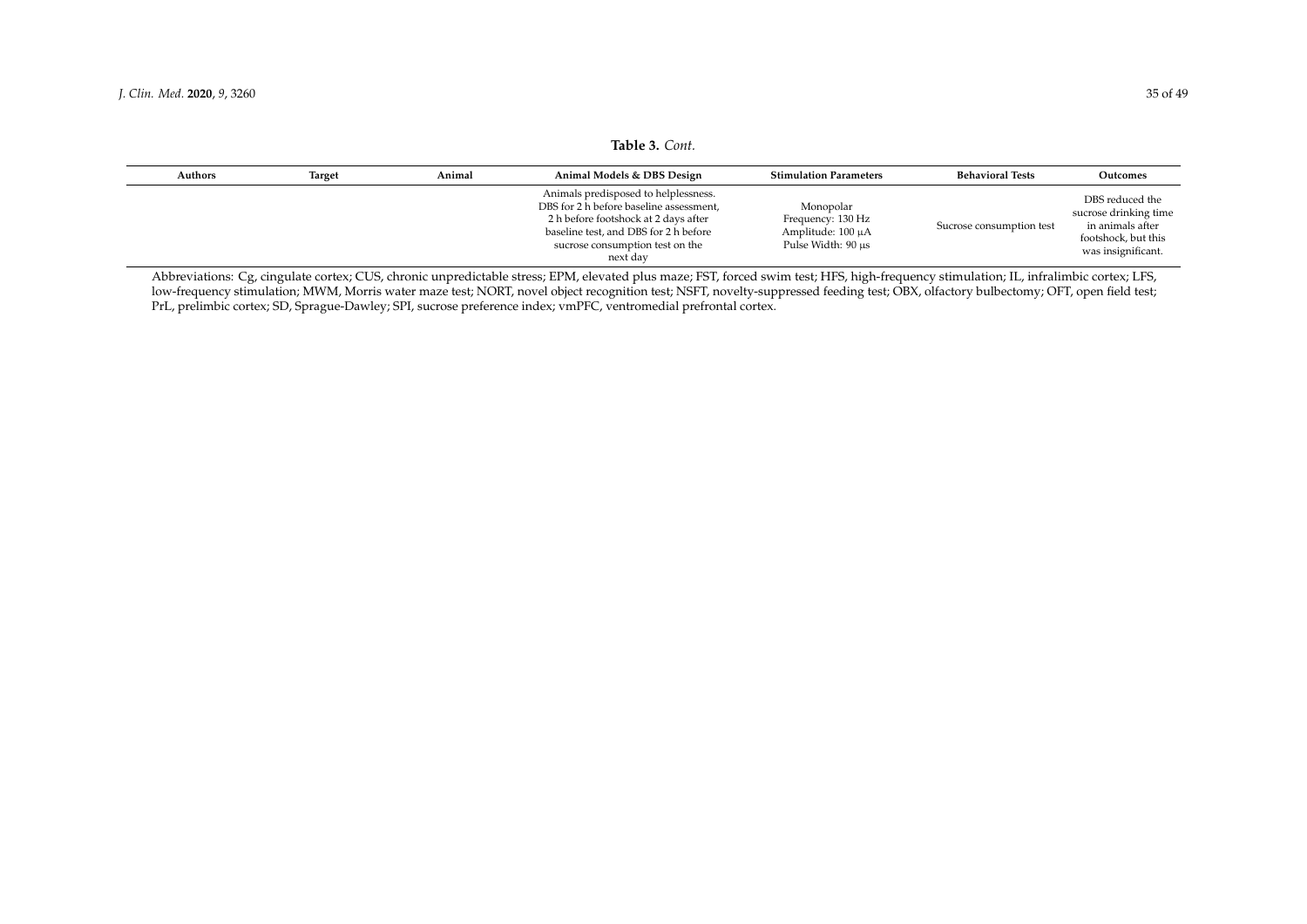Preclinical studies have progressed from studying the behavioral effects of DBS to understanding the accompanying cellular and molecular changes, be they local or distal nodes in the neurocircuitry. However, issues concerning the rodent homologs of SCC and the effect of stimulation in the subdivisions of vmPFC have yet to be resolved and are discussed in the later part of the review.

#### **6. Potential Mechanisms of Stimulation-Induced Antidepressant-Like Activities**

Several preclinical studies reported that DBS modulates neuronal activities in different brain regions, leading to antidepressant-like behaviors (Figure [1A](#page-35-0)). The network-wide cellular and molecular changes caused by vmPFC-DBS can be classified into neuroplasticity-dependent and -independent changes (Figure [1B](#page-35-0)). Neuroplasticity-dependent effects included neurogenesis, increased synaptic plasticity, enhanced neurotrophin signaling, and potential activation of glial cell-mediated changes, whereas neuroplasticity-independent effects included changes in serotonergic (5-HT) and glutamatergic neurotransmission patterns, either locally or in distal structures. Other changes outside the scope of this review might also be relevant. regions, leading the metric of the network-metric interaction cellular periodic). increase synaptic planet chanced neurotrophin signaling, and potential cellrealso be relevant.

<span id="page-35-0"></span>

Figure 1. (A) Changes in local and distal neuronal activity after electrical stimulation of the ventromedial prefrontal cortex. (B) Neuroplasticity-dependent and -independent changes in different structures following vmPFC-DBS. Abbreviations: AH, anterior hypothalamus; AMPAR, α-amino-3-hydroxy-5-methyl-4-isoxazolepropionic acid receptor; BDNF, brain-derived neurotrophic factor; BLA, basolateral amygdaloid nucleus; Cg1,2, cingulate gyrus area 1, 2; CM, centromedial thalamic nucleus; DG, dentate gyrus; DMH, dorsomedial hypothalamus; DRD, dorsal raphe nucleus, dorsal part; DRVL, dorsal raphe nucleus, ventrolateral part; IntMC, interposed cerebellar nucleus, magnocelluar part; LA, lateral amygdaloid nucleus; LEnt, lateral entorhinal cortex; LHb, lateral habenula; MD, mediodorsal thalamic nucleus; mPFC, medial prefrontal cortex; OrbF, orbitofrontal cortex; PaMP, paraventricular hypothalamic nucleus, medial parvicellular; Pir, piriform cortex; PrL, prelimbic cortex; TeA, temporal association area; and 5-HT, serotonin.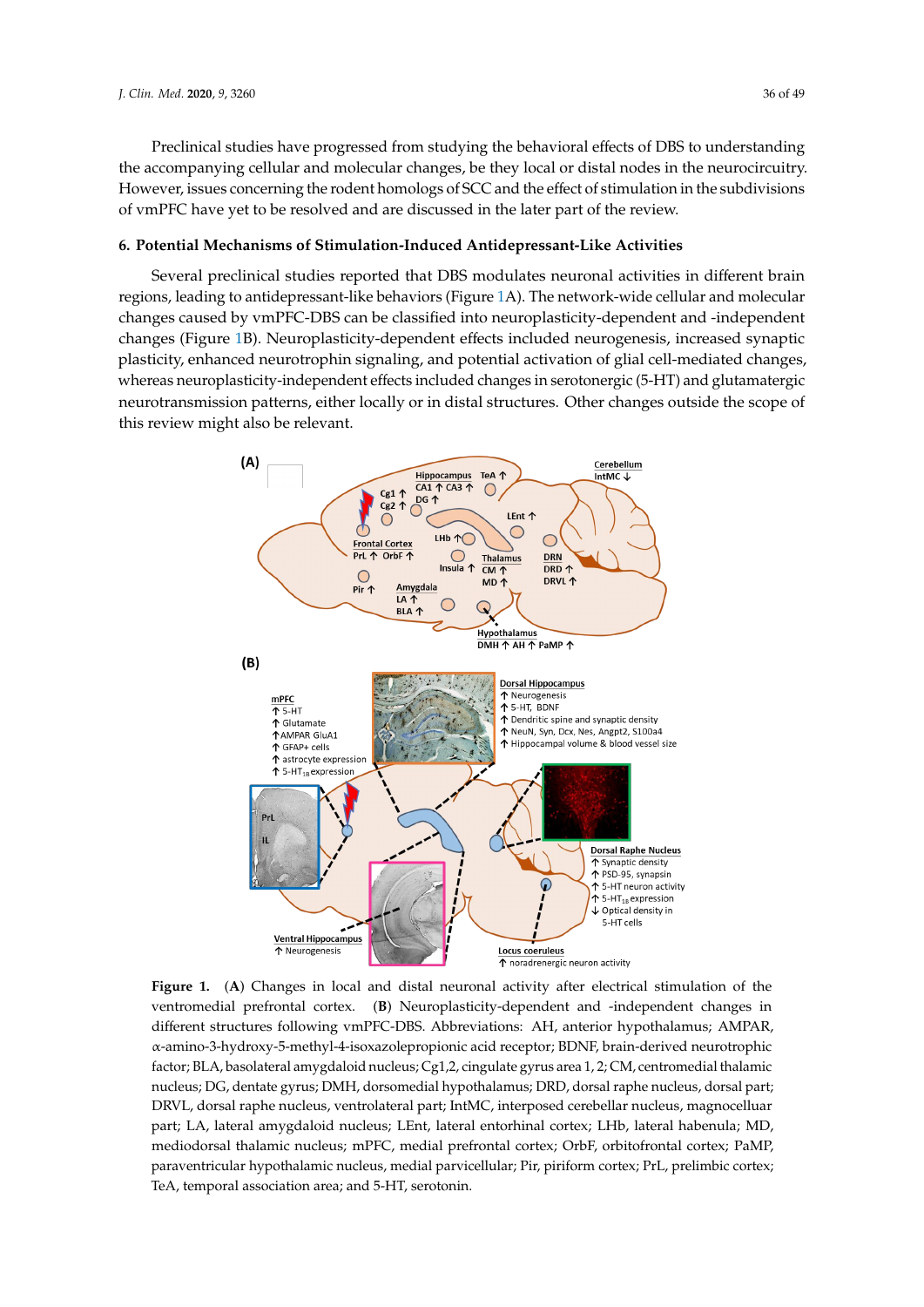#### **Neuroplasticity-Dependent E**ff**ects of Electrical Stimulation**

#### *(i) Neurogenesis is a Long-Term Cellular Change Brought About by Electrical Stimulation*

Post-mortem studies, pharmacological analyses, and electroconvulsive therapy reports have led to the neurogenic hypothesis of the pathogenesis of depression, whereby atrophy and apoptosis of hippocampal neurons correlated with depression and neurogenesis induce antidepressant-like effects [\[120](#page-46-22)[,121\]](#page-46-23). As CA1 and subiculum in the hippocampus project substantially to the IL and the latter feeds back to the hippocampus via the relay nucleus reuniens in the thalamus [\[102](#page-45-13)[,122\]](#page-46-24), vmPFC-DBS induces a corollary of hippocampal neuromodulation that may mediate the antidepressant-like outcome. Etiévant et al. found that there was increased neurogenesis in the dentate gyrus of the dorsal and ventral hippocampus in rodents after 1-h IL-DBS, as detected by positive BrdU cells, and this was accompanied by reduced immobility in FST [\[103\]](#page-45-14). Similarly, Liu et al. reported proliferation of neuronal progenitors after chronic vmPFC-DBS, as demonstrated by increased positive BrdU and Dcx cell counts, as well as upregulated expressions of genes related to neurogenesis (NeuN, Syn, Dcx, Nes) and neuronal differentiation and protective functions (Angpt2, S100a4). These results were correlated with enhanced memory function, which may serve as another indication of vmPFC-DBS [\[99\]](#page-45-10). Bambico et al. confirmed that new cells with mature neuronal phenotype were found in the hippocampus after vmPFC-DBS, as detected by BrdU and NeuN co-expression. They also reported that temozolomide-induced reduction of these cells led to a longer latency to feed in a novelty-suppressed feeding test, but did not significantly change immobility in FST. This prompted the authors to further examine the anxiolytic-like and anti-anhedonic-like effects of vmPFC-DBS. In contrast, Winter et al. showed that 1 h of vmPFC-DBS with established DBS parameters in rodents did not increase the percentage of BrdU and Dcx double-stained cells in the dentate gyrus compared to the control [\[123\]](#page-46-25). Although research on the interaction between neurogenesis and substrates such as serotonin is ongoing, BDNF may be required to exert this antidepressant-like effect [\[98\]](#page-45-9). Neurogenesis is a widely investigated mechanism of DBS and these results indicate positive effects in the hippocampal region.

#### *(ii) Synaptic Plasticity is Altered More Rapidly by Electrical Stimulation than by Neurogenesis*

Disruption in synaptic functions and signaling are implicated in the pathophysiology of MDD, considering their importance in neurotransmission and ultimately, in cell survival [\[20\]](#page-41-4). Chronic stress, a risk factor of MDD, was shown to cause retraction of dendrites in the medial prefrontal cortex [\[124\]](#page-47-0) and CA3 of the hippocampus [\[125\]](#page-47-1) in rodents. In the latter, the long-term potentiation (LTP) of synapses was compromised, affecting long-term memory formation [\[126\]](#page-47-2). Regarding the changes in synaptic plasticity caused by vmPFC-DBS, Liu et al. reported denser secondary dendritic spines in the dentate gyrus, as demonstrated by upregulated Syn expression correlated with Nes and Dcx. The authors also reported a slight (1.2 fold) increase in hippocampal BDNF gene expression, a regulator of synaptic plasticity [\[99\]](#page-45-10). More recently, Bezchlibnyk et al. found that 1 h of IL-DBS resulted in longer dendritic length and branch points localized in the basal and apical regions of hippocampal CA1 neurons, respectively. These results indicated that the acute stimulation stressed the indispensable connections between the hippocampus and vmPFC, which may have implications in MDD and its treatment [\[127\]](#page-47-3).

Chakravarty et al. found that 5 days of 6-h vmPFC-DBS daily in 9-week-old C57Bl/6 mice resulted in a larger hippocampal volume and increased hippocampal synaptic density, as indicated by upregulated synaptophysin expression, a presynaptic marker [\[128\]](#page-47-4). Similarly, Veerakumar et al. found that chronic vmPFC-DBS in transgenic mice increased dendrite length and complexity of the 5-HT DRN neurons and upregulated the expression of postsynaptic markers synaptophysin and PSD-95 [\[104\]](#page-45-15). Moreover, Etiévant et al. reported synaptogenesis in the DRN, as indicated by higher expressions of PSD-95 and synapsin. This may explain the prolonged DRN neuronal activation during and after vmPFC-DBS, leading to an antidepressant-like effect [\[103\]](#page-45-14). According to earlier reviews, dendritic spines can respond swiftly and provide surfaces for synapse formation [\[126](#page-47-2)[,129\]](#page-47-5). Given the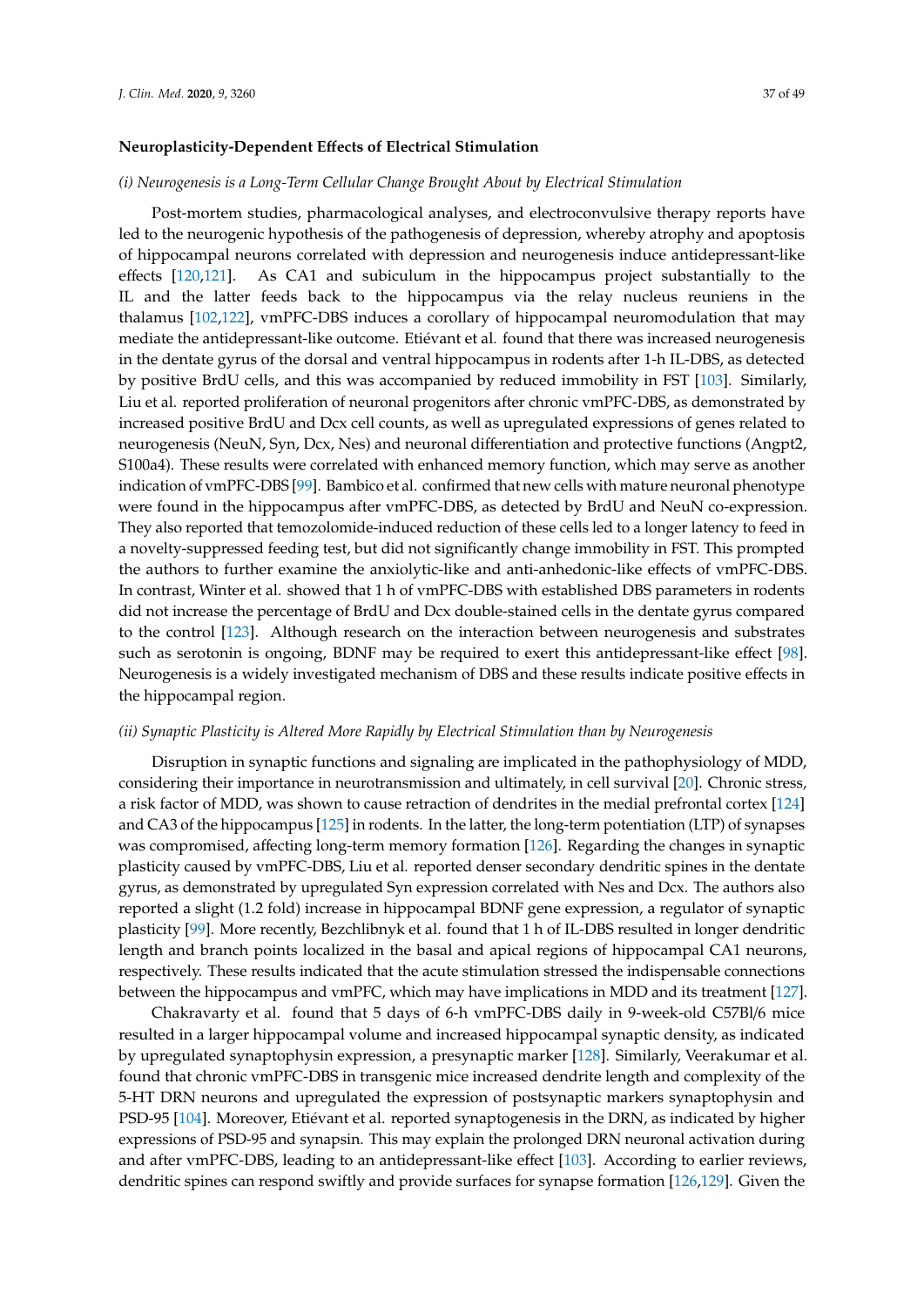more dynamic properties of synapses compared to neurogenesis, synaptic plasticity may serve as an early indicator of vmPFC-DBS efficacy. More preclinical studies characterizing the dynamics of synaptic plasticity under vmPFC-DBS are anticipated.

#### *(iii) Neurotrophin Signaling Underlies the Antidepressant-Like E*ff*ect of Electrical Stimulation*

The neurotrophin BDNF is important in synaptic regulation, neuronal survival, and differentiation of new neuron terminals in the adult brain [\[130–](#page-47-6)[132\]](#page-47-7). Preclinical studies reported that depressive-like rats subjected to chronic unpredictable stress [\[92](#page-45-3)[,98\]](#page-45-9) or olfactory bulbectomy [\[33\]](#page-41-17) had lower BDNF levels, whereas DBS increased BDNF levels, thus preventing the development of depressive-like behaviors. Extracellularly, pro-BDNF is cleaved by tissue plasminogen activator/plasmin to form mature BDNF. The high-affinity tropomyosin-related kinase B (TrkB) receptor is activated by BDNF [\[133\]](#page-47-8), leading to downstream phosphorylation of kinases, including protein kinase B (Akt) and extracellular signal-regulated kinases (ERK), which are important mediators of anti-apoptosis and proliferation, respectively [\[134\]](#page-47-9). Moreover, BDNF-TrkB triggers Serine 133 phosphorylation of transcription factor cAMP response element binding (CREB), leading to the formation of the dimer. The phosphorylated CREB dimer forms a larger transcriptional complex and alters multiple gene expressions including BDNF itself [\[135\]](#page-47-10). Encouragingly, Jiménez-Sánchez et al. showed that IL-DBS administered to olfactory bulbectomized rats activated these signaling pathways, as demonstrated by lowered Akt/pAkt, ERK/pERK, and CREB/pCREB ratios during 1 h of stimulation that increased again after stopping the stimulation, which was similar to the expression pattern of BDNF [\[33\]](#page-41-17). Further molecular studies are needed to characterize the action of vmPFC-DBS toward different targets in this signaling cascade.

#### *(iv) Potential Involvement of Glial Cells in Mediating the Outcome of Electrical Stimulation*

Glial cells may be involved in the pathogenesis of depression, as revealed by post-mortem studies of MDD patients, which found lower densities in the prefrontal cortex and amygdala, but increased levels in the hippocampal hilus [\[136](#page-47-11)[–138\]](#page-47-12). The latter may be activated as a result of neuronal injury and decreasing neuronal populations [\[139,](#page-47-13)[140\]](#page-47-14). Glial cells metabolically support neurons and regulate glutamate synthesis and thus, regulate synaptic plasticity. They may be modulated by DBS to potentiate the therapeutic effects [\[136\]](#page-47-11). This mechanism was supported in a study by Etiévant et al., which found that glial lesion by L-alpha-aminoadipic acid injection diminished antidepressant-like behaviors, hippocampal neurogenesis, and LTP induced by IL-DBS [\[103\]](#page-45-14). These findings led to the hypothesis that the neuronal-glial relationship is a determinant of the antidepressant-like efficacy of DBS, but this requires further study. Perez-Caballero et al. also studied the effects of electrode implantation and analgesic supplements [\[115\]](#page-46-9). They found that implantation with non-NSAID analgesic treatments, like tramadol and morphine, did not ameliorate the anti-depressant effects of the electrode implantation. This observation was accompanied by an increase in glial marker GFAP-positive cells. This finding suggests that the supplementation of non-NSAIDs postoperatively could improve the comfort of patients.

#### **Neuroplasticity-Independent E**ff**ects of Electrical Stimulation**

Besides modulating neuroplasticity-dependent mechanisms, DBS may manipulate some neuroplasticity-independent pathways to induce antidepressant-like effects. In a chronic mild stress model, depressive-like behaviors developed without significant deterioration of hippocampal neurogenesis or neuronal survival [\[141\]](#page-47-15). There are two likely inter-related neurotransmission systems that potentiate DBS efficacy, namely serotonergic and glutamatergic systems.

#### *(i) An Alternative Action of the Serotonergic System by Electrical Stimulation*

Results from preclinical studies have established an important role of the vmPFC-DRN axis and downstream 5-HT neurotransmission in the treatment of depression. Hamani et al. first reported that 5-HT neurotransmission was augmented by DBS, as shown by a four-fold increase in hippocampal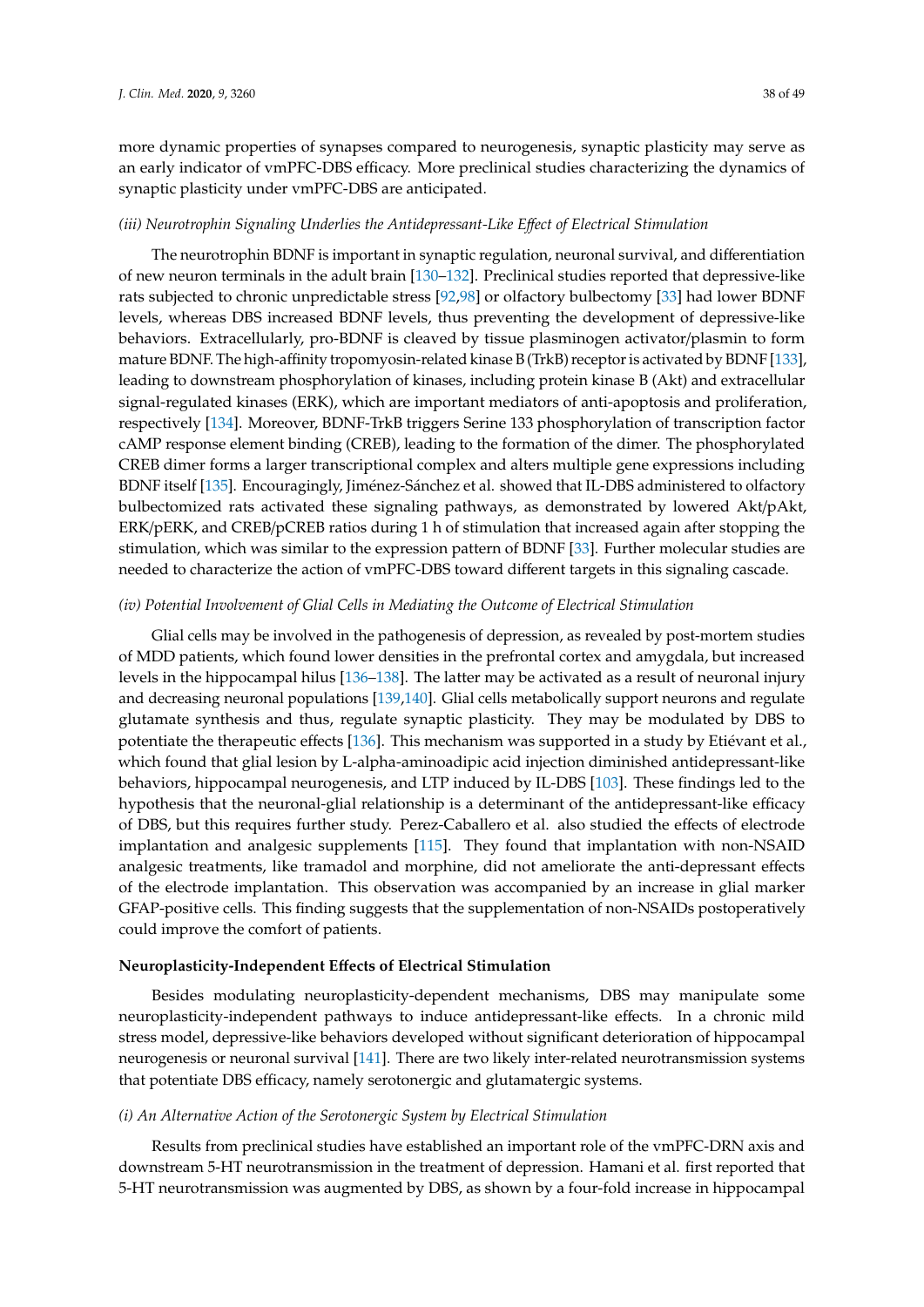5-HT after 1 h of vmPFC-DBS [\[91\]](#page-45-2). The authors also suggested a relationship between the integral 5-HT system and DBS efficacy, as 5-HT depletion induced by DRN lesions with 5,7-dihydroxytryptamine injection diminished the antidepressant-like effects of vmPFC-DBS [\[91](#page-45-2)[,92\]](#page-45-3). Similarly, a study by Perez-Caballero et al. showed that the administration of para-chlorophenylalanine ester impeded 5-HT biosynthesis and diminished the antidepressant-like behaviors in early DBS among IL sham-treated animals [\[59\]](#page-43-21). Interestingly, Volle et al. showed that DBS and fluoxetine could rescue the 5-HT system via different mechanisms [\[119\]](#page-46-26). Both treatments increased the amount of 5-HT at the end of the chronic treatments, but chronic fluoxetine treatment was associated with decreased expression of  $5-HT_{1A}$  in the prefrontal cortex and the hippocampus, whereas chronic DBS increased  $5-HT_{1B}$  expression in the prefrontal cortex, globus pallidus, substantia nigra, and raphe nuclei.

A study by Veerakumar et al. in a transgenic mouse model of chronic social defeat stress revealed normalization of 5-HT neuron excitability in DRN after vmPFC-DBS [\[104\]](#page-45-15). Moreover, Jiménez-Sánchez et al. found increased prefrontal 5-HT efflux after 1 h of IL-DBS in olfactory bulbectomized rats [\[33\]](#page-41-17) and in naive rats [\[81\]](#page-44-20). Etiévant et al. also found spontaneous DRN 5-HT neuron activity increased with IL-DBS [\[103\]](#page-45-14). Strikingly, an electrophysiological study performed by Srejic et al. showed that IL-DBS decreased the firing rate of DRN neurons, including serotonergic subtypes via the activation of GABAergic interneurons and possibly by the inhibition of excitatory glutamatergic neurons that modulate the firing of 5-HT [\[142\]](#page-47-16). Hence, the positive response to DBS could be enhanced by more selective targeting of the neuronal population by pharmacological adjuncts or coupling with optogenetic techniques. A study by Bregman et al. in 2018 using a serotonin transporter knockout mouse model found that DBS increased hippocampal 5-HT concentration, despite mice responding poorly to fluoxetine, a conventional selective serotonin reuptake inhibitor that acts on serotonin transporter [\[97\]](#page-45-8). These findings revealed a novel antidepressant-like activity of DBS involving the 5-HT system primarily in the DRN [\[79\]](#page-44-14).

#### *(ii) Glutamatergic Neurotransmission is a Promising Target of Electrical Stimulation*

Jiménez-Sánchez et al. showed that there was enhanced prefrontal glutamatergic efflux together with changes in the local 5-HT profile [\[33](#page-41-17)[,81\]](#page-44-20). The administration of AMPAR agonist and antagonist and subsequent FST showed that the increased glutamate led to antidepressant-like behaviors in animals [\[81\]](#page-44-20). The authors also found increased synthesis of the GluA1 subunit of AMPAR and postulated that their postsynaptic membrane insertion may explain the antidepressant-like outcome after 1 h of IL-DBS [\[33\]](#page-41-17). The activated glutamate output from the medial prefrontal cortex and frontal cortex enhanced 5-HT neuronal firing in the DRN [\[143\]](#page-47-17), resulting in the antidepressant-like effect. However, Etiévant et al. argued that their activation was attributed to increased synaptogenesis in the DRN as previously described [\[103\]](#page-45-14). Nevertheless, Lim et al. hypothesized that a glutamatergic projection from the vmPFC to the medial subthalamic nucleus [\[144\]](#page-47-18) may account for the antidepressant-like effects of vmPFC-DBS, as seen by increased c-Fos-immunoreactive cells in the medial subthalamic nucleus, increased sucrose consumption, and reduced immobility duration in FST [\[108\]](#page-46-2). With the emergence of glutamate-targeting pharmacotherapy [\[81\]](#page-44-20), the ability to modulate glutamatergic transmission of DBS would add to the therapeutic novelty.

#### **7. Concerns and Limitations of the Electrical Stimulation Studies**

The small sample sizes in several clinical studies might compromise the credibility of the DBS efficacy, even in studies with similar recruited DBS subjects or consistent outcomes [\[18,](#page-41-2)[56\]](#page-43-18). Most of the clinical studies were open-label, which means the responses could be prone to the placebo effect, despite the early response characterized by Perez-Caballero [\[59\]](#page-43-21). Efficacy of DBS treatment could be overestimated, unless countered by long stimulation, randomization, and blinding [\[18](#page-41-2)[,145\]](#page-48-0), such as double-blinded and sham-controlled studies [\[55\]](#page-43-17). A major criterion in preclinical studies is that they should mimic clinical studies. As it is unfeasible to stimulate animals for 24 h a day as in clinical designs [\[128\]](#page-47-4), the scheduling of the stimulations and behavioral assessments will thus be relevant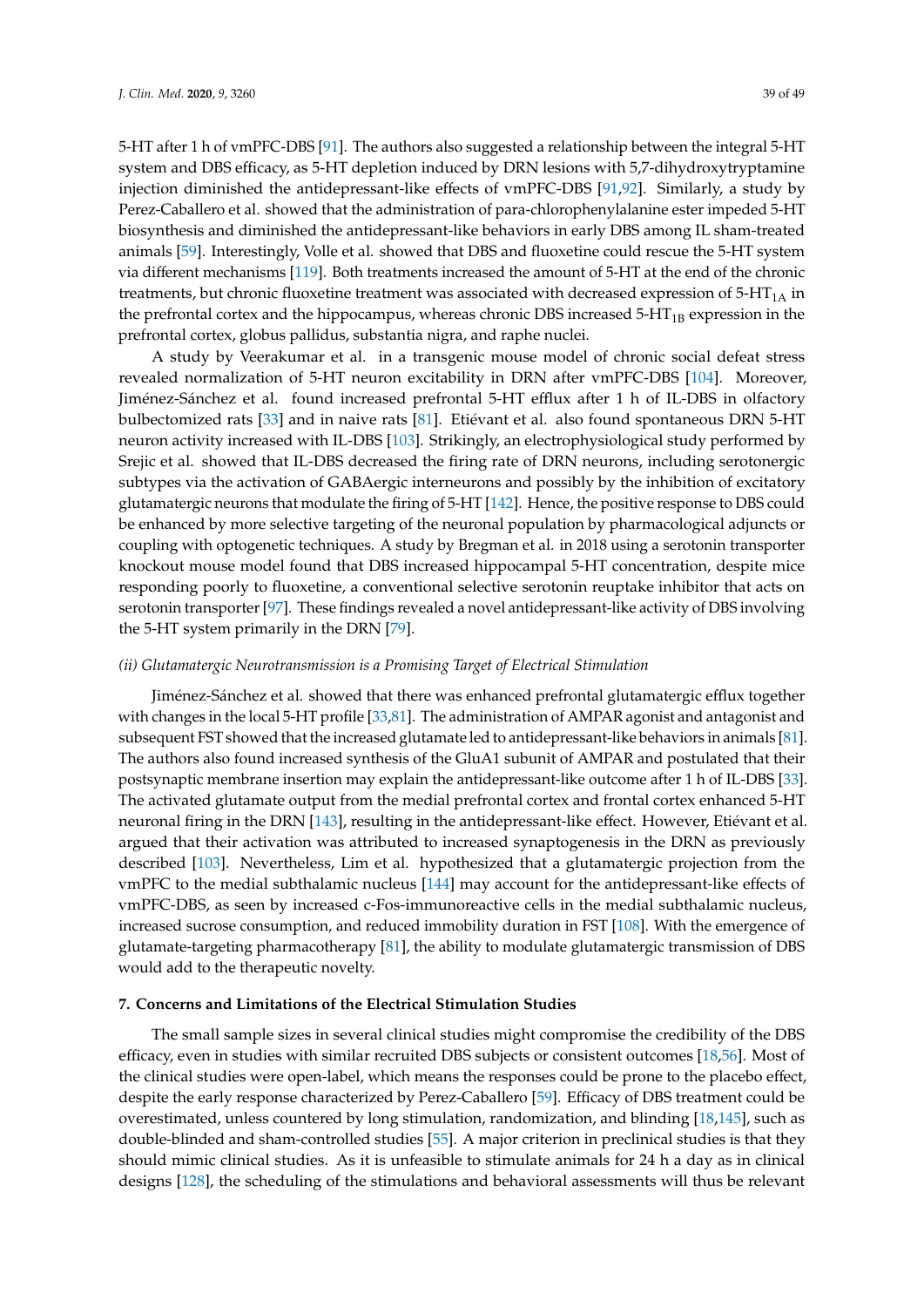to the validity of the outcomes. Stimulation during behavioral tests will be most similar to clinical studies, but this may interfere with the physiological functions of the animals [\[79\]](#page-44-14). Besides, DBS is normally carried out in animals for relatively short periods and the effects might not correlate well with chronic stimulation [\[33\]](#page-41-17). Some preclinical studies were conducted in naive animal models and would not be compatible with clinical trials as TRD patients will be recruited exclusively in clinical settings [\[33,](#page-41-17)[93\]](#page-45-4). Moreover, carry-over effects and lesion effects may interfere with the results in both settings. Carry-over effects refer to behavioral or neurochemical changes after DBS ceases. This needs to be counteracted by a washout period to allow the subjects to resume their baseline physiological states before the next stimulation [\[79\]](#page-44-14). Lesion effects occur where responses are observed after electrode implantation [\[19](#page-41-3)[,60](#page-43-22)[,72\]](#page-44-7). This needs to be differentiated from true responses observed in preclinical studies by sham-treatment [\[67\]](#page-43-29), otherwise, the therapeutic effect will be over-estimated. Generally speaking, care must be taken in the design of experiments and data analysis of preclinical studies to increase their translational value to clinical studies.

#### **8. Prospective Approaches to Enhance Deep Brain Stimulation Safety and E**ffi**cacy**

Clinical response to SCC-DBS and various predictors can facilitate precise patient selection and customize the stimulation targets, thereby yielding maximal therapeutic outcomes with minimal adverse effects. For example, a lower baseline frontal theta cordance and incremental increase in the early stage of DBS indicates a clinical response [\[63\]](#page-43-25). Efforts have been made toward a more standardized approach to localize SCG in DBS responders [\[70\]](#page-44-5). Recently, real-time recording of the local field potential at the site of electrode implantation coupled with electroencephalogram have revealed network-wide clinical changes in DBS, which may improve the surgical precision [\[146\]](#page-48-1). Tractography-guided localization of electrodes, being more customized and precise, can improve the response rate [\[49\]](#page-42-25). A rechargeable DBS system should also be considered for long-term stimulation to reduce the need for surgery to replace batteries [\[17\]](#page-41-1). Lastly, given the high cost and invasiveness of DBS, more stringent regulation and evidence from randomized controlled studies are necessary to justify the benefits in TRD patients [\[147](#page-48-2)[,148\]](#page-48-3).

#### **9. Conclusions**

Major depressive disorder is a debilitating psychiatric condition, which is affected by treatment resistance. Although safety concerns were raised on the risks of ablative treatment, it paved the way for deep brain stimulation as an adjustable therapy against depression. This review summarized the efficacies of deep brain stimulation in the subcallosal cingulate, one of the most extensively studied targets of stimulation, and in the ventromedial prefrontal cortex, which is the rodent homolog. Research on DBS initially focused on symptomatic relief. As the decades have progressed, studies have started to branch out and utilize modern technology to improve targeting of brain regions and to investigate a broader list of symptoms in patients. This has allowed us to better understand the impact of DBS on underreported parameters, such as heart rate, skin conductance, and brain waveforms. Additionally, preclinical research has expanded our understanding of the molecular factors modulated by stimulation. Besides the local effects, DBS has been shown to modulate distal structures, which can involve numerous projections to and from the stimulated targets, and can contribute to the antidepressant effects. This review also described some of the neuroplasticity-dependent and -independent changes brought about by DBS. Progress in different areas of research has helped lay the groundwork for the next wave of DBS research investigating more targeted and more effective applications of DBS for treating MDD. Last but not least, with further customization, more precise approaches, and more stringent regulation, it is anticipated that deep brain stimulation has great promise to treat severe, refractory depressive disorders in the near future.

**Author Contributions:** Methodology, Investigation, Formal Analysis, Data Curation, Visualization, & Writing-Original Draft Preparation, Review & Editing: S.K., F.Y.N. and L.W.L.; Conceptualization, Supervision, Project Administration, Resources, & Funding Acquisition: L.W.L.; Validation: S.K., L.A., W.L.L. & L.W.L.;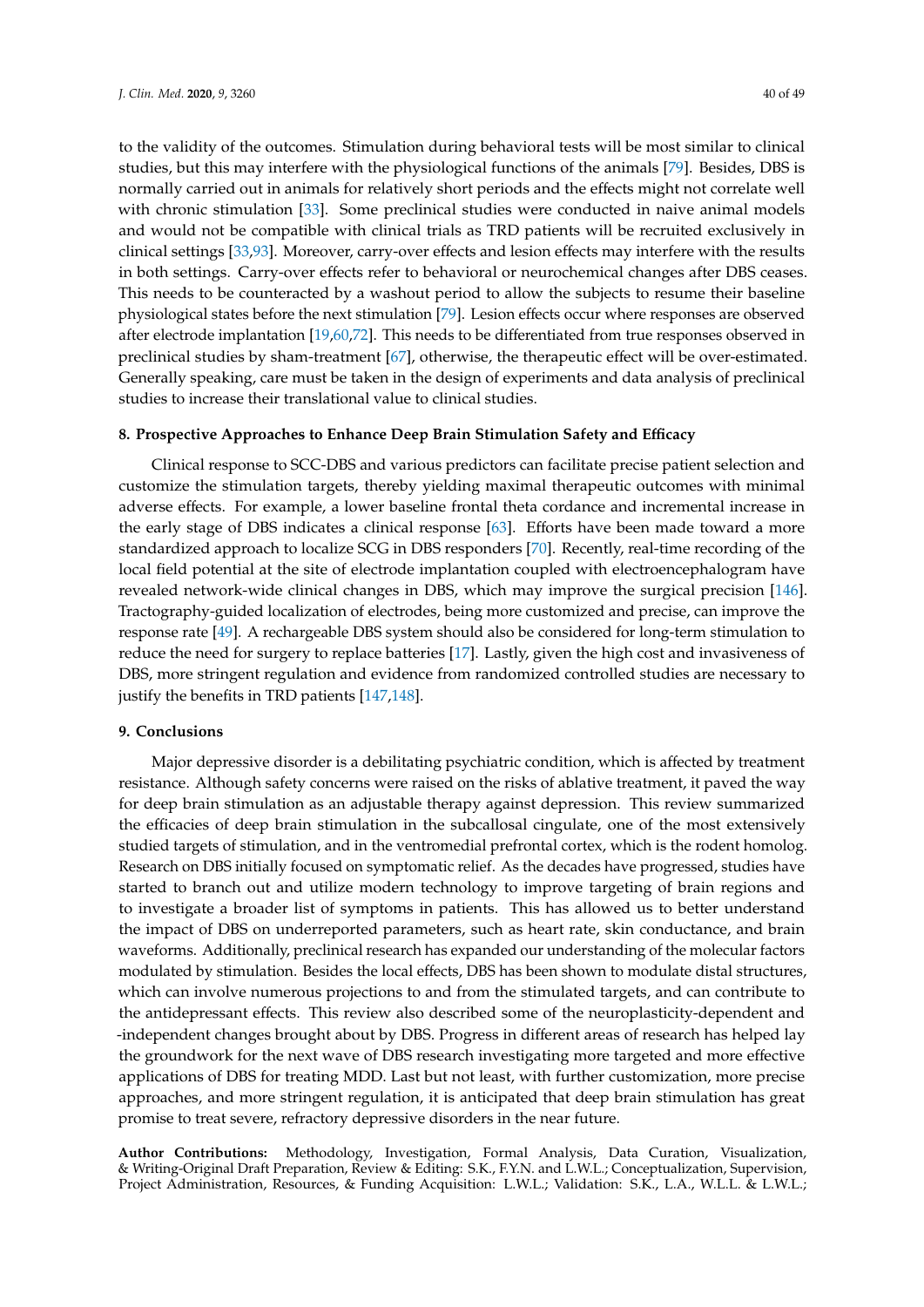Manuscript Intellectual Inputs: W.L.L., L.A., N.A.K., M.-L.F., Y.-S.C. and Y.T. All authors have read and agreed to the published version of the manuscript.

**Funding:** This scientific work was funded by grants from the Hong Kong Research Grants Council (27104616; 17119420) and the University of Hong Kong Seed Funding for Basic Research awarded to L.W.L.

**Conflicts of Interest:** The authors declare no conflict of interest.

#### **References**

- <span id="page-40-0"></span>1. Collaborators. GBD 2017 Disease and Injury Incidence and Prevalence. Global, regional, and national incidence, prevalence, and years lived with disability for 354 diseases and injuries for 195 countries and territories, 1990–2017: A systematic analysis for the Global Burden of Disease Study 2017. *Lancet* **2018**, *392*, 1789–1858.
- <span id="page-40-1"></span>2. Ferrari, A.J.; Charlson, F.J.; Norman, R.E.; Patten, S.B.; Freedman, G.; Murray, C.J.; Vos, T.; Whiteford, H.A. Burden of depressive disorders by country, sex, age, and year: Findings from the global burden of disease study 2010. *PloS Med.* **2013**, *10*, e1001547. [\[CrossRef\]](http://dx.doi.org/10.1371/journal.pmed.1001547) [\[PubMed\]](http://www.ncbi.nlm.nih.gov/pubmed/24223526)
- <span id="page-40-2"></span>3. Greenberg, P.E.; Fournier, A.-A.; Sisitsky, T.; Pike, C.T.; Kessler, R.C. The economic burden of adults with major depressive disorder in the United States (2005 and 2010). *J. Clin. Psychiatry* **2015**, *76*, 155–162. [\[CrossRef\]](http://dx.doi.org/10.4088/JCP.14m09298) [\[PubMed\]](http://www.ncbi.nlm.nih.gov/pubmed/25742202)
- <span id="page-40-3"></span>4. American Psychiatric Association. *Diagnostic and Statistical Manual of Mental Disorders*, 5th ed.; American Psychiatric Association Publishing: Washington, DC, USA, 2013.
- <span id="page-40-4"></span>5. Kendler, K.S.; Walters, E.E.; Neale, M.C.; Kessler, R.C.; Heath, A.C.; Eaves, L.J. The Structure of the Genetic and Environmental Risk Factors for Six Major Psychiatric Disorders in Women: Phobia, Generalized Anxiety Disorder, Panic Disorder, Bulimia, Major Depression, and Alcoholism. *Arch. Gen. Psychiatry* **1995**, *52*, 374–383. [\[CrossRef\]](http://dx.doi.org/10.1001/archpsyc.1995.03950170048007) [\[PubMed\]](http://www.ncbi.nlm.nih.gov/pubmed/7726718)
- <span id="page-40-12"></span>6. Kendler, K.S.; Gardner, C.O.; Lichtenstein, P. A developmental twin study of symptoms of anxiety and depression: Evidence for genetic innovation and attenuation. *Psychol. Med.* **2008**, *38*, 1567–1575. [\[CrossRef\]](http://dx.doi.org/10.1017/S003329170800384X)
- 7. Rudolph, M.; Rosanowski, F.; Eysholdt, U.; Kummer, P. Anxiety and depression in mothers of speech impaired children. *Int. J. Pediatric Otorhinolaryngol.* **2003**, *67*, 1337–1341. [\[CrossRef\]](http://dx.doi.org/10.1016/j.ijporl.2003.08.042)
- <span id="page-40-11"></span>8. Montero-Pedrazuela, A.; Venero, C.; Lavado-Autric, R.; Fernández-Lamo, I.; García-Verdugo, J.M.; Bernal, J.; Guadaño-Ferraz, A. Modulation of adult hippocampal neurogenesis by thyroid hormones: Implications in depressive-like behavior. *Mol. Psychiatry* **2006**, *11*, 361–371. [\[CrossRef\]](http://dx.doi.org/10.1038/sj.mp.4001802)
- 9. Monteagudo, P.T.; Falcão, A.A.; Verreschi, I.T.N.; Zanella, M.-T. The imbalance of sex-hormones related to depressive symptoms in obese men. *Aging Male* **2016**, *19*, 20–26. [\[CrossRef\]](http://dx.doi.org/10.3109/13685538.2015.1084500)
- <span id="page-40-5"></span>10. Rohr, U.D. The impact of testosterone imbalance on depression and women's health. *Maturitas* **2002**, *41*, 25–46. [\[CrossRef\]](http://dx.doi.org/10.1016/S0378-5122(02)00013-0)
- <span id="page-40-6"></span>11. Malhi, G.S.; Bridges, P.K.; Malizia, A.L. Neurosurgery for mental disorders (NMD) A clinical worldwide perspective: Past, present and future. *Int. J. Psychiatry Clin. Pract.* **1997**, *1*, 119–129. [\[CrossRef\]](http://dx.doi.org/10.3109/13651509709024713)
- <span id="page-40-7"></span>12. López-Muñoz, F.; Alamo, C. Monoaminergic Neurotransmission: The History of the Discovery of Antidepressants from 1950s Until Today. *Curr. Pharm. Des.* **2009**, *15*, 1563–1586. [\[CrossRef\]](http://dx.doi.org/10.2174/138161209788168001)
- <span id="page-40-8"></span>13. Baghai, T.C.; Blier, P.; Baldwin, D.S.; Bauer, M.; Goodwin, G.M.; Fountoulakis, K.N.; Kasper, S.; Leonard, B.E.; Malt, U.F.; Stein, D.; et al. General and comparative efficacy and effectiveness of antidepressants in the acute treatment of depressive disorders: A report by the WPA section of pharmacopsychiatry. *Eur. Arch. Psychiatry Clin. Neurosci.* **2011**, *261*, 207–245. [\[CrossRef\]](http://dx.doi.org/10.1007/s00406-011-0259-6)
- <span id="page-40-9"></span>14. McInerney, S.J.; McNeely, H.E.; Geraci, J.; Giacobbe, P.; Rizvi, S.J.; Ceniti, A.K.; Cyriac, A.; Mayberg, H.S.; Lozano, A.M.; Kennedy, S.H. Neurocognitive Predictors of Response in Treatment Resistant Depression to Subcallosal Cingulate Gyrus Deep Brain Stimulation. *Front. Hum. Neurosci.* **2017**, *11*, 74. [\[CrossRef\]](http://dx.doi.org/10.3389/fnhum.2017.00074) [\[PubMed\]](http://www.ncbi.nlm.nih.gov/pubmed/28286473)
- <span id="page-40-10"></span>15. Holtzheimer, P.E.; Husain, M.M.; Lisanby, S.H.; Taylor, S.F.; Whitworth, L.A.; McClintock, S.; Slavin, K.V.; Berman, J.; McKhann, G.M.; Patil, P.G.; et al. Subcallosal cingulate deep brain stimulation for treatment-resistant depression: A multisite, randomised, sham-controlled trial. *Lancet Psychiatry* **2017**, *4*, 839–849. [\[CrossRef\]](http://dx.doi.org/10.1016/S2215-0366(17)30371-1)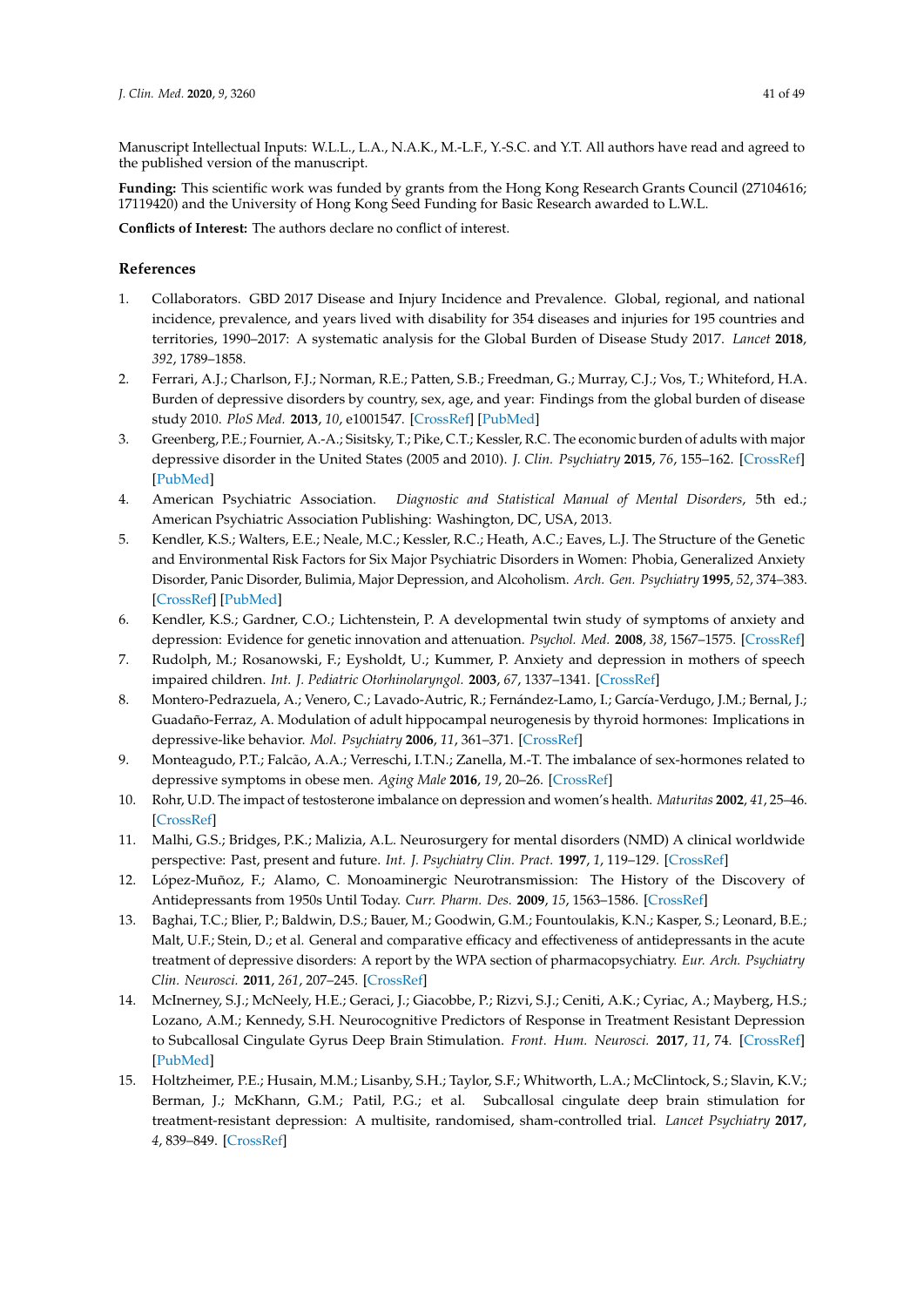- <span id="page-41-22"></span><span id="page-41-21"></span><span id="page-41-0"></span>16. Temel, Y.; Hescham, S.A.; Jahanshahi, A.; Janssen, M.L.; Tan, S.K.; van Overbeeke, J.J.; Ackermans, L.; Oosterloo, M.; Duits, A.; Leentjens, A.F.; et al. Neuromodulation in psychiatric disorders. *Int. Rev. Neurobiol.* **2012**, *107*, 283–314. [\[PubMed\]](http://www.ncbi.nlm.nih.gov/pubmed/23206687)
- <span id="page-41-1"></span>17. Morishita, T.; Fayad, S.M.; Higuchi, M.-a.; Nestor, K.A.; Foote, K.D. Deep Brain Stimulation for Treatment-resistant Depression: Systematic Review of Clinical Outcomes. *Neurotherapeutics* **2014**, *11*, 475–484. [\[CrossRef\]](http://dx.doi.org/10.1007/s13311-014-0282-1)
- <span id="page-41-2"></span>18. Kennedy, S.H.; Giacobbe, P.; Rizvi, S.J.; Placenza, F.M.; Nishikawa, Y.; Mayberg, H.S.; Lozano, A.M. Deep Brain Stimulation for Treatment-Resistant Depression: Follow-Up After 3 to 6 Years. *Am. J. Psychiatry* **2011**, *168*, 502–510. [\[CrossRef\]](http://dx.doi.org/10.1176/appi.ajp.2010.10081187) [\[PubMed\]](http://www.ncbi.nlm.nih.gov/pubmed/21285143)
- <span id="page-41-3"></span>19. Mayberg, H.S.; Lozano, A.M.; Voon, V.; McNeely, H.E.; Seminowicz, D.; Hamani, C.; Schwalb, J.M.; Kennedy, S.H. Deep Brain Stimulation for Treatment-Resistant Depression. *Neuron* **2005**, *45*, 651–660. [\[CrossRef\]](http://dx.doi.org/10.1016/j.neuron.2005.02.014)
- <span id="page-41-4"></span>20. Duman, R.S.; Aghajanian, G.K.; Sanacora, G.; Krystal, J.H. Synaptic plasticity and depression: New insights from stress and rapid-acting antidepressants. *Nat. Med.* **2016**, *22*, 238–249. [\[CrossRef\]](http://dx.doi.org/10.1038/nm.4050)
- <span id="page-41-5"></span>21. Gardner, J. A history of deep brain stimulation: Technological innovation and the role of clinical assessment tools. *Soc. Stud. Sci.* **2013**, *43*, 707–728. [\[CrossRef\]](http://dx.doi.org/10.1177/0306312713483678)
- <span id="page-41-6"></span>22. Benabid, A.L.; Pollak, P.; Louveau, A.; Henry, S.; de Rougemont, J. Combined (thalamotomy and stimulation) stereotactic surgery of the VIM thalamic nucleus for bilateral Parkinson disease. *Appl. Neurophysiol.* **1987**, *50*, 344–346. [\[CrossRef\]](http://dx.doi.org/10.1159/000100803) [\[PubMed\]](http://www.ncbi.nlm.nih.gov/pubmed/3329873)
- <span id="page-41-7"></span>23. Faria, M.A. Violence, mental illness, and the brain—A brief history of psychosurgery: Part 2—From the limbic system and cingulotomy to deep brain stimulation. *Surg. Neurol. Int.* **2013**, *4*, 75. [\[CrossRef\]](http://dx.doi.org/10.4103/2152-7806.112825) [\[PubMed\]](http://www.ncbi.nlm.nih.gov/pubmed/23776761)
- <span id="page-41-23"></span><span id="page-41-8"></span>24. Krüger, S.; Seminowicz, D.; Goldapple, K.; Kennedy, S.H.; Mayberg, H.S. State and trait influences on mood regulation in bipolar disorder: Blood flow differences with an acute mood challenge. *Biol. Psychiatry* **2003**, *54*, 1274–1283. [\[CrossRef\]](http://dx.doi.org/10.1016/S0006-3223(03)00691-7)
- <span id="page-41-9"></span>25. Zald, D.H.; Mattson, D.L.; Pardo, J.V. Brain activity in ventromedial prefrontal cortex correlates with individual differences in negative affect. *Proc. Natl. Acad. Sci. USA* **2002**, *99*, 2450–2454. [\[CrossRef\]](http://dx.doi.org/10.1073/pnas.042457199)
- <span id="page-41-10"></span>26. Jimenez, F.; Velasco, F.; Salin-Pascual, R.; Hernandez, J.A.; Velasco, M.; Criales, J.L.; Nicolini, H. A patient with a resistant major depression disorder treated with deep brain stimulation in the inferior thalamic peduncle. *Neurosurgery* **2005**, *57*, 585–593. [\[CrossRef\]](http://dx.doi.org/10.1227/01.NEU.0000170434.44335.19)
- <span id="page-41-11"></span>27. Schlaepfer, T.E.; Cohen, M.X.; Frick, C.; Kosel, M.; Brodesser, D.; Axmacher, N.; Joe, A.Y.; Kreft, M.; Lenartz, D.; Sturm, V. Deep brain stimulation to reward circuitry alleviates anhedonia in refractory major depression. *Neuropsychopharmacology* **2008**, *33*, 368–377. [\[CrossRef\]](http://dx.doi.org/10.1038/sj.npp.1301408)
- <span id="page-41-12"></span>28. Schlaepfer, T.E.; Bewernick, B.H.; Kayser, S.; Madler, B.; Coenen, V.A. Rapid effects of deep brain stimulation for treatment-resistant major depression. *Biol. Psychiatry* **2013**, *73*, 1204–1212. [\[CrossRef\]](http://dx.doi.org/10.1016/j.biopsych.2013.01.034)
- <span id="page-41-13"></span>29. Kringelbach, M.L.; Aziz, T.Z. Deep brain stimulation: Avoiding the errors of psychosurgery. *JAMA* **2009**, *301*, 1705–1707. [\[CrossRef\]](http://dx.doi.org/10.1001/jama.2009.551)
- <span id="page-41-14"></span>30. Holtzheimer, P.E.; Mayberg, H.S. Neuromodulation for treatment-resistant depression. *F1000 Med. Rep.* **2012**, *4*, 22. [\[CrossRef\]](http://dx.doi.org/10.3410/M4-22)
- <span id="page-41-15"></span>31. Philip, M.L.; Richard, H.T.; Jeffrey, V.R.; Paul, B.F. Brain Neuromodulation Techniques: A Review. *Neuroscientist* **2016**, *22*, 406–421.
- <span id="page-41-16"></span>32. Blomstedt, P.; Hariz, M.I. Deep brain stimulation for movement disorders before DBS for movement disorders. *Parkinsonism Relat. Disord.* **2010**, *16*, 429–433. [\[CrossRef\]](http://dx.doi.org/10.1016/j.parkreldis.2010.04.005) [\[PubMed\]](http://www.ncbi.nlm.nih.gov/pubmed/20471903)
- <span id="page-41-17"></span>33. Jiménez-Sánchez, L.; Linge, R.; Campa, L.; Valdizán, E.M.; Pazos, Á.; Díaz, Á.; Adell, A. Behavioral, neurochemical and molecular changes after acute deep brain stimulation of the infralimbic prefrontal cortex. *Neuropharmacology* **2016**, *108*, 91–102. [\[CrossRef\]](http://dx.doi.org/10.1016/j.neuropharm.2016.04.020) [\[PubMed\]](http://www.ncbi.nlm.nih.gov/pubmed/27108934)
- <span id="page-41-18"></span>34. Greenberg, B.D.; Gabriels, L.A.; Malone, D.A.; Friehs, G.M.; Okun, M.S.; Shapira, N.A.; Foote, K.D.; Cosyns, P.R.; Kubu, C.S.; Malloy, P.F.; et al. Deep brain stimulation of the ventral internal capsule/ventral striatum for obsessive-compulsive disorder: Worldwide experience. *Mol. Psychiatry* **2010**, *15*, 64–79.
- <span id="page-41-19"></span>35. Kriston, L.; von Wolff, A. Not as golden as standards should be: Interpretation of the Hamilton Rating Scale for Depression. *J. A*ff*ect. Disord.* **2011**, *128*, 175–177. [\[CrossRef\]](http://dx.doi.org/10.1016/j.jad.2010.07.011)
- <span id="page-41-20"></span>36. Hamani, C.; Mayberg, H.; Stone, S.; Laxton, A.; Haber, S.; Lozano, A.M. The subcallosal cingulate gyrus in the context of major depression. *Biol. Psychiatry* **2011**, *69*, 301–308. [\[CrossRef\]](http://dx.doi.org/10.1016/j.biopsych.2010.09.034)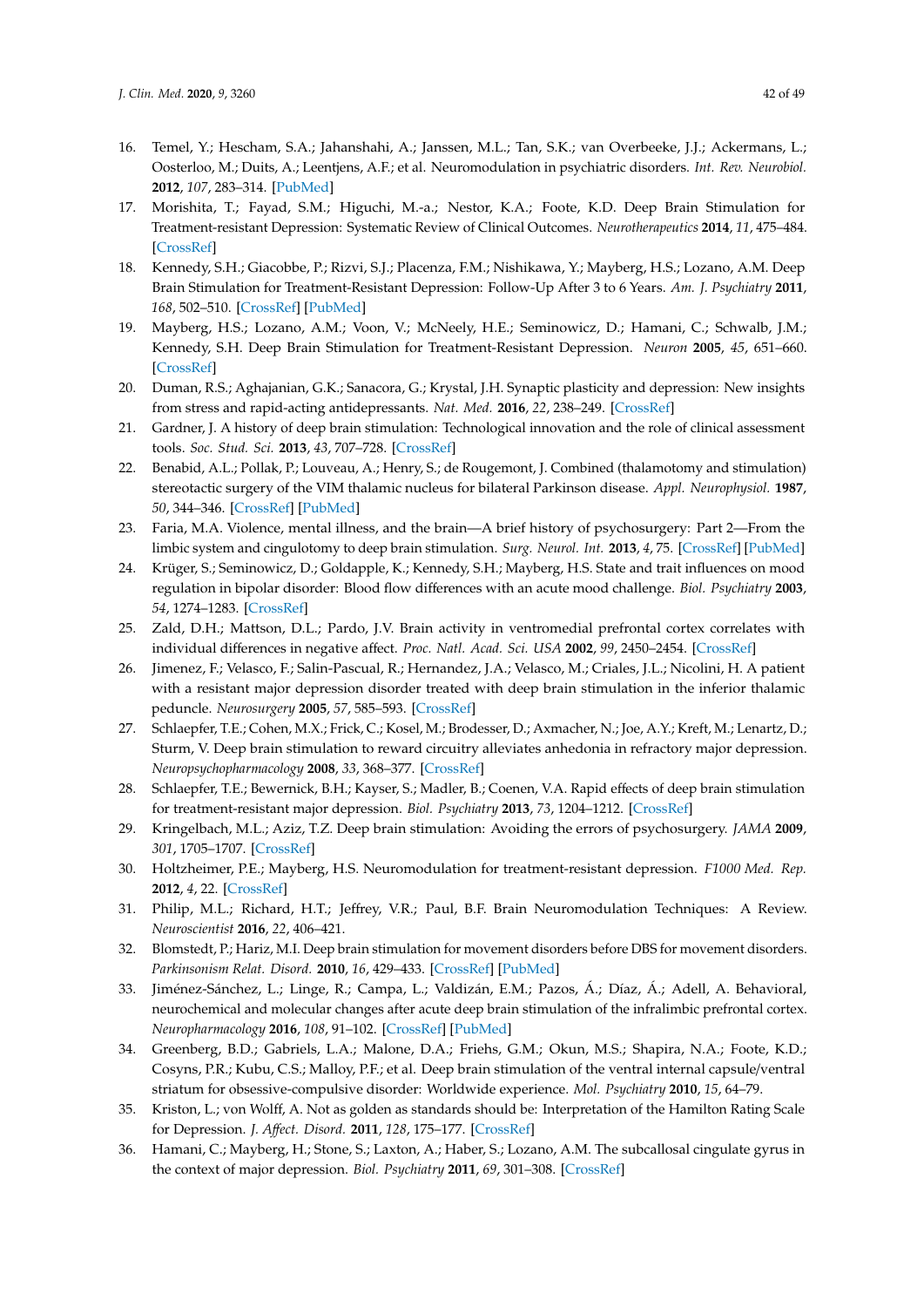- <span id="page-42-7"></span><span id="page-42-6"></span><span id="page-42-5"></span><span id="page-42-4"></span><span id="page-42-3"></span><span id="page-42-0"></span>37. Andrade, P.; Noblesse, L.H.M.; Temel, Y.; Ackermans, L.; Lim, L.W.; Steinbusch, H.W.M.; Visser-Vandewalle, V. Neurostimulatory and ablative treatment options in major depressive disorder: A systematic review. *Acta Neurochir.* **2010**, *152*, 565–577. [\[CrossRef\]](http://dx.doi.org/10.1007/s00701-009-0589-6)
- <span id="page-42-1"></span>38. Fitzgerald, P.B.; Laird, A.R.; Maller, J.; Daskalakis, Z.J. A meta-analytic study of changes in brain activation in depression. *Hum. Brain Mapp.* **2008**, *29*, 683–695. [\[CrossRef\]](http://dx.doi.org/10.1002/hbm.20613)
- <span id="page-42-8"></span><span id="page-42-2"></span>39. Mayberg, S.H.; Brannan, K.S.; Mahurin, K.R.; Jerabek, A.P.; Brickman, S.J.; Tekell, L.J.; Silva, A.J.; McGinnis, G.S.; Glass, C.T.; Martin, T.C.; et al. Cingulate function in depression: A potential predictor of treatment response. *NeuroReport* **1997**, *8*, 1057–1061. [\[CrossRef\]](http://dx.doi.org/10.1097/00001756-199703030-00048)
- <span id="page-42-9"></span>40. Sankar, T.; Chakravarty, M.M.; Jawa, N.; Li, S.X.; Giacobbe, P.; Kennedy, S.H.; Rizvi, S.J.; Mayberg, H.S.; Hamani, C.; Lozano, A.M. Neuroanatomical predictors of response to subcallosal cingulate deep brain stimulation for treatment-resistant depression. *J. Psychiatry Neurosci.* **2020**, *45*, 45–54. [\[CrossRef\]](http://dx.doi.org/10.1503/jpn.180207)
- <span id="page-42-17"></span><span id="page-42-10"></span>41. Riva-Posse, P.; Inman, C.S.; Choi, K.S.; Crowell, A.L.; Gross, R.E.; Hamann, S.; Mayberg, H.S. Autonomic arousal elicited by subcallosal cingulate stimulation is explained by white matter connectivity. *Brain Stimul.* **2019**, *12*, 743–751. [\[CrossRef\]](http://dx.doi.org/10.1016/j.brs.2019.01.015)
- <span id="page-42-18"></span><span id="page-42-11"></span>42. Eitan, R.; Fontaine, D.; Benoit, M.; Giordana, C.; Darmon, N.; Israel, Z.; Linesky, E.; Arkadir, D.; Ben-Naim, S.; Iserlles, M.; et al. One year double blind study of high vs low frequency subcallosal cingulate stimulation for depression. *J. Psychiatr. Res.* **2018**, *96*, 124–134. [\[CrossRef\]](http://dx.doi.org/10.1016/j.jpsychires.2017.09.026)
- <span id="page-42-19"></span><span id="page-42-12"></span>43. Merkl, A.; Aust, S.; Schneider, G.-H.; Visser-Vandewalle, V.; Horn, A.; Kühn, A.A.; Kuhn, J.; Bajbouj, M. Deep brain stimulation of the subcallosal cingulate gyrus in patients with treatment-resistant depression: A double-blinded randomized controlled study and long-term follow-up in eight patients. *J. A*ff*ect. Disord.* **2018**, *227*, 521–529. [\[CrossRef\]](http://dx.doi.org/10.1016/j.jad.2017.11.024)
- <span id="page-42-20"></span><span id="page-42-14"></span><span id="page-42-13"></span>44. Howell, B.; Choi, K.S.; Gunalan, K.; Rajendra, J.; Mayberg, H.S.; McIntyre, C.C. Quantifying the axonal pathways directly stimulated in therapeutic subcallosal cingulate deep brain stimulation. *Hum. Brain Mapp.* **2019**, *40*, 889–903. [\[CrossRef\]](http://dx.doi.org/10.1002/hbm.24419)
- <span id="page-42-21"></span><span id="page-42-15"></span>45. Waters, A.C.; Veerakumar, A.; Choi, K.S.; Howell, B.; Tiruvadi, V.; Bijanki, K.R.; Crowell, A.; Riva-Posse, P.; Mayberg, H.S. Test-retest reliability of a stimulation-locked evoked response to deep brain stimulation in subcallosal cingulate for treatment resistant depression. *Hum. Brain Mapp.* **2018**, *39*, 4844–4856. [\[CrossRef\]](http://dx.doi.org/10.1002/hbm.24327)
- <span id="page-42-22"></span><span id="page-42-16"></span>46. Smart, O.; Choi, K.S.; Riva-Posse, P.; Tiruvadi, V.; Rajendra, J.; Waters, A.C.; Crowell, A.L.; Edwards, J.; Gross, R.E.; Mayberg, H.S. Initial Unilateral Exposure to Deep Brain Stimulation in Treatment-Resistant Depression Patients Alters Spectral Power in the Subcallosal Cingulate. *Front. Comput. Neurosci.* **2018**, *12*. [\[CrossRef\]](http://dx.doi.org/10.3389/fncom.2018.00043)
- <span id="page-42-23"></span>47. Choi, K.S.; Noecker, A.M.; Riva-Posse, P.; Rajendra, J.K.; Gross, R.E.; Mayberg, H.S.; McIntyre, C.C. Impact of brain shift on subcallosal cingulate deep brain stimulation. *Brain Stimul.* **2018**, *11*, 445–453. [\[CrossRef\]](http://dx.doi.org/10.1016/j.brs.2017.12.001)
- <span id="page-42-24"></span>48. Conen, S.; Matthews, J.C.; Patel, N.K.; Anton-Rodriguez, J.; Talbot, P.S. Acute and chronic changes in brain activity with deep brain stimulation for refractory depression. *J. Psychopharmacol.* **2018**, *32*, 430–440. [\[CrossRef\]](http://dx.doi.org/10.1177/0269881117742668)
- <span id="page-42-25"></span>49. Riva-Posse, P.; Choi, K.S.; Holtzheimer, P.E.; Crowell, A.L.; Garlow, S.J.; Rajendra, J.K.; McIntyre, C.C.; Gross, R.E.; Mayberg, H.S. A connectomic approach for subcallosal cingulate deep brain stimulation surgery: Prospective targeting in treatment-resistant depression. *Mol. Psychiatry* **2017**. [\[CrossRef\]](http://dx.doi.org/10.1038/mp.2017.59)
- <span id="page-42-26"></span>50. Tsolaki, E.; Espinoza, R.; Pouratian, N. Using probabilistic tractography to target the subcallosal cingulate cortex in patients with treatment resistant depression. *Psychiatry Res. Neuroimaging* **2017**, *261*, 72–74. [\[CrossRef\]](http://dx.doi.org/10.1016/j.pscychresns.2017.01.006)
- <span id="page-42-27"></span>51. Accolla, E.A.; Aust, S.; Merkl, A.; Schneider, G.-H.; Kühn, A.A.; Bajbouj, M.; Draganski, B. Deep brain stimulation of the posterior gyrus rectus region for treatment resistant depression. *J. A*ff*ect. Disord.* **2016**, *194*, 33–37. [\[CrossRef\]](http://dx.doi.org/10.1016/j.jad.2016.01.022)
- <span id="page-42-28"></span>52. Richieri, R.; Borius, P.Y.; Lagrange, G.; Faget-Agius, C.; Guedj, E.; Mc Gonigal, A.; Régis, J.M.; Lançon, C.; Bartolomei, F. Unmasking Partial Seizure after Deep Brain Stimulation for Treatment-Resistant Depression: A Case Report. *Brain Stimul.* **2016**, *9*, 636–638. [\[CrossRef\]](http://dx.doi.org/10.1016/j.brs.2016.05.001)
- <span id="page-42-29"></span>53. Hilimire, M.R.; Mayberg, H.S.; Holtzheimer, P.E.; Broadway, J.M.; Parks, N.A.; DeVylder, J.E.; Corballis, P.M. Effects of Subcallosal Cingulate Deep Brain Stimulation on Negative Self-Bias in Patients with Treatment-Resistant Depression. *Brain Stimul.* **2015**, *8*, 185–191. [\[CrossRef\]](http://dx.doi.org/10.1016/j.brs.2014.11.010)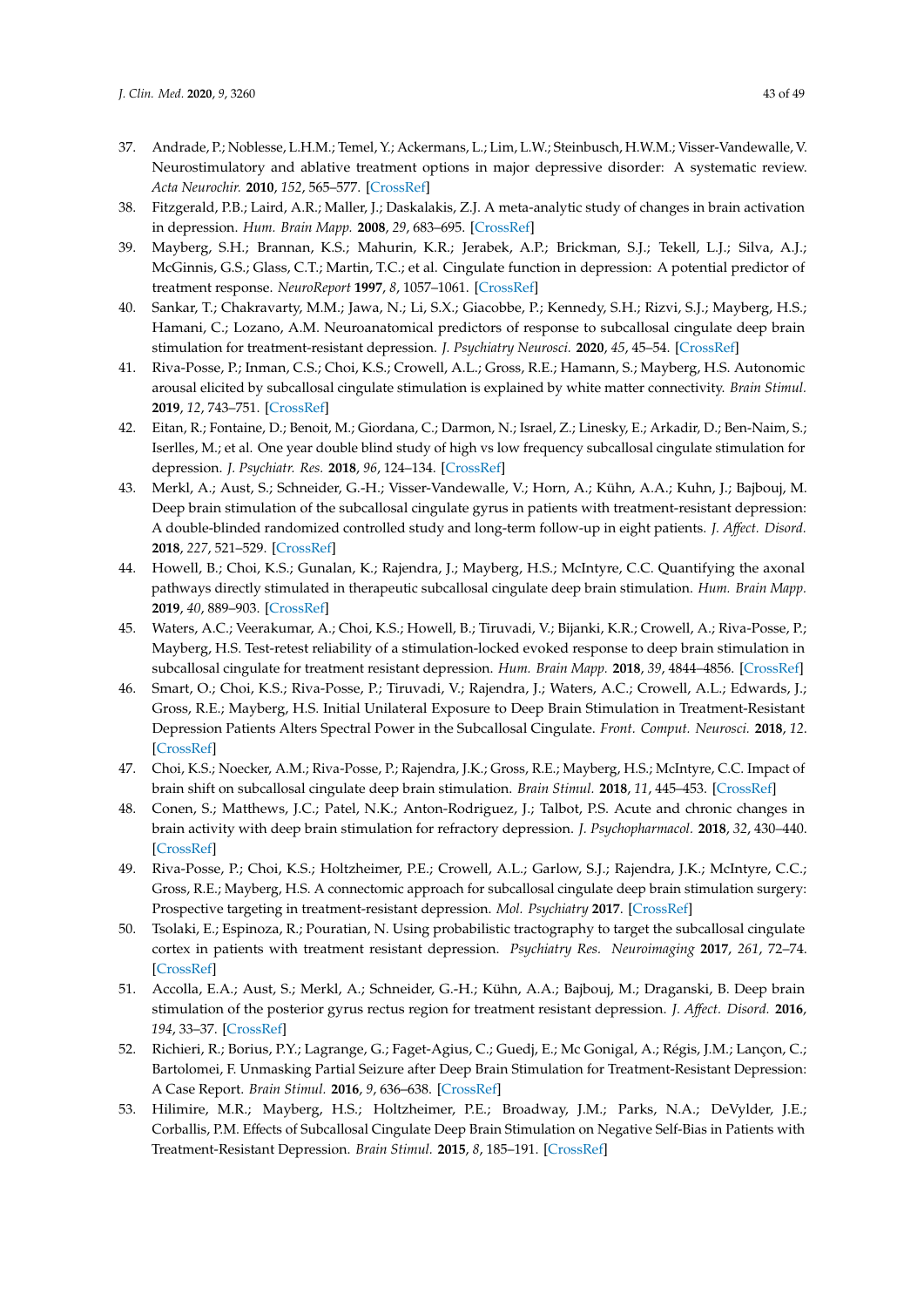- <span id="page-43-16"></span><span id="page-43-6"></span><span id="page-43-5"></span><span id="page-43-4"></span><span id="page-43-3"></span><span id="page-43-2"></span><span id="page-43-1"></span><span id="page-43-0"></span>54. Martin-Blanco, A.; Serra-Blasco, M.; Perez-Egea, R.; de Diego-Adelino, J.; Carceller-Sindreu, M.; Puigdemont, D.; Molet, J.; Alvarez, E.; Perez, V.; Portella, M.J. Immediate cerebral metabolic changes induced by discontinuation of deep brain stimulation of subcallosal cingulate gyrus in treatment-resistant depression. *J. A*ff*ect. Disord.* **2015**, *173*, 159–162. [\[CrossRef\]](http://dx.doi.org/10.1016/j.jad.2014.10.035)
- <span id="page-43-17"></span><span id="page-43-7"></span>55. Puigdemont, D.; Portella, M.J.; Pérez-Egea, R.; Molet, J.; Gironell, A.; de Diego-Adeliño, J.; Martín, A.; Rodríguez, R.; Àlvarez, E.; Artigas, F.; et al. A randomized double-blind crossover trial of deep brain stimulation of the subcallosal cingulate gyrus in patients with treatment-resistant depression: A pilot study of relapse prevention. *J. Psychiatry Neurosci. Jpn.* **2015**, *40*, 224–231. [\[CrossRef\]](http://dx.doi.org/10.1503/jpn.130295)
- <span id="page-43-18"></span><span id="page-43-9"></span><span id="page-43-8"></span>56. Serra-Blasco, M.; de Vita, S.; Rodriguez, M.R.; de Diego-Adelino, J.; Puigdemont, D.; Martin-Blanco, A.; Perez-Egea, R.; Molet, J.; Alvarez, E.; Perez, V.; et al. Cognitive functioning after deep brain stimulation in subcallosal cingulate gyrus for treatment-resistant depression: An exploratory study. *Psychiatry Res.* **2015**, *225*, 341–346. [\[CrossRef\]](http://dx.doi.org/10.1016/j.psychres.2014.11.076)
- <span id="page-43-19"></span>57. Choi, K.S.; Riva-Posse, P.; Gross, R.E.; Mayberg, H.S. Mapping the "Depression Switch" During Intraoperative Testing of Subcallosal Cingulate Deep Brain Stimulation. *JAMA Neurol.* **2015**, *72*, 1252–1260. [\[CrossRef\]](http://dx.doi.org/10.1001/jamaneurol.2015.2564)
- <span id="page-43-20"></span><span id="page-43-10"></span>58. Sun, Y.; Giacobbe, P.; Tang, C.W.; Barr, M.S.; Rajji, T.; Kennedy, S.H.; Fitzgerald, P.B.; Lozano, A.M.; Wong, W.; Daskalakis, Z.J. Deep Brain Stimulation Modulates Gamma Oscillations and Theta-Gamma Coupling in Treatment Resistant Depression. *Brain Stimul.* **2015**, *8*, 1033–1042. [\[CrossRef\]](http://dx.doi.org/10.1016/j.brs.2015.06.010)
- <span id="page-43-21"></span><span id="page-43-11"></span>59. Perez-Caballero, L.; Pérez-Egea, R.; Romero-Grimaldi, C.; Puigdemont, D.; Molet, J.; Caso, J.R.; Mico, J.A.; Pérez, V.; Leza, J.C.; Berrocoso, E. Early responses to deep brain stimulation in depression are modulated by anti-inflammatory drugs. *Mol. Psychiatry* **2013**, *19*, 607. [\[CrossRef\]](http://dx.doi.org/10.1038/mp.2013.63)
- <span id="page-43-22"></span><span id="page-43-12"></span>60. Merkl, A.; Schneider, G.-H.; Schönecker, T.; Aust, S.; Kühl, K.-P.; Kupsch, A.; Kühn, A.A.; Bajbouj, M. Antidepressant effects after short-term and chronic stimulation of the subgenual cingulate gyrus in treatment-resistant depression. *Exp. Neurol.* **2013**, *249*, 160–168. [\[CrossRef\]](http://dx.doi.org/10.1016/j.expneurol.2013.08.017)
- <span id="page-43-23"></span><span id="page-43-13"></span>61. Ramasubbu, R.; Anderson, S.; Haffenden, A.; Chavda, S.; Kiss, Z.H. Double-blind optimization of subcallosal cingulate deep brain stimulation for treatment-resistant depression: A pilot study. *J. Psychiatry Neurosci.* **2013**, *38*, 325–332. [\[CrossRef\]](http://dx.doi.org/10.1503/jpn.120160) [\[PubMed\]](http://www.ncbi.nlm.nih.gov/pubmed/23527884)
- <span id="page-43-24"></span>62. Torres, C.V.; Ezquiaga, E.; Navas, M.; Sola, R.G. Deep brain stimulation of the subcallosal cingulate for medication-resistant type I bipolar depression: Case report. *Bipolar. Disord.* **2013**, *15*, 719–721. [\[CrossRef\]](http://dx.doi.org/10.1111/bdi.12102) [\[PubMed\]](http://www.ncbi.nlm.nih.gov/pubmed/23930934)
- <span id="page-43-25"></span><span id="page-43-14"></span>63. Broadway, J.M.; Holtzheimer, P.E.; Hilimire, M.R.; Parks, N.A.; DeVylder, J.E.; Mayberg, H.S.; Corballis, P.M. Frontal Theta Cordance Predicts 6-Month Antidepressant Response to Subcallosal Cingulate Deep Brain Stimulation for Treatment-Resistant Depression: A Pilot Study. *Neuropsychopharmacology* **2012**, *37*, 1764–1772. [\[CrossRef\]](http://dx.doi.org/10.1038/npp.2012.23) [\[PubMed\]](http://www.ncbi.nlm.nih.gov/pubmed/22414813)
- <span id="page-43-26"></span><span id="page-43-15"></span>64. Hamani, C.; Giacobbe, P.; Diwan, M.; Balbino, E.S.; Tong, J.; Bridgman, A.; Lipsman, N.; Lozano, A.M.; Kennedy, S.H.; Nobrega, J.N. Monoamine oxidase inhibitors potentiate the effects of deep brain stimulation. *Am. J. Psychiatry* **2012**, *169*, 1320–1321. [\[CrossRef\]](http://dx.doi.org/10.1176/appi.ajp.2012.12060754) [\[PubMed\]](http://www.ncbi.nlm.nih.gov/pubmed/23212066)
- <span id="page-43-27"></span>65. Holtzheimer, P.E.; Kelley, M.E.; Gross, R.E.; Filkowski, M.M.; Garlow, S.J.; Barrocas, A.; Wint, D.; Craighead, M.C.; Kozarsky, J.; Chismar, R.; et al. Subcallosal Cingulate Deep Brain Stimulation for Treatment-Resistant Unipolar and Bipolar Depression. *Arch. Gen. Psychiatry* **2012**, *69*, 150–158. [\[CrossRef\]](http://dx.doi.org/10.1001/archgenpsychiatry.2011.1456) [\[PubMed\]](http://www.ncbi.nlm.nih.gov/pubmed/22213770)
- <span id="page-43-28"></span>66. Lozano, A.M.; Giacobbe, P.; Hamani, C.; Rizvi, S.J.; Kennedy, S.H.; Kolivakis, T.T.; Debonnel, G.; Sadikot, A.F.; Lam, R.W.; Howard, A.K.; et al. A multicenter pilot study of subcallosal cingulate area deep brain stimulation for treatment-resistant depression. *J. Neurosurg.* **2011**, *116*, 315–322. [\[CrossRef\]](http://dx.doi.org/10.3171/2011.10.JNS102122) [\[PubMed\]](http://www.ncbi.nlm.nih.gov/pubmed/22098195)
- <span id="page-43-29"></span>67. Puigdemont, D.; Pérez-Egea, R.; Portella, M.J.; Molet, J.; de Diego-Adeliño, J.; Gironell, A.; Radua, J.; Gómez-Anson, B.; Rodríguez, R.; Serra, M.; et al. Deep brain stimulation of the subcallosal cingulate gyrus: Further evidence in treatment-resistant major depression. *Int. J. Neuropsychopharmacol.* **2012**, *15*, 121–133. [\[CrossRef\]](http://dx.doi.org/10.1017/S1461145711001088)
- <span id="page-43-30"></span>68. Guinjoan, S.M.; Mayberg, H.S.; Costanzo, E.Y.; Fahrer, R.D.; Tenca, E.; Antico, J.; Cerquetti, D.; Smyth, E.; Leiguarda, R.C.; Nemeroff, C.B. Asymmetrical contribution of brain structures to treatment-resistant depression as illustrated by effects of right subgenual cingulum stimulation. *J. Neuropsychiatry Clin. Neurosci.* **2010**, *22*, 265–277. [\[CrossRef\]](http://dx.doi.org/10.1176/jnp.2010.22.3.265) [\[PubMed\]](http://www.ncbi.nlm.nih.gov/pubmed/20686133)
- <span id="page-43-31"></span>69. Holtzheimer, P.E., 3rd; Mayberg, H.S. Deep brain stimulation for treatment-resistant depression. *Am. J. Psychiatry* **2010**, *167*, 1437–1444. [\[CrossRef\]](http://dx.doi.org/10.1176/appi.ajp.2010.10010141)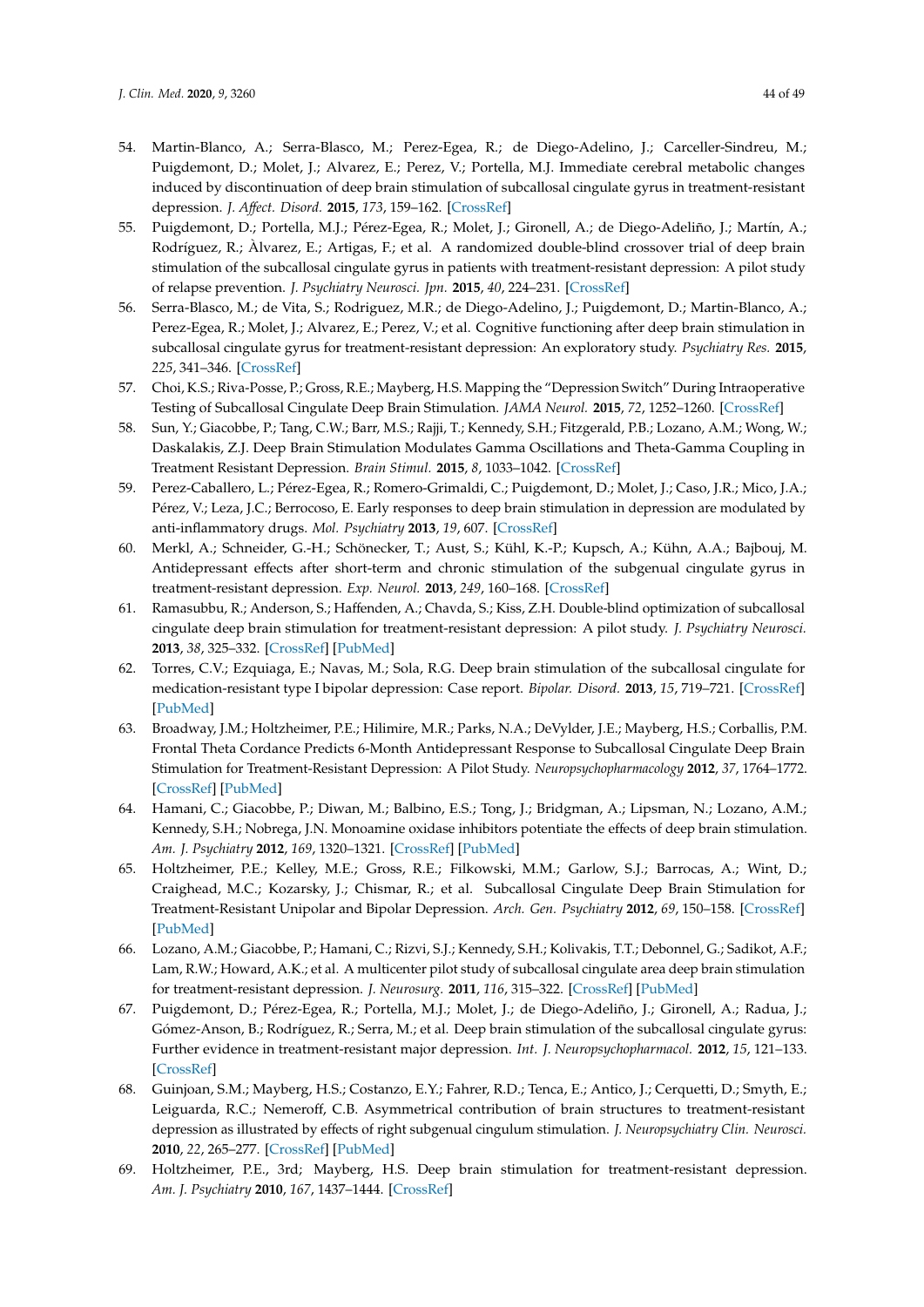- <span id="page-44-5"></span><span id="page-44-4"></span><span id="page-44-3"></span><span id="page-44-2"></span><span id="page-44-1"></span><span id="page-44-0"></span>70. Hamani, C.; Mayberg, H.; Snyder, B.; Giacobbe, P.; Kennedy, S.; Lozano, A.M. Deep brain stimulation of the subcallosal cingulate gyrus for depression: Anatomical location of active contacts in clinical responders and a suggested guideline for targeting. *J. Neurosurg.* **2009**, *111*, 1209. [\[CrossRef\]](http://dx.doi.org/10.3171/2008.10.JNS08763)
- <span id="page-44-6"></span>71. Puigdemont, D.; Portella, M.J.; Pérez-Egea, R.; de Diego-Adeliño, J.; Gironell, A.; Molet, J.; Duran-Sindreu, S.; Álvarez, E.; Pérez, V. Depressive Relapse After Initial Response to Subcallosal Cingulate Gyrus-Deep Brain Stimulation in a Patient with a Treatment-Resistant Depression: Electroconvulsive Therapy as a Feasible Strategy. *Biol. Psychiatry* **2009**, *66*, e11–e12. [\[CrossRef\]](http://dx.doi.org/10.1016/j.biopsych.2009.03.018)
- <span id="page-44-7"></span>72. Lozano, A.M.; Mayberg, H.S.; Giacobbe, P.; Hamani, C.; Craddock, R.C.; Kennedy, S.H. Subcallosal Cingulate Gyrus Deep Brain Stimulation for Treatment-Resistant Depression. *Biol. Psychiatry* **2008**, *64*, 461–467. [\[CrossRef\]](http://dx.doi.org/10.1016/j.biopsych.2008.05.034) [\[PubMed\]](http://www.ncbi.nlm.nih.gov/pubmed/18639234)
- <span id="page-44-8"></span>73. McNeely, E.H.; Mayberg, S.H.; Lozano, M.A.; Kennedy, H.S. Neuropsychological Impact of Cg25 Deep Brain Stimulation for Treatment-Resistant Depression: Preliminary Results Over 12 Months. *J. Nerv. Ment. Dis.* **2008**, *196*, 405–410. [\[CrossRef\]](http://dx.doi.org/10.1097/NMD.0b013e3181710927) [\[PubMed\]](http://www.ncbi.nlm.nih.gov/pubmed/18477883)
- <span id="page-44-21"></span><span id="page-44-9"></span>74. Neimat, J.S.; Hamani, C.; Giacobbe, P.; Merskey, H.; Kennedy, S.H.; Mayberg, H.S.; Lozano, A.M. Neural stimulation successfully treats depression in patients with prior ablative cingulotomy. *Am. J. Psychiatry* **2008**, *165*, 687. [\[CrossRef\]](http://dx.doi.org/10.1176/appi.ajp.2008.07081298) [\[PubMed\]](http://www.ncbi.nlm.nih.gov/pubmed/18519534)
- <span id="page-44-10"></span>75. Bari, A.A.; Mikell, C.B.; Abosch, A.; Ben-Haim, S.; Buchanan, R.J.; Burton, A.W.; Carcieri, S.; Cosgrove, G.R.; D'Haese, P.-F.; Daskalakis, Z.J.; et al. Charting the road forward in psychiatric neurosurgery: Proceedings of the 2016 American Society for Stereotactic and Functional Neurosurgery workshop on neuromodulation for psychiatric disorders. *J. Neurol. Neurosurg. Psychiatry* **2018**, *89*, 886–896. [\[CrossRef\]](http://dx.doi.org/10.1136/jnnp-2017-317082)
- <span id="page-44-11"></span>76. Moreines, J.L.; McClintock, S.M.; Kelley, M.E.; Holtzheimer, P.E.; Mayberg, H.S. Neuropsychological function before and after subcallosal cingulate deep brain stimulation in patients with treatment-resistant depression. *Depress. Anxiety* **2014**, *31*, 690–698. [\[CrossRef\]](http://dx.doi.org/10.1002/da.22263)
- <span id="page-44-12"></span>77. Nyandege, A.N.; Slattum, P.W.; Harpe, S.E. Risk of Fracture and the Concomitant Use of Bisphosphonates With Osteoporosis-Inducing Medications. *Ann. Pharmacother.* **2015**, *49*, 437–447. [\[CrossRef\]](http://dx.doi.org/10.1177/1060028015569594)
- <span id="page-44-13"></span>78. Cox, G.R.; Callahan, P.; Churchill, R.; Hunot, V.; Merry, S.N.; Parker, A.G.; Hetrick, S.E. Psychological therapies versus antidepressant medication, alone and in combination for depression in children and adolescents. *Cochrane Database Syst. Rev.* **2014**, *11*, CD008324. [\[CrossRef\]](http://dx.doi.org/10.1002/14651858.CD008324.pub3)
- <span id="page-44-14"></span>79. Hamani, C.; Nobrega, J.N. Preclinical Studies Modeling Deep Brain Stimulation for Depression. *Biol. Psychiatry* **2012**, *72*, 916–923. [\[CrossRef\]](http://dx.doi.org/10.1016/j.biopsych.2012.05.024)
- <span id="page-44-15"></span>80. Vertes, R.P. Interactions among the medial prefrontal cortex, hippocampus and midline thalamus in emotional and cognitive processing in the rat. *Neuroscience* **2006**, *142*, 1–20. [\[CrossRef\]](http://dx.doi.org/10.1016/j.neuroscience.2006.06.027)
- <span id="page-44-20"></span>81. Jiménez-Sánchez, L.; Castañé, A.; Pérez-Caballero, L.; Grifoll-Escoda,M.; López-Gil, X.; Campa, L.; Galofré,M.; Berrocoso, E.; Adell, A. Activation of AMPA Receptors Mediates the Antidepressant Action of Deep Brain Stimulation of the Infralimbic Prefrontal Cortex. *Cereb. Cortex* **2016**, *26*, 2778–2789. [\[CrossRef\]](http://dx.doi.org/10.1093/cercor/bhv133)
- 82. Ferry, A.T.; Öngür, D.; An, X.; Price, J.L. Prefrontal cortical projections to the striatum in macaque monkeys: Evidence for an organization related to prefrontal networks. *J. Comp. Neurol.* **2000**, *425*, 447–470. [\[CrossRef\]](http://dx.doi.org/10.1002/1096-9861(20000925)425:3<447::AID-CNE9>3.0.CO;2-V)
- <span id="page-44-16"></span>83. McFarland, N.R.; Haber, S.N. Thalamic Relay Nuclei of the Basal Ganglia Form Both Reciprocal and Nonreciprocal Cortical Connections, Linking Multiple Frontal Cortical Areas. *J. Neurosci.* **2002**, *22*, 8117–8132. [\[CrossRef\]](http://dx.doi.org/10.1523/JNEUROSCI.22-18-08117.2002)
- <span id="page-44-17"></span>84. Parthoens, J.; Verhaeghe, J.; Stroobants, S.; Staelens, S. Deep Brain Stimulation of the Prelimbic Medial Prefrontal Cortex: Quantification of the Effect on Glucose Metabolism in the Rat Brain Using [18 F] FDG MicroPET. *Mol. Imaging Biol.* **2014**, *16*, 838–845. [\[CrossRef\]](http://dx.doi.org/10.1007/s11307-014-0757-9)
- <span id="page-44-18"></span>85. Hajós, M.; Richards, C.D.; Székely, A.D.; Sharp, T. An electrophysiological and neuroanatomical study of the medial prefrontal cortical projection to the midbrain raphe nuclei in the rat. *Neuroscience* **1998**, *87*, 95–108. [\[CrossRef\]](http://dx.doi.org/10.1016/S0306-4522(98)00157-2)
- 86. Wood, M.; Adil, O.; Wallace, T.; Fourman, S.; Wilson, S.P.; Herman, J.P.; Myers, B. Infralimbic prefrontal cortex structural and functional connectivity with the limbic forebrain: A combined viral genetic and optogenetic analysis. *Brain Struct. Funct.* **2019**, *224*, 73–97. [\[CrossRef\]](http://dx.doi.org/10.1007/s00429-018-1762-6) [\[PubMed\]](http://www.ncbi.nlm.nih.gov/pubmed/30269223)
- <span id="page-44-19"></span>87. Sesack, S.R.; Deutch, A.Y.; Roth, R.H.; Bunney, B.S. Topographical organization of the efferent projections of the medial prefrontal cortex in the rat: An anterograde tract-tracing study with Phaseolus vulgaris leucoagglutinin. *J. Comp. Neurol.* **1989**, *290*, 213–242. [\[CrossRef\]](http://dx.doi.org/10.1002/cne.902900205) [\[PubMed\]](http://www.ncbi.nlm.nih.gov/pubmed/2592611)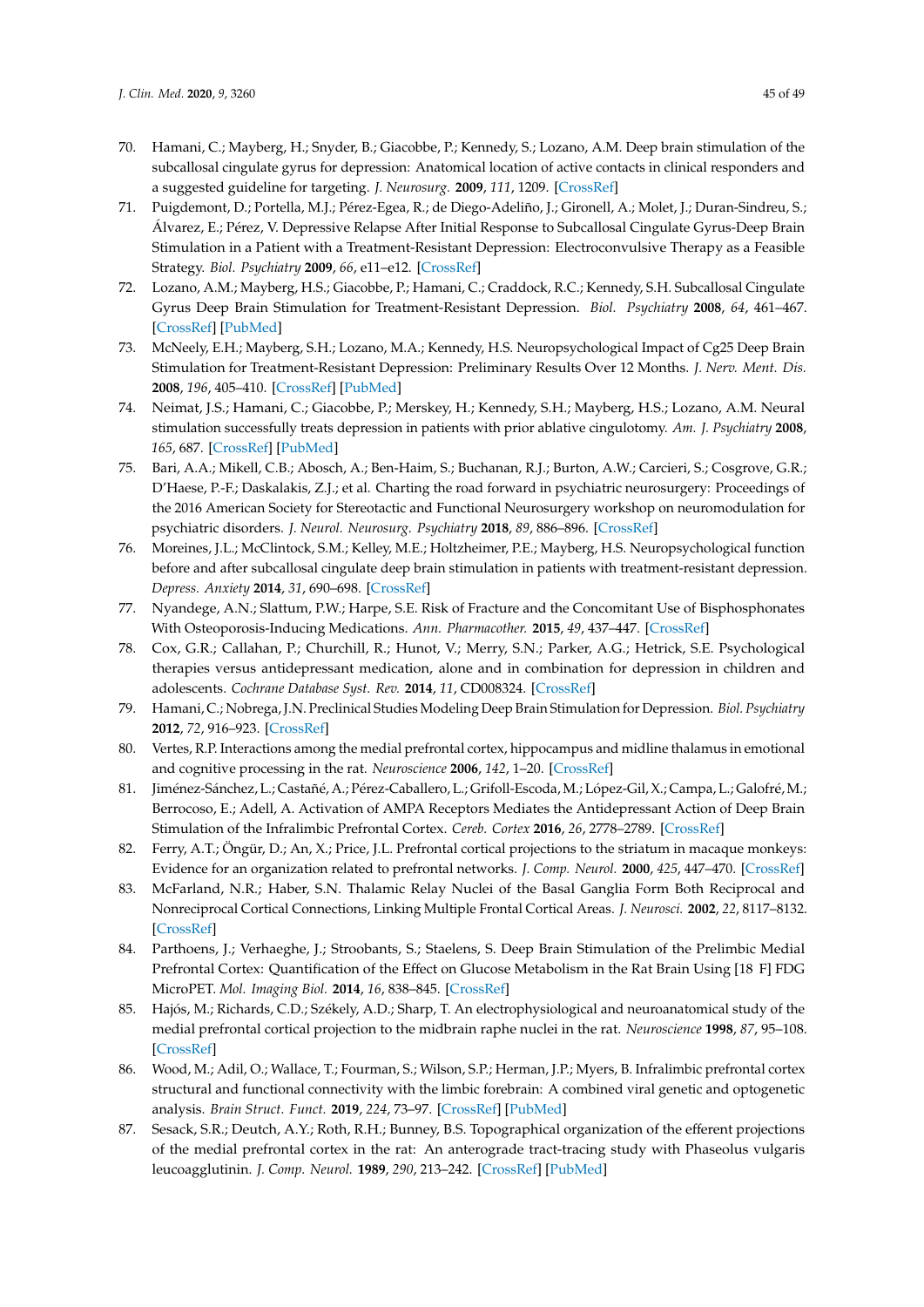- <span id="page-45-30"></span><span id="page-45-29"></span><span id="page-45-28"></span><span id="page-45-26"></span><span id="page-45-21"></span><span id="page-45-0"></span>88. Chandler, L.J.; Gass, J.T. The plasticity of extinction: Contribution of the prefrontal cortex in treating addiction though inhibitory learning. *Front. Psychiatry* **2013**, *4*. [\[CrossRef\]](http://dx.doi.org/10.3389/fpsyt.2013.00046)
- 89. Uylings, H.B.; van Eden, C.G. Qualitative and quantitative comparison of the prefrontal cortex in rat and in primates, including humans. *Prog. Brain Res.* **1990**, *85*, 31–62. [\[PubMed\]](http://www.ncbi.nlm.nih.gov/pubmed/2094901)
- <span id="page-45-19"></span><span id="page-45-1"></span>90. Lim, L.W.; Tan, S.K.; Groenewegen, H.J.; Temel, Y. Electrical brain stimulation in depression: Which target(s)? *Biol. Psychiatry* **2011**, *69*, e5–e6, author reply e7–e8. [\[CrossRef\]](http://dx.doi.org/10.1016/j.biopsych.2010.09.056) [\[PubMed\]](http://www.ncbi.nlm.nih.gov/pubmed/21145040)
- <span id="page-45-2"></span>91. Hamani, C.; Diwan, M.; Macedo, C.E.; Brandao, M.L.; Shumake, J.; Gonzalez-Lima, F.; Raymond, R.; Lozano, A.M.; Fletcher, P.J.; Nobrega, J.N. Antidepressant-like effects of medial prefrontal cortex deep brain stimulation in rats. *Biol. Psychiatry* **2010**, *67*, 117–124. [\[CrossRef\]](http://dx.doi.org/10.1016/j.biopsych.2009.08.025)
- <span id="page-45-20"></span><span id="page-45-18"></span><span id="page-45-3"></span>92. Hamani, C.; Machado, D.C.; Hipólide, D.C.; Dubiela, F.P.; Suchecki, D.; Macedo, C.E.; Tescarollo, F.; Martins, U.; Covolan, L.; Nobrega, J.N. Deep Brain Stimulation Reverses Anhedonic-Like Behavior in a Chronic Model of Depression: Role of Serotonin and Brain Derived Neurotrophic Factor. *Biol. Psychiatry* **2012**, *71*, 30–35. [\[CrossRef\]](http://dx.doi.org/10.1016/j.biopsych.2011.08.025) [\[PubMed\]](http://www.ncbi.nlm.nih.gov/pubmed/22000731)
- <span id="page-45-24"></span><span id="page-45-4"></span>93. Hamani, C.; Diwan, M.; Isabella, S.; Lozano, A.M.; Nobrega, J.N. Effects of different stimulation parameters on the antidepressant-like response of medial prefrontal cortex deep brain stimulation in rats. *J. Psychiatr. Res.* **2010**, *44*, 683–687. [\[CrossRef\]](http://dx.doi.org/10.1016/j.jpsychires.2009.12.010) [\[PubMed\]](http://www.ncbi.nlm.nih.gov/pubmed/20096858)
- <span id="page-45-25"></span><span id="page-45-5"></span>94. Edemann-Callesen, H.; Voget, M.; Empl, L.; Vogel, M.; Wieske, F.; Rummel, J.; Heinz, A.; Mathé, A.A.; Hadar, R.; Winter, C. Medial Forebrain Bundle Deep Brain Stimulation has Symptom-specific Anti-depressant Effects in Rats and as Opposed to Ventromedial Prefrontal Cortex Stimulation Interacts With the Reward System. *Brain Stimul.* **2015**, *8*, 714–723. [\[CrossRef\]](http://dx.doi.org/10.1016/j.brs.2015.02.009) [\[PubMed\]](http://www.ncbi.nlm.nih.gov/pubmed/25819024)
- <span id="page-45-23"></span><span id="page-45-6"></span>95. Rea, E.; Rummel, J.; Schmidt, T.T.; Hadar, R.; Heinz, A.; Mathé, A.A.; Winter, C. Anti-Anhedonic Effect of Deep Brain Stimulation of the Prefrontal Cortex and the Dopaminergic Reward System in a Genetic Rat Model of Depression: An Intracranial Self-Stimulation Paradigm Study. *Brain Stimul.* **2014**, *7*, 21–28. [\[CrossRef\]](http://dx.doi.org/10.1016/j.brs.2013.09.002) [\[PubMed\]](http://www.ncbi.nlm.nih.gov/pubmed/24139146)
- <span id="page-45-22"></span><span id="page-45-7"></span>96. Bruchim-Samuel, M.; Lax, E.; Gazit, T.; Friedman, A.; Ahdoot, H.; Bairachnaya, M.; Pinhasov, A.; Yadid, G. Electrical stimulation of the vmPFC serves as a remote control to affect VTA activity and improve depressive-like behavior. *Exp. Neurol.* **2016**, *283*, 255–263. [\[CrossRef\]](http://dx.doi.org/10.1016/j.expneurol.2016.05.016) [\[PubMed\]](http://www.ncbi.nlm.nih.gov/pubmed/27181412)
- <span id="page-45-27"></span><span id="page-45-8"></span>97. Bregman, T.; Nona, C.; Volle, J.; Diwan, M.; Raymond, R.; Fletcher, P.J.; Nobrega, J.N.; Hamani, C. Deep brain stimulation induces antidepressant-like effects in serotonin transporter knockout mice. *Brain Stimul.* **2018**, *11*, 423–425. [\[CrossRef\]](http://dx.doi.org/10.1016/j.brs.2017.11.008)
- <span id="page-45-17"></span><span id="page-45-9"></span>98. Bambico, F.R.; Bregman, T.; Diwan, M.; Li, J.; Darvish-Ghane, S.; Li, Z.; Laver, B.; Amorim, B.O.; Covolan, L.; Nobrega, J.N.; et al. Neuroplasticity-dependent and -independent mechanisms of chronic deep brain stimulation in stressed rats. *Transl. Psychiatry* **2015**, *5*, e674. [\[CrossRef\]](http://dx.doi.org/10.1038/tp.2015.166)
- <span id="page-45-10"></span>99. Liu, A.; Jain, N.; Vyas, A.; Lim, L.W. Ventromedial prefrontal cortex stimulation enhances memory and hippocampal neurogenesis in the middle-aged rats. *eLife* **2015**, *4*, e04803. [\[CrossRef\]](http://dx.doi.org/10.7554/eLife.04803)
- <span id="page-45-11"></span>100. Hamani, C.; Amorim, B.O.; Wheeler, A.L.; Diwan, M.; Driesslein, K.; Covolan, L.; Butson, C.R.; Nobrega, J.N. Deep brain stimulation in rats: Different targets induce similar antidepressant-like effects but influence different circuits. *Neurobiol. Dis.* **2014**, *71*, 205–214. [\[CrossRef\]](http://dx.doi.org/10.1016/j.nbd.2014.08.007)
- <span id="page-45-12"></span>101. Bregman, T.; Reznikov, R.; Diwan, M.; Raymond, R.; Butson, C.R.; Nobrega, J.N.; Hamani, C. Antidepressant-like Effects of Medial Forebrain Bundle Deep Brain Stimulation in Rats are not Associated With Accumbens Dopamine Release. *Brain Stimul.* **2015**, *8*, 708–713. [\[CrossRef\]](http://dx.doi.org/10.1016/j.brs.2015.02.007)
- <span id="page-45-13"></span>102. Lim, L.W.; Prickaerts, J.; Huguet, G.; Kadar, E.; Hartung, H.; Sharp, T.; Temel, Y. Electrical stimulation alleviates depressive-like behaviors of rats: Investigation of brain targets and potential mechanisms. *Transl. Psychiatry* **2015**, *5*, e535. [\[CrossRef\]](http://dx.doi.org/10.1038/tp.2015.24) [\[PubMed\]](http://www.ncbi.nlm.nih.gov/pubmed/25826110)
- <span id="page-45-14"></span>103. Etiévant, A.; Oosterhof, C.; Bétry, C.; Abrial, E.; Novo-Perez, M.; Rovera, R.; Scarna, H.; Devader, C.; Mazella, J.; Wegener, G.; et al. Astroglial Control of the Antidepressant-Like Effects of Prefrontal Cortex Deep Brain Stimulation. *EBioMedicine* **2015**, *2*, 898–908. [\[CrossRef\]](http://dx.doi.org/10.1016/j.ebiom.2015.06.023) [\[PubMed\]](http://www.ncbi.nlm.nih.gov/pubmed/26425697)
- <span id="page-45-15"></span>104. Veerakumar, A.; Challis, C.; Gupta, P.; Da, J.; Upadhyay, A.; Beck, S.G.; Berton, O. Antidepressant-like effects of cortical deep brain stimulation coincide with pro-neuroplastic adaptations of serotonin systems. *Biol. Psychiatry* **2014**, *76*, 203–212. [\[CrossRef\]](http://dx.doi.org/10.1016/j.biopsych.2013.12.009) [\[PubMed\]](http://www.ncbi.nlm.nih.gov/pubmed/24503468)
- <span id="page-45-16"></span>105. Bhaskar, Y.; Lim, L.W.; Mitra, R. Enriched Environment Facilitates Anxiolytic Efficacy Driven by Deep-Brain Stimulation of Medial Prefrontal Cortex. *Front. Behav. Neurosci.* **2018**, *12*, 204. [\[CrossRef\]](http://dx.doi.org/10.3389/fnbeh.2018.00204) [\[PubMed\]](http://www.ncbi.nlm.nih.gov/pubmed/30356891)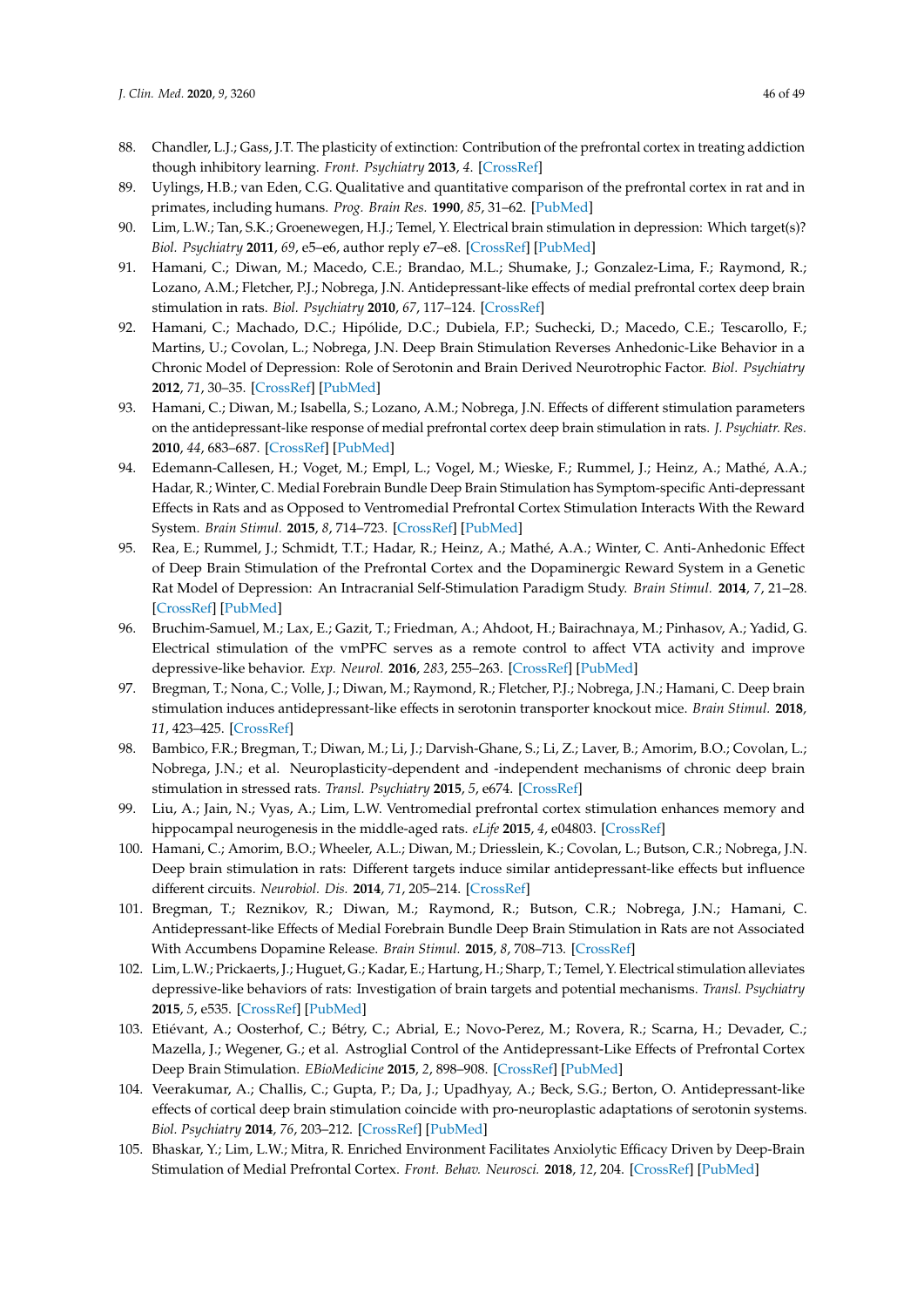- <span id="page-46-21"></span><span id="page-46-20"></span><span id="page-46-19"></span><span id="page-46-18"></span><span id="page-46-17"></span><span id="page-46-15"></span><span id="page-46-0"></span>106. Creed, M.C.; Hamani, C.; Nobrega, J.N. Effects of repeated deep brain stimulation on depressive- and anxiety-like behavior in rats: Comparing entopeduncular and subthalamic nuclei. *Brain Stimul.* **2013**, *6*, 506–514. [\[CrossRef\]](http://dx.doi.org/10.1016/j.brs.2012.09.012)
- <span id="page-46-12"></span><span id="page-46-1"></span>107. Meng, H.; Wang, Y.; Huang, M.; Lin, W.; Wang, S.; Zhang, B. Chronic deep brain stimulation of the lateral habenula nucleus in a rat model of depression. *Brain Res.* **2011**, *1422*, 32–38. [\[CrossRef\]](http://dx.doi.org/10.1016/j.brainres.2011.08.041)
- <span id="page-46-14"></span><span id="page-46-2"></span>108. Lim, L.W.; Janssen, M.L.F.; Kocabicak, E.; Temel, Y. The antidepressant effects of ventromedial prefrontal cortex stimulation is associated with neural activation in the medial part of the subthalamic nucleus. *Behav. Brain Res.* **2015**, *279*, 17–21. [\[CrossRef\]](http://dx.doi.org/10.1016/j.bbr.2014.11.008)
- <span id="page-46-10"></span><span id="page-46-3"></span>109. Reznikov, R.; Bambico, F.R.; Diwan, M.; Raymond, R.J.; Nashed, M.G.; Nobrega, J.N.; Hamani, C. Prefrontal Cortex Deep Brain Stimulation Improves Fear and Anxiety-Like Behavior and Reduces Basolateral Amygdala Activity in a Preclinical Model of Posttraumatic Stress Disorder. *Neuropsychopharmacology* **2017**, *43*, 1099–1106. [\[CrossRef\]](http://dx.doi.org/10.1038/npp.2017.207)
- <span id="page-46-11"></span><span id="page-46-4"></span>110. Torres-Sanchez, S.; Perez-Caballero, L.; Mico, J.A.; Celada, P.; Berrocoso, E. Effect of Deep Brain Stimulation of the ventromedial prefrontal cortex on the noradrenergic system in rats. *Brain Stimul.* **2018**, *11*, 222–230. [\[CrossRef\]](http://dx.doi.org/10.1016/j.brs.2017.10.003)
- <span id="page-46-13"></span><span id="page-46-5"></span>111. Insel, N.; Pilkiw, M.; Nobrega, J.N.; Hutchison, W.D.; Takehara-Nishiuchi, K.; Hamani, C. Chronic deep brain stimulation of the rat ventral medial prefrontal cortex disrupts hippocampal–prefrontal coherence. *Exp. Neurol.* **2015**, *269*, 1–7. [\[CrossRef\]](http://dx.doi.org/10.1016/j.expneurol.2015.03.023)
- <span id="page-46-16"></span><span id="page-46-6"></span>112. Laver, B.; Diwan, M.; Nobrega, J.N.; Hamani, C. Augmentative therapies do not potentiate the antidepressant-like effects of deep brain stimulation in rats. *J. A*ff*ect. Disord.* **2014**, *161*, 87–90. [\[CrossRef\]](http://dx.doi.org/10.1016/j.jad.2014.03.007)
- <span id="page-46-7"></span>113. Rummel, J.; Voget, M.; Hadar, R.; Ewing, S.; Sohr, R.; Klein, J.; Sartorius, A.; Heinz, A.; Mathé, A.A.; Vollmayr, B.; et al. Testing different paradigms to optimize antidepressant deep brain stimulation in different rat models of depression. *J. Psychiatr. Res.* **2016**, *81*, 36–45. [\[CrossRef\]](http://dx.doi.org/10.1016/j.jpsychires.2016.06.016) [\[PubMed\]](http://www.ncbi.nlm.nih.gov/pubmed/27367210)
- <span id="page-46-8"></span>114. Lehto, L.J.; Filip, P.; Laakso, H.; Sierra, A.; Slopsema, J.P.; Johnson, M.D.; Eberly, L.E.; Low, W.C.; Grohn, O.; Tanila, H.; et al. Tuning Neuromodulation Effects by Orientation Selective Deep Brain Stimulation in the Rat Medial Frontal Cortex. *Front. Neurosci.* **2018**, *12*, 899. [\[CrossRef\]](http://dx.doi.org/10.3389/fnins.2018.00899) [\[PubMed\]](http://www.ncbi.nlm.nih.gov/pubmed/30618544)
- <span id="page-46-9"></span>115. Perez-Caballero, L.; Soto-Montenegro, M.L.; Hidalgo-Figueroa, M.; Mico, J.A.; Desco, M.; Berrocoso, E. Deep brain stimulation electrode insertion and depression: Patterns of activity and modulation by analgesics. *Brain Stimul.* **2018**, *11*, 1348–1355. [\[CrossRef\]](http://dx.doi.org/10.1016/j.brs.2018.06.010) [\[PubMed\]](http://www.ncbi.nlm.nih.gov/pubmed/30001902)
- 116. Jia, L.; Sun, Z.; Shi, D.; Wang, M.; Jia, J.; He, Y.; Xue, F.; Ren, Y.; Yang, J.; Ma, X. Effects of different patterns of electric stimulation of the ventromedial prefrontal cortex on hippocampal–prefrontal coherence in a rat model of depression. *Behav. Brain Res.* **2019**, *356*, 179–188. [\[CrossRef\]](http://dx.doi.org/10.1016/j.bbr.2018.08.032)
- 117. Papp, M.; Gruca, P.; Lason, M.; Niemczyk, M.; Willner, P. The role of prefrontal cortex dopamine D2 and D3 receptors in the mechanism of action of venlafaxine and deep brain stimulation in animal models of treatment-responsive and treatment-resistant depression. *J. Psychopharmacol.* **2019**, *33*, 748–756. [\[CrossRef\]](http://dx.doi.org/10.1177/0269881119827889)
- 118. Papp, M.; Gruca, P.; Lason, M.; Tota-Glowczyk, K.; Niemczyk, M.; Litwa, E.; Willner, P. Rapid antidepressant effects of deep brain stimulation of the pre-frontal cortex in an animal model of treatment-resistant depression. *J. Psychopharmacol* **2018**, *32*, 1133–1140. [\[CrossRef\]](http://dx.doi.org/10.1177/0269881118791737)
- <span id="page-46-26"></span>119. Volle, J.; Bregman, T.; Scott, B.; Diwan, M.; Raymond, R.; Fletcher, P.J.; Nobrega, J.N.; Hamani, C. Deep brain stimulation and fluoxetine exert different long-term changes in the serotonergic system. *Neuropharmacology* **2018**, *135*, 63–72. [\[CrossRef\]](http://dx.doi.org/10.1016/j.neuropharm.2018.03.005)
- <span id="page-46-22"></span>120. Santarelli, L.; Saxe, M.; Gross, C.; Surget, A.; Battaglia, F.; Dulawa, S.; Weisstaub, N.; Lee, J.; Duman, R.; Arancio, O.; et al. Requirement of Hippocampal Neurogenesis for the Behavioral Effects of Antidepressants. *Science* **2003**, *301*, 805. [\[CrossRef\]](http://dx.doi.org/10.1126/science.1083328)
- <span id="page-46-23"></span>121. Pittenger, C.; Duman, R.S. Stress, depression, and neuroplasticity: A convergence of mechanisms. *Neuropsychopharmacology* **2008**, *33*, 88–109. [\[CrossRef\]](http://dx.doi.org/10.1038/sj.npp.1301574)
- <span id="page-46-24"></span>122. Vertes, R.P.; Hoover, W.B.; Szigeti-Buck, K.; Leranth, C. Nucleus reuniens of the midline thalamus: Link between the medial prefrontal cortex and the hippocampus. *Brain Res. Bull.* **2007**, *71*, 601–609. [\[CrossRef\]](http://dx.doi.org/10.1016/j.brainresbull.2006.12.002)
- <span id="page-46-25"></span>123. Winter, C.; Bregman, T.; Voget, M.; Raymond, R.; Hadar, R.; Nobrega, J.N.; Hamani, C. Acute high frequency stimulation of the prefrontal cortex or nucleus accumbens does not increase hippocampal neurogenesis in rats. *J. Psychiatr. Res.* **2015**, *68*, 27–29. [\[CrossRef\]](http://dx.doi.org/10.1016/j.jpsychires.2015.05.012) [\[PubMed\]](http://www.ncbi.nlm.nih.gov/pubmed/26228396)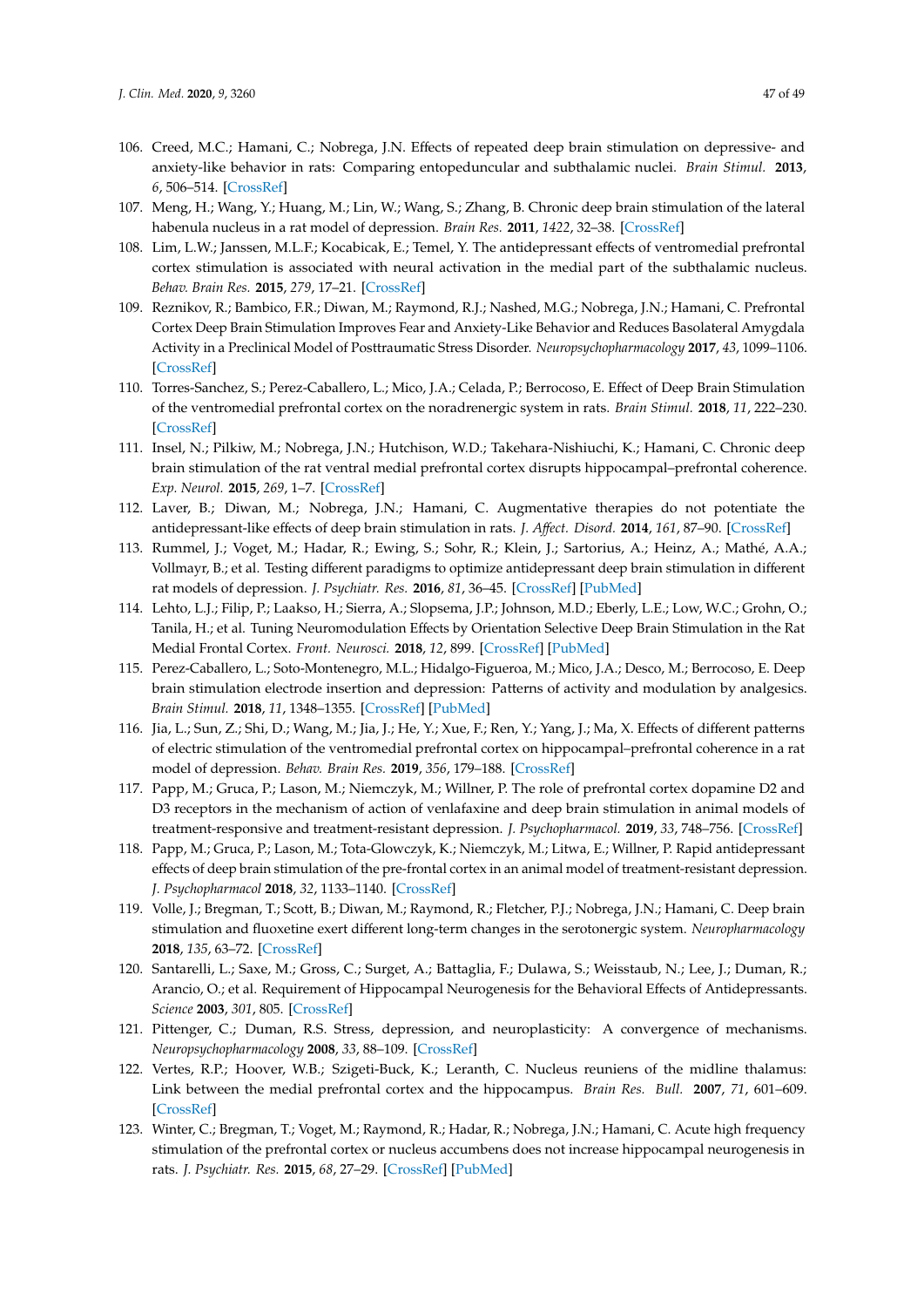- <span id="page-47-0"></span>124. Cook, S.C.; Wellman, C.L. Chronic stress alters dendritic morphology in rat medial prefrontal cortex. *J. Neurobiol.* **2004**, *60*, 236–248. [\[CrossRef\]](http://dx.doi.org/10.1002/neu.20025) [\[PubMed\]](http://www.ncbi.nlm.nih.gov/pubmed/15266654)
- <span id="page-47-1"></span>125. Magariños, A.M.; McEwen, B.S.; Flügge, G.; Fuchs, E. Chronic psychosocial stress causes apical dendritic atrophy of hippocampal CA3 pyramidal neurons in subordinate tree shrews. *J. Neurosci. O*ff*. J. Soc. Neurosci.* **1996**, *16*, 3534. [\[CrossRef\]](http://dx.doi.org/10.1523/JNEUROSCI.16-10-03534.1996)
- <span id="page-47-2"></span>126. Shepherd, G.M. The dendritic spine: A multifunctional integrative unit. *J. Neurophysiol.* **1996**, *75*, 2197–2210. [\[CrossRef\]](http://dx.doi.org/10.1152/jn.1996.75.6.2197) [\[PubMed\]](http://www.ncbi.nlm.nih.gov/pubmed/8793734)
- <span id="page-47-3"></span>127. Bezchlibnyk, Y.B.; Stone, S.S.D.; Hamani, C.; Lozano, A.M. High frequency stimulation of the infralimbic cortex induces morphological changes in rat hippocampal neurons. *Brain Stimul.* **2017**, *10*, 315–323. [\[CrossRef\]](http://dx.doi.org/10.1016/j.brs.2016.11.013) [\[PubMed\]](http://www.ncbi.nlm.nih.gov/pubmed/27964870)
- <span id="page-47-4"></span>128. Chakravarty, M.M.; Hamani, C.; Martinez-Canabal, A.; Ellegood, J.; Laliberté, C.; Nobrega, J.N.; Sankar, T.; Lozano, A.M.; Frankland, P.W.; Lerch, J.P. Deep brain stimulation of the ventromedial prefrontal cortex causes reorganization of neuronal processes and vasculature. *NeuroImage* **2016**, *125*, 422–427. [\[CrossRef\]](http://dx.doi.org/10.1016/j.neuroimage.2015.10.049) [\[PubMed\]](http://www.ncbi.nlm.nih.gov/pubmed/26525655)
- <span id="page-47-5"></span>129. Hering, H.; Sheng, M. Dendritic spines: Structure, dynamics and regulation. *Nat. Rev. Neurosci.* **2001**, *2*, 880. [\[CrossRef\]](http://dx.doi.org/10.1038/35104061)
- <span id="page-47-6"></span>130. Kuem-Ju, L.; Sung-Jin, K.; Suk-Won, K.; Song-Hyen, C.; You-Chan, S.; Sang-Ha, P.; Bo-Hyun, M.; Eujin, C.; Min-Soo, L.; Sang-Hyun, C.; et al. Chronic mild stress decreases survival, but not proliferation, of new-born cells in adult rat hippocampus. *Exp. Amp; Mol. Med.* **2006**, *38*, 44.
- 131. Gulyaeva, N.V. Molecular Mechanisms of Neuroplasticity: An Expanding Universe. *Biochem. Mosc.* **2017**, *82*, 237–242. [\[CrossRef\]](http://dx.doi.org/10.1134/S0006297917030014)
- <span id="page-47-7"></span>132. Chan, J.P.; Cordeira, J.; Calderon, G.A.; Iyer, L.K.; Rios, M. Depletion of central BDNF in mice impedes terminal differentiation of new granule neurons in the adult hippocampus. *Mol. Cell. Neurosci.* **2008**, *39*, 372–383. [\[CrossRef\]](http://dx.doi.org/10.1016/j.mcn.2008.07.017) [\[PubMed\]](http://www.ncbi.nlm.nih.gov/pubmed/18718867)
- <span id="page-47-8"></span>133. Reichardt, L.F. Neurotrophin-Regulated Signalling Pathways. *Philos. Trans. Biol. Sci.* **2006**, *361*, 1545–1564. [\[CrossRef\]](http://dx.doi.org/10.1098/rstb.2006.1894)
- <span id="page-47-9"></span>134. Duman, R.S.; Voleti, B. Signaling pathways underlying the pathophysiology and treatment of depression: Novel mechanisms for rapid-acting agents. *Trends Neurosci.* **2012**, *35*, 47–56. [\[CrossRef\]](http://dx.doi.org/10.1016/j.tins.2011.11.004) [\[PubMed\]](http://www.ncbi.nlm.nih.gov/pubmed/22217452)
- <span id="page-47-10"></span>135. Carlezon, W.A.; Duman, R.S.; Nestler, E.J. The many faces of CREB. *Trends Neurosci.* **2005**, *28*, 436–445. [\[CrossRef\]](http://dx.doi.org/10.1016/j.tins.2005.06.005)
- <span id="page-47-11"></span>136. Öngür, D.; Drevets, W.C.; Price, J.L. Glial reduction in the subgenual prefrontal cortex in mood disorders. *Proc. Natl. Acad. Sci. USA* **1998**, *95*, 13290–13295. [\[CrossRef\]](http://dx.doi.org/10.1073/pnas.95.22.13290)
- 137. Bowley, M.P.; Drevets, W.C.; Öngür, D.; Price, J.L. Low glial numbers in the amygdala in major depressive disorder. *Biol. Psychiatry* **2002**, *52*, 404–412. [\[CrossRef\]](http://dx.doi.org/10.1016/S0006-3223(02)01404-X)
- <span id="page-47-12"></span>138. Vostrikov, V.M.; Uranova, N.A.; Orlovskaya, D.D. Deficit of perineuronal oligodendrocytes in the prefrontal cortex in schizophrenia and mood disorders. *Schizophr. Res.* **2007**, *94*, 273–280. [\[CrossRef\]](http://dx.doi.org/10.1016/j.schres.2007.04.014)
- <span id="page-47-13"></span>139. Stockmeier, C.A.; Mahajan, G.J.; Konick, L.C.; Overholser, J.C.; Jurjus, G.J.; Meltzer, H.Y.; Uylings, H.B.; Friedman, L.; Rajkowska, G. Cellular changes in the postmortem hippocampus in major depression. *Biol. Psychiatry* **2004**, *56*, 640–650. [\[CrossRef\]](http://dx.doi.org/10.1016/j.biopsych.2004.08.022)
- <span id="page-47-14"></span>140. Rajkowska, G.; Miguel-Hidalgo, J.J.; Dubey, P.; Stockmeier, C.A.; Krishnan, K.R. Prominent reduction in pyramidal neurons density in the orbitofrontal cortex of elderly depressed patients. *Biol. Psychiatry* **2005**, *58*, 297–306. [\[CrossRef\]](http://dx.doi.org/10.1016/j.biopsych.2005.04.013)
- <span id="page-47-15"></span>141. Airan, R.D.; Meltzer, L.A.; Roy, M.; Gong, Y.; Chen, H.; Deisseroth, K. High-Speed Imaging Reveals Neurophysiological Links to Behavior in an Animal Model of Depression. *Science* **2007**, *317*, 819. [\[CrossRef\]](http://dx.doi.org/10.1126/science.1144400)
- <span id="page-47-16"></span>142. Srejic, L.R.; Hamani, C.; Hutchison, W.D. High-frequency stimulation of the medial prefrontal cortex decreases cellular firing in the dorsal raphe. *Eur. J. Neurosci.* **2015**, *41*, 1219–1226. [\[CrossRef\]](http://dx.doi.org/10.1111/ejn.12856) [\[PubMed\]](http://www.ncbi.nlm.nih.gov/pubmed/25712703)
- <span id="page-47-17"></span>143. Celada, P.; Puig, M.; Casanovas, J.; Guillazo, G.; Artigas, F. Control of Dorsal Raphe Serotonergic Neurons by the Medial Prefrontal Cortex: Involvement of Serotonin-1A, GABA sub(A), and Glutamate Receptors. *J. Neurosci.* **2001**, *21*, 9917–9929. [\[CrossRef\]](http://dx.doi.org/10.1523/JNEUROSCI.21-24-09917.2001)
- <span id="page-47-18"></span>144. Nambu, A.; Tokuno, H.; Takada, M. Functional significance of the cortico–subthalamo–pallidal 'hyperdirect' pathway. *Neurosci. Res.* **2002**, *43*, 111–117. [\[CrossRef\]](http://dx.doi.org/10.1016/S0168-0102(02)00027-5)